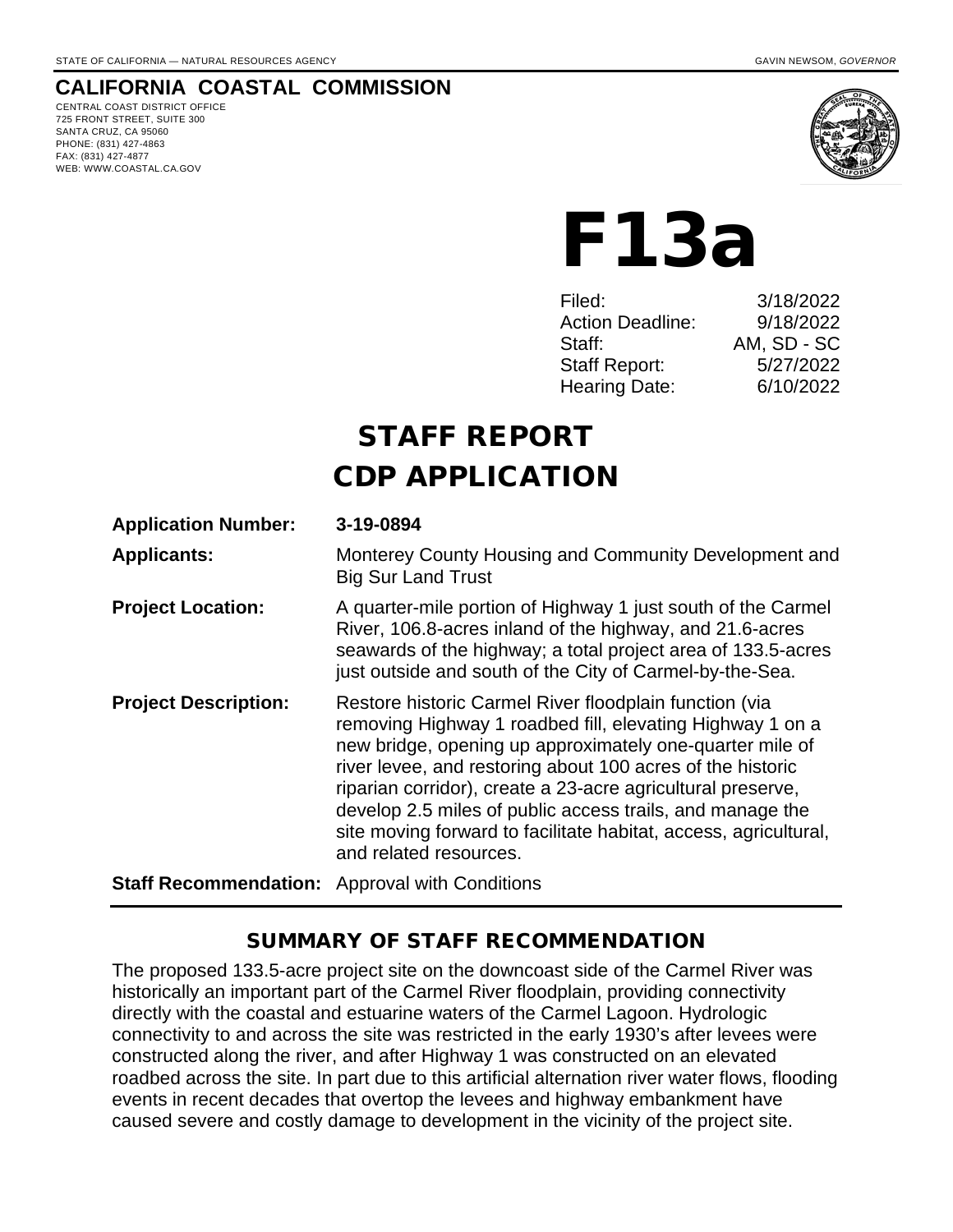Starting in the 1990's, and in response to both these growing flood concerns and concerns about endemic fish population declines (including federally threatened steelhead), an ambitious plan to restore this portion of the lower Carmel River floodplain began to take shape.

The proposed Carmel River Floodplain Restoration and Environmental Enhancement (CRFREE) project is one result of that vision, and is designed to improve the natural and historic functions and values of the lower Carmel River and Carmel Lagoon through the hydraulic reconnection of the Carmel River, its southern floodplain, and the lagoon while addressing the long-standing problems of flood management and floodplain habitat loss within the lower Carmel River Basin. This would primarily be accomplished by creating 5 "notches" in the southern river levee inland of Highway 1, allowing floodwaters to enter the eastern portion of the site, and removing the Highway roadbed fill and elevating Highway 1 on a new 360-foot bridge, thus effectively reconnecting to the south arm of the Carmel River lagoon located just seaward of the highway that was restored in 1997. The floodplain restoration areas on both sides of the highway would be graded to create a series of low-elevation braided distributary channels, through which floodwaters will flow across the site, as well as multiple areas of high ground elevation "islands" intended to separate distributary channels, control flood, and provide dry refuge for wildlife during flood events. The project also includes habitat restoration intended to establish a mosaic of habitats across the site (including willow and cottonwood riparian forest, mixed riparian forest, coastal scrub, and grassland) that will provide a diverse array of habitats for birds and other wildlife. A suite of mitigation measures and BMPs designed to address coastal resource concerns will be implemented both during and after construction of the project.

In addition to these floodplain restoration efforts, the project would also include construction of over 2.5 miles of public access trails through and around the restored floodplain area that will connect to existing and future trails adjacent to the site. Specifically, the project site is in a 'hub' location of sorts as it relates to access and potential future access, and project trails would connect to other public accessways, including to the next-door Palo Corona Regional Park and, critically, to the seaward side of the highway via a crossing beneath the new bridge. Further, agricultural viability on the site will be maintained by raising a 23-acre portion of the inland portion of the site above the 100-year flood elevation to create a permanent agricultural preserve.

In short, the CRFREE project is intended to remedy historic flood problems and increase coastal hazards resiliency; restore a significant acreage of floodplain, riparian, and scrub habitats while also reconnecting to the lagoon; protect local agricultural operations; and provide significant new public recreation areas and connectivity. The proposed project is an important example of the ways in which projects can combine natural systems and resiliency benefits, and it represents a significant contribution towards enhancing the lower Carmel River watershed. Thus, staff recommends that the Commission approve a CDP with conditions, which will help refine certain details of the project proposal and ensure the project's overall consistency with the policies of the Coastal Act. The motion and resolution to effectuate this recommendation are found on **page 4** below.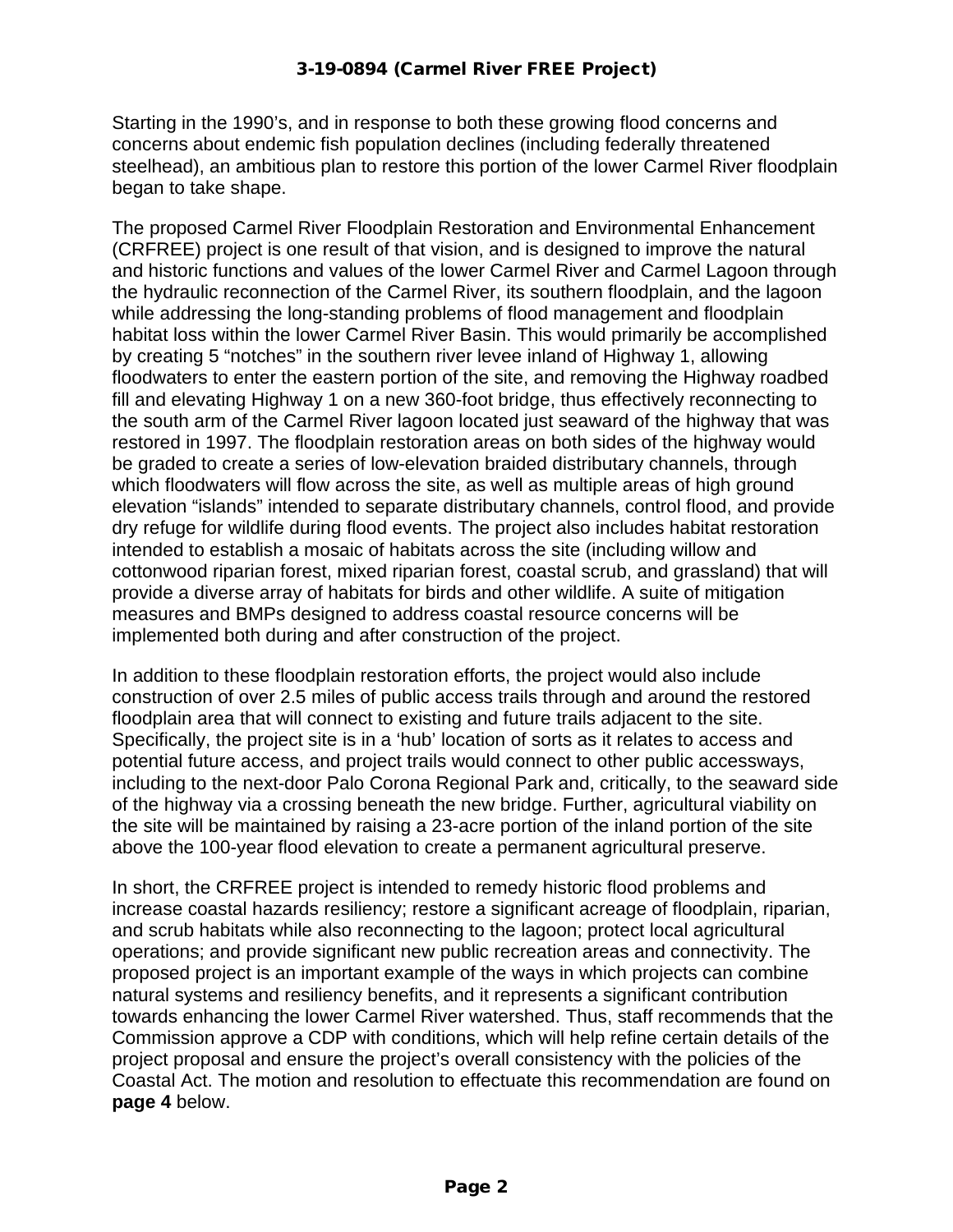# TABLE OF CONTENTS

# **[EXHIBITS](https://documents.coastal.ca.gov/reports/2022/6/F13a/F13a-6-2022-exhibits.pdf)**

- Exhibit 1 Regional Vicinity Map
- Exhibit 2 Project Site Map
- Exhibit 3 Proposed Project Plans (excerpts)
- Exhibit 4 Proposed Restoration Plans
- Exhibit 5 Proposed Public Access Trail Map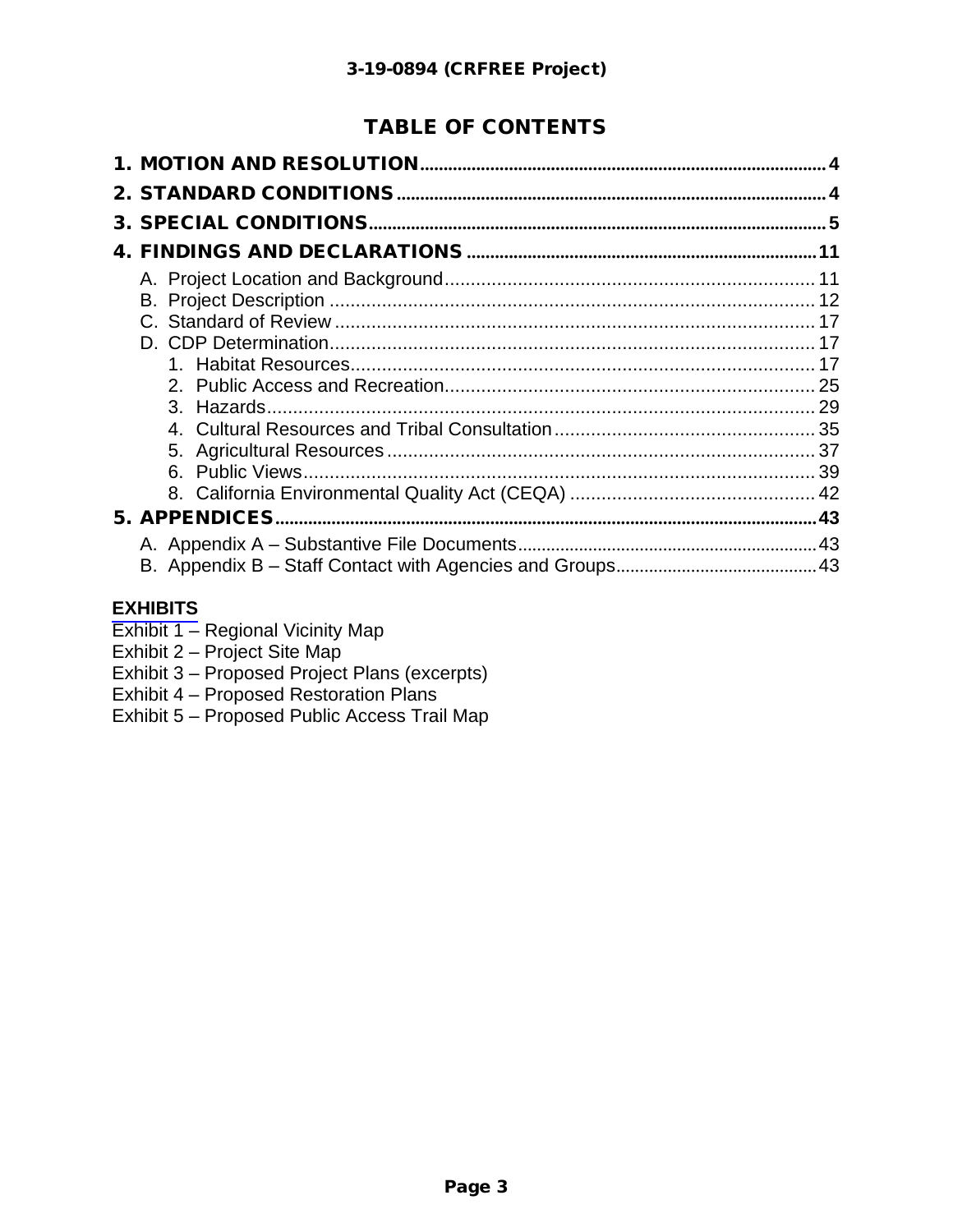# 1. MOTION AND RESOLUTION

Staff recommends that the Commission, after public hearing, **approve** a coastal development permit for the proposed development. To implement this recommendation, staff recommends a **YES** vote on the following motion. Passage of this motion will result in approval of the CDP as conditioned and adoption of the following resolution and findings. The motion passes only by affirmative vote of a majority of the Commissioners present.

*Motion: I move that the Commission approve Coastal Development Permit Number 3-19-0894 pursuant to the staff recommendation, and I recommend a yes vote.* 

*Resolution to Approve CDP: The Commission hereby approves Coastal Development Permit Number 3-19-0894 and adopts the findings set forth below on grounds that the development as conditioned will be in conformity with the policies of Chapter 3 of the Coastal Act. Approval of the permit complies with the California Environmental Quality Act because either 1) feasible mitigation measures and/or alternatives have been incorporated to substantially lessen any significant adverse effects of the development on the environment, or 2) there are no further feasible mitigation measures or alternatives that would substantially lessen any significant adverse impacts of the development on the environment.*

# 2. STANDARD CONDITIONS

This permit is granted subject to the following standard conditions:

- **1. Notice of Receipt and Acknowledgment**. The permit is not valid and development shall not commence until a copy of the permit, signed by the Permittee or authorized agent, acknowledging receipt of the permit and acceptance of the terms and conditions, is returned to the Commission office.
- **2. Expiration.** If development has not commenced, the permit will expire two years from the date on which the Commission voted on the application. Development shall be pursued in a diligent manner and completed in a reasonable period of time. Application for extension of the permit must be made prior to the expiration date.
- **3. Interpretation.** Any questions of intent or interpretation of any condition will be resolved by the Executive Director or the Commission.
- **4. Assignment.** The permit may be assigned to any qualified person, provided assignee files with the Commission an affidavit accepting all terms and conditions of the permit.
- **5. Terms and Conditions Run with the Land.** These terms and conditions shall be perpetual, and it is the intention of the Commission and the Permittee to bind all future owners and possessors of the subject property to the terms and conditions.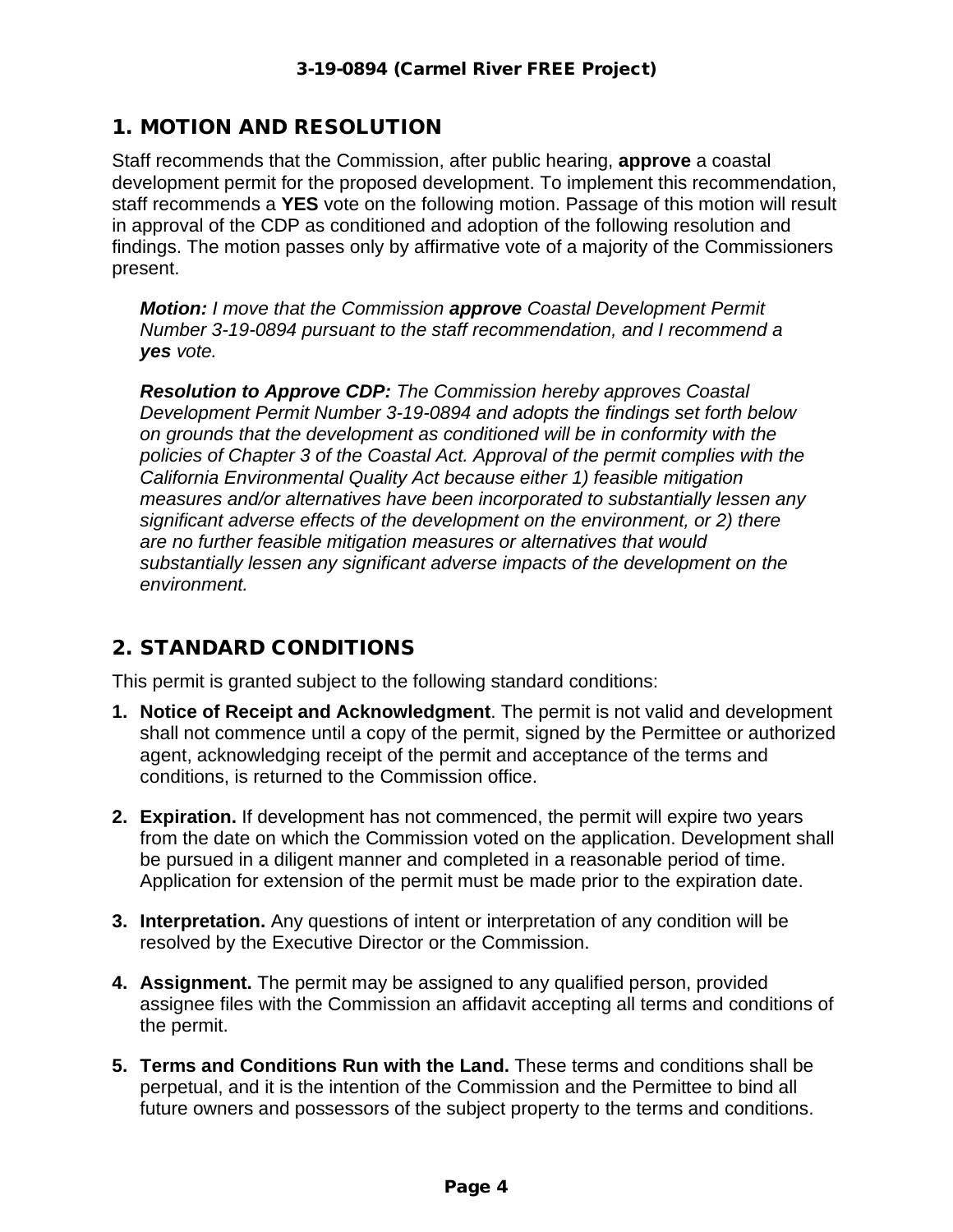# 3. SPECIAL CONDITIONS

This permit is granted subject to the following special conditions:

- **1) Final Plans.** 
	- **a) Phase 1 Plans.** PRIOR TO COMMENCEMENT OF PHASE 1 CONSTRUCTION, the Permittee shall submit, for Executive Director review and written approval, two full-sized sets of Final Phase 1 Plans that substantially conform to the 60% Project Plans (dated November 18, 2016 – excerpts seen in **Exhibit 3**).
	- **b) Phase 2 Plans.** PRIOR TO COMMENCEMENT OF PHASE 2 CONSTRUCTION, the Permittee shall submit, for Executive Director review and written approval, two full-sized sets of Final Project Plans for the CRFREE project that substantially conform to the 60% Project Plans (dated November 18, 2016 – excerpts seen in **Exhibit 3**).

All requirements above and all requirements of the approved Final Plans shall be enforceable components of this CDP. The Permittee shall undertake development in conformance with this condition and the approved Final Plans.

- **2) Final Restoration Plans.** PRIOR TO COMMENCEMENT OF PHASE ONE AND PHASE TWO OF CONSTRUCTION, the Permittee shall submit, for Executive Director review and written approval, two copies of Tier 1 and Tier 2 Restoration Plans applicable to the respective phase of construction. Such Plans shall be prepared by a qualified resource specialist with experience in floodplain and riparian restoration/enhancement, shall provide that all Plan activities (including documentation, monitoring, and assessment activities) shall be carried out and/or overseen (as applicable) by a qualified resource specialist; and shall account for the following:
	- **a) Tier 1 Plans.** Revised Tier 1 Plans shall substantially conform to the proposed Tier 1 Plans (titled *Restoration and Management Plan for the Carmel River Floodplain Restoration and Environmental Enhancement Project,* prepared by H.T. Harvey & Associates, dated November 16, 2016) as revised per the *Rationale for Riparian Mitigation Metrics in Riparian Mitigation Areas Memorandum* (prepared by H.T. Harvey & Associates, dated April 7, 2022, and dated received in the Commission's Central Coast District Office on April 19, 2022), except that such Plans shall be modified to meet the following requirements:
		- **1) Riparian Habitat.** Riparian habitat shall be created at a ratio of no less than 3:1 for permanent impacts to riparian forest and riparian scrub habitats, and active revegetation efforts associated with Tier 1 shall begin immediately following initial project construction.
		- **2) As-Built Report.** Within 8 weeks of completion of Tier 1 activities associated with each phase of construction, an As-Built Report summarizing mitigation activities to date, as well as any other initial management actions, shall be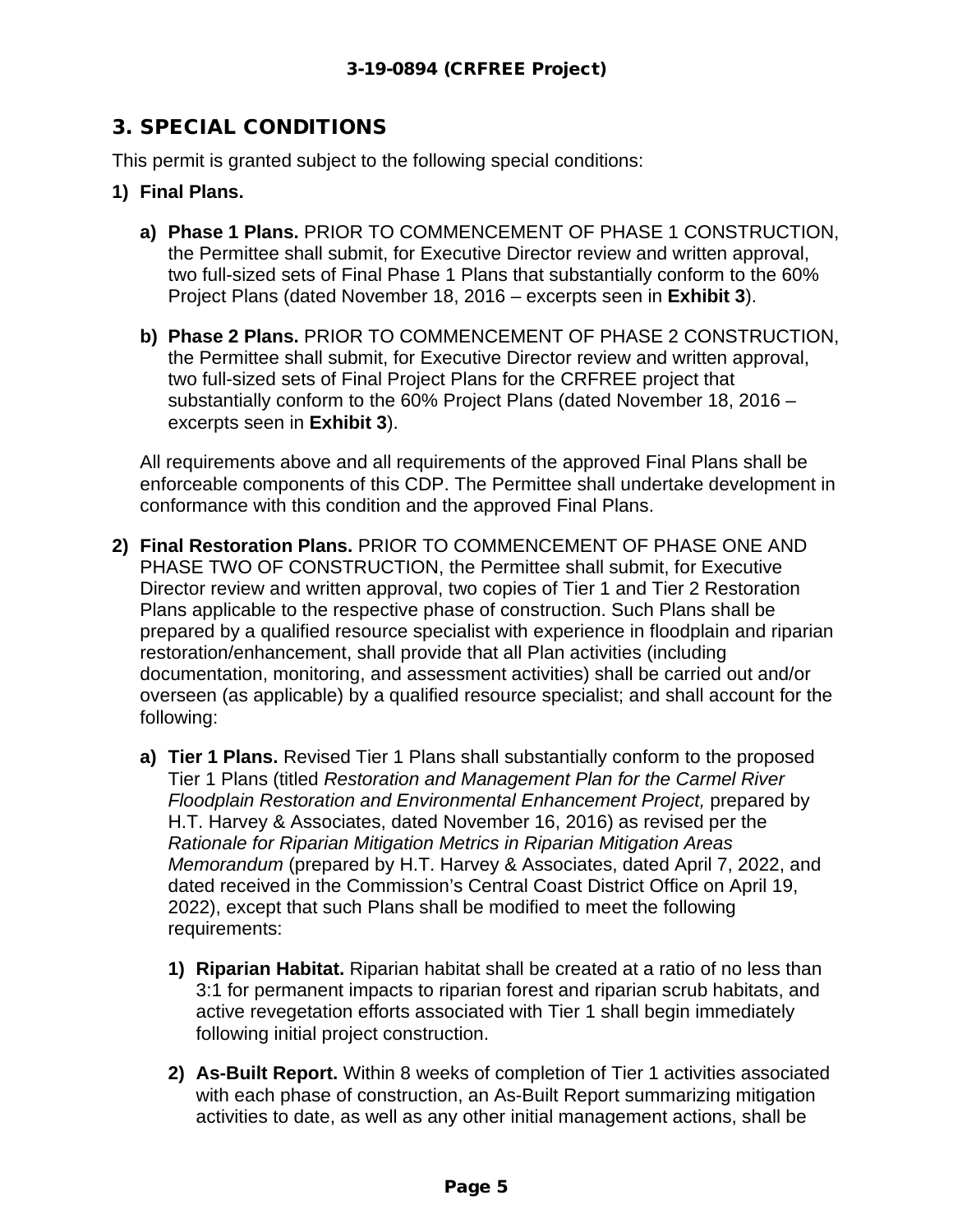#### 3-19-0894 (Carmel River FREE Project)

submitted to the Executive Director. The As-Built Reports shall include documentation of actual areal impacts and evidence of compliance with the 3:1 mitigation ratio, details on vegetation material sourcing, maps showing where revegetation has been initiated, maps of any temporary infrastructure installed, photos, and a description of consistency with all terms and conditions.

- **3) Monitoring.** The Tier 1 Plan(s) shall provide that either a pre-construction condition or nearby site be established as a reference site to help measure Tier 1 performance. Monitoring of the Tier 1 areas and reference site (if applicable) occur annually for a period of no less than 5 years or at least 3 years following the cessation of all remedial actions and maintenance activities except for weed treatments, whichever is longer. Monitoring shall employ quantitative methods relevant to, and enabling statistically robust evaluation of, the approved success criteria as well as a series of permanent photo points, and shall conform to the following:
	- **i. Success Criteria.** Success criteria shall have a clear empirical basis, such as data from reference sites or other published technical literature appropriate for the local area. Criteria for native and non-native vegetation cover, native species diversity and wildlife support functions shall be included. Invasive species ranked by the California Invasive Plant Council as "high" or "moderate" shall not exceed 5% cover in any restoration area. Proposed functional assessment criteria that would rely on CRAM or QBR methods shall not be considered adequate alone for demonstrating CDP compliance, but may be used to supplement other analyses.
	- **ii. Methods.** A detailed description of monitoring methods, including for any reference sites, shall be provided. Sample sizes for final performance monitoring shall be informed by statistical power analyses of preliminary data and included in the plans, and shall be used to evaluate compliance with final success criteria.
- **iii. Assessment.** Methods for judging mitigation success (e.g., statistical tests of similarity, maximum allowable differences, etc.) shall be specified and include supporting rationale for their selection.
- **4) Reporting.** By December 31 of each year in years when monitoring is conducted (e.g., Years 1-5, 7 and 10), an Annual Report shall be submitted to the Executive Director for review and written approval. The Annual Report shall include an evaluation of progress towards overall mitigation goals, interim and final success criteria, a description of a work plan for the subsequent year, and any recommendations to facilitate restoration success. In years when monitoring is not conducted (e.g., Years 6, 8 and 9), any adaptive management actions that were taken or other potentially relevant situations that may affect the progress or final performance of the mitigation (e.g., extreme weather or climate-related events, vandalism, disease, etc.) shall be described along with a work plan for the subsequent year and any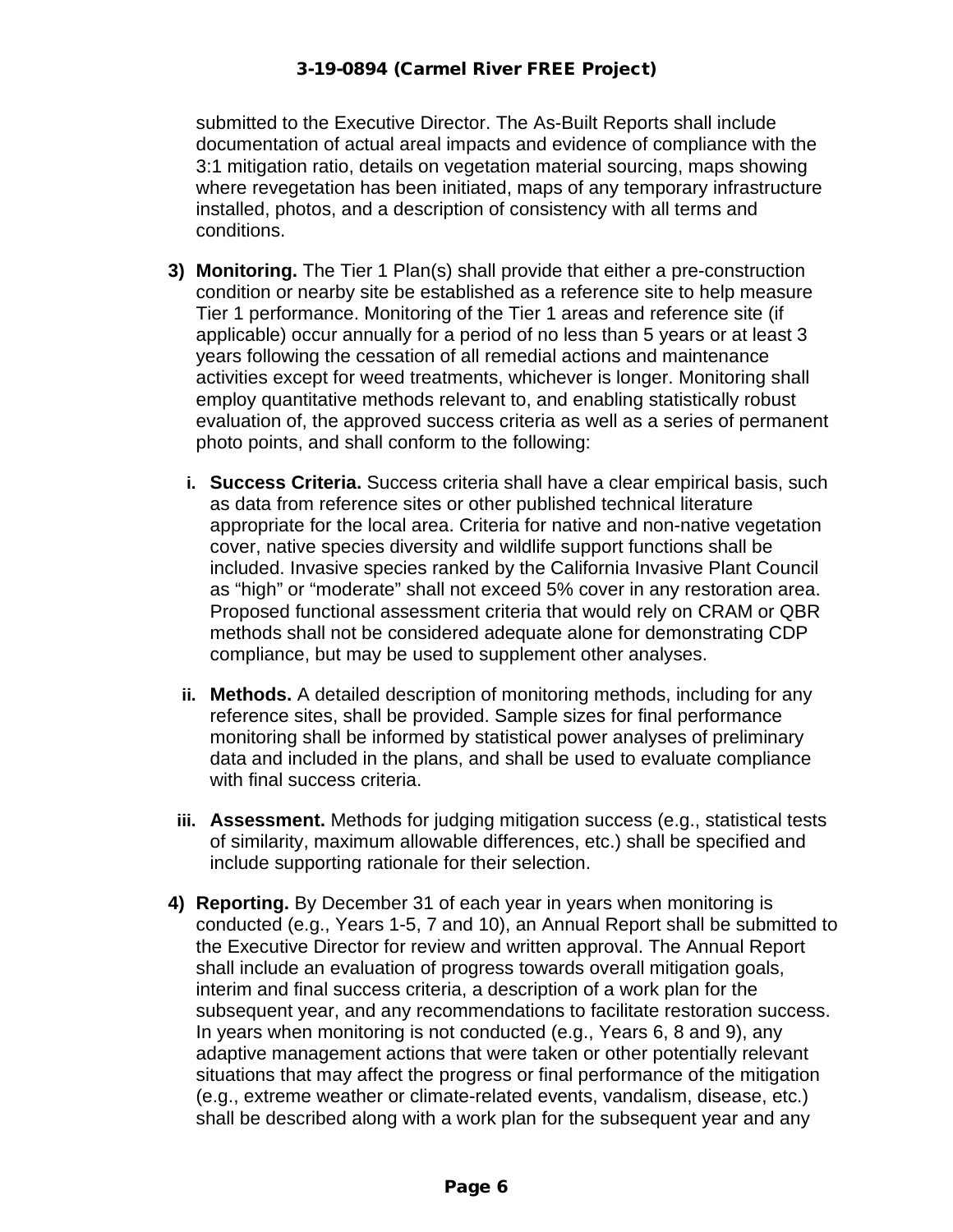recommendations to facilitate mitigation success. Each Annual Report shall be cumulative and summarize all previous results and include photos from fixed photo points. The Permittee shall implement any recommendations identified in the approved Annual Report.

- **5) Final Report.** The Final Report shall be submitted once all success criteria have been achieved, and no sooner than the conclusion of the initial 10-year monitoring period. The Final Report shall include a cumulative summary of the prior Annual Reports, a timeline of mitigation progress, evaluation of success using approved criteria and assessment methods, and sufficient detail to demonstrate conformance to the goals and success criteria set forth in the approved Final Tier 1 Plans. If the Final Report indicates that the mitigation effort has been unsuccessful, in part or in whole, the Permittee shall submit within 90 days a revised or supplemental mitigation plan for Executive Director review and written approval to account for any deficiencies.
- **b) Tier 2 Plans.** Revised Tier 2 Plans shall substantially conform to the proposed Tier 2 Plans (titled *Habitat Management Plan - Carmel River Floodplain Restoration and Environmental Enhancement Project Tier 2 – Odello East,* prepared by Denise Duffy & Associates, dated May 3, 2022, and dated received in the Commission's Central Coast District Office on May 5, 2022) except that such Plans shall be modified to meet the following requirements:
	- **1) Revegetation.** Following the completion of earthwork for each phase of construction, all Tier 2 restoration areas shall be seeded with a native grass mix to manage for erosion and initiate native revegetation. All plant material (such as seed, seedlings, cuttings, or other propagules) to be used in subsequent revegetation of the restoration areas and managed flood conveyance areas (MFCAs) shall be of compatible genetic origins and clearly documented (when feasible) and at a minimum native from a licensed native plant supplier. A phased approach may be applied to the restoration area, allowing for completion of approximately five zones as funding, pilot efforts, and logistics allow.
	- **2) Wildlife Use.** Observed wildlife use of the restored areas during vegetation monitoring shall be documented to characterize the development of wildlife support functions over time. Species lists of wildlife observed on-site shall be included in Tier 2 annual reports.
	- **3) Maintenance and Adaptive Management.** Management of Tier 2 restoration areas shall be informed by pilot studies and ongoing monitoring across the project site, including potential adjustments to plant palettes, irrigation, and controls for animal browsing and weeds. Triggers specified for remedial action in the *Restoration Outcome Scoring & Remedial Action Worksheet*, and as may be advised by the Technical Advisory Committee, shall be documented in Tier 2 annual reports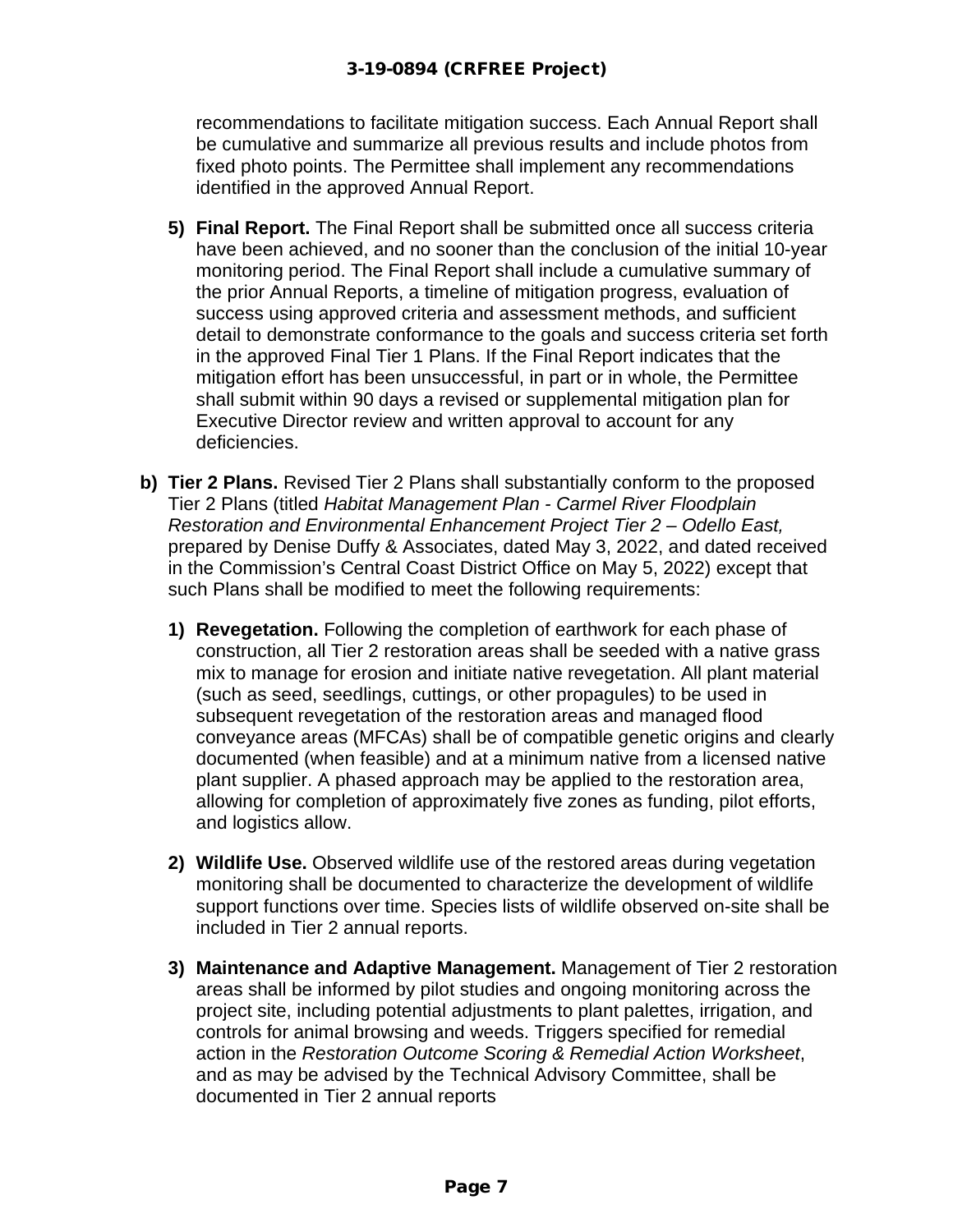- **i. Mowing.** Mowing to manage weedy vegetation in either the MFCAs or restoration areas shall ensure a minimum four inches of vegetation is left standing for habitat purposes.
- **ii. Grazing.** If grazers are used manage weedy vegetation in either the MFCAs or restoration areas, the placement of any temporary infrastructure, including but not limited to fencing, signage, or water access, shall not interfere with public access or areas being actively restored (i.e., more than seeded). Fencing shall be maintained in working condition when animals are present; once animals are removed, so shall be any infrastructure. Notice of activities underway and emergency contacts shall be posted for the duration of any intermittent grazing activities.

# **c) Both Tiers.**

- **1) Herbicides.** The application or use of any herbicide and/or adjuvant shall be limited to those products certified by the California Department of Pesticide Regulation (as reported in the California Product/Label Database available online at the CDPR website) at the time of use and shall only be used in conformance with label instructions for the intended use, including conditions for the specified application timing, rates, and methods. Preparation of herbicides for use shall not occur within 100 feet of sensitive resources, including ESHA, aquatic habitat, and wetlands, however, use is not restricted in these areas in conformance with the above.
- **2) Limit on Plastics.** Any plastic materials that would be necessarily used in either Tier 1 or Tier 2 efforts, including but not limited to irrigation infrastructure, protective tubing for growing seedlings, and browse protection, shall be fully removed once no longer necessary in facilitating restoration goals.

All requirements above and all requirements of the approved Final Restoration Plans shall be enforceable components of this CDP. The Permittee shall undertake development in conformance with this condition and the approved Final Restoration Plans.

**3) Public Access Management Plan.** BY DECEMBER 31, 2025, the Permittees shall submit, for Executive Director review and written approval, two copies of a Public Access Management Plan that substantially conforms to the Proposed Public Access Trail Map. The Plan shall clearly describe the manner in which public recreational access at the site, including as it relates to connections to offsite public accessways, is to be provided and managed, with the objective of maximizing public access and recreational use of all public access areas and amenities associated with the approved project, consistent with the protection of habitat areas. The Plan shall at a minimum include and provide for all of the following: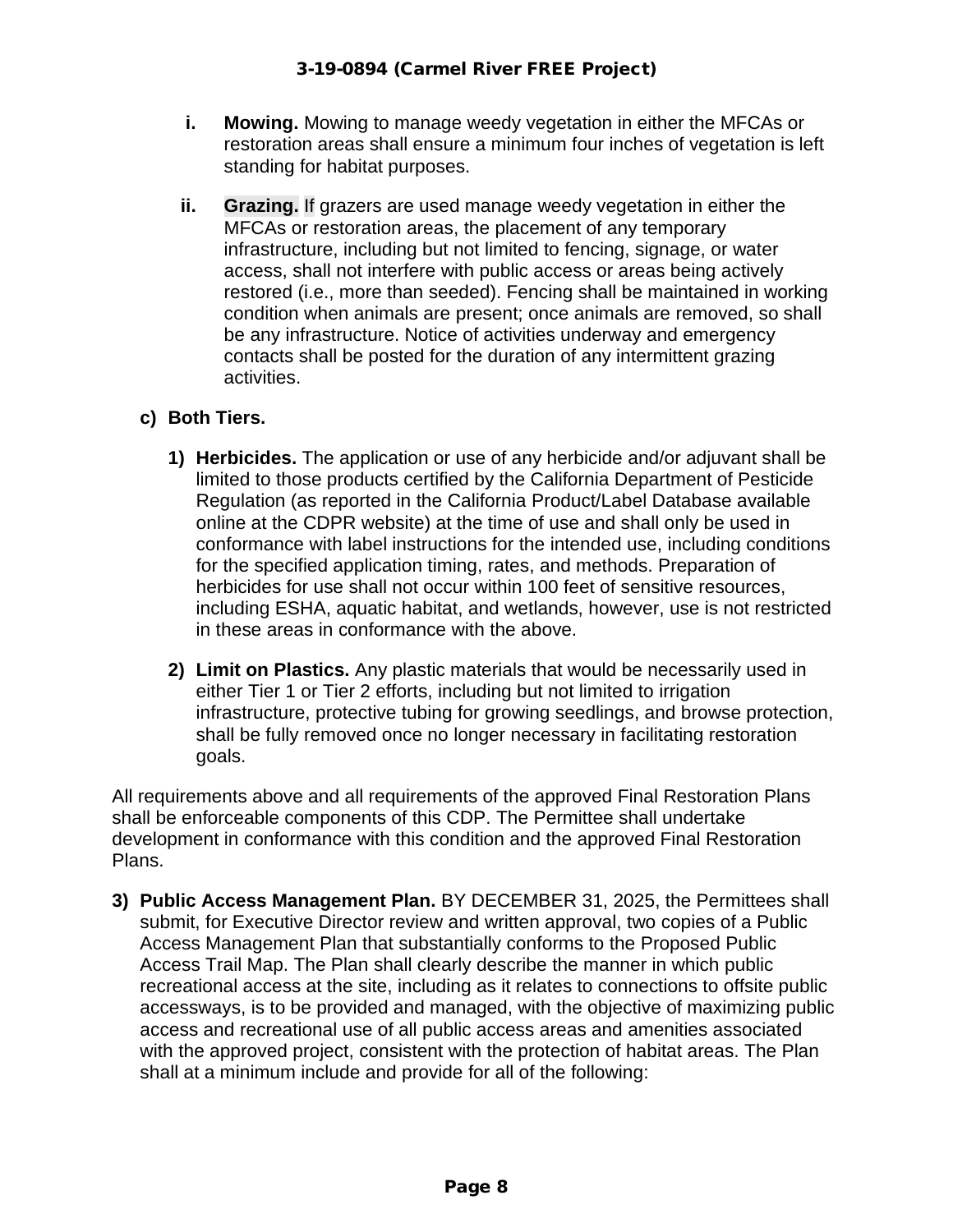- **a) Public Access Trails and Amenities.** The Plan shall clearly identify and depict on a site plan all existing public access areas and amenities, including all trails, parking, signs, and other amenities associated with this CDP. Public access trails shall be appropriately sized, and as narrow as 3 feet wide where appropriate for floodplain function and sensitive habitat protection. Trails shall be sited and designed to provide connection and/or to facilitate future connection to adjacent public access trails and facilities. Any flood damage to the trails shall be corrected in a timely manner based on best trail maintenance and land management practices and public safety to ensure that trails are available to the public as soon as possible following the end of flooding events leading to such damage.
- **b) Parking.** The Plan shall identify sufficient parking in the vicinity, not located along the highway shoulder, to support expected levels of public use.
- **c) Signs.** The Plan shall identify all signs, and any other project elements that will be used to facilitate, manage, and direct public access use of the site, including identification of all public interpretation features that will be provided on the site (e.g., educational displays, interpretive signage, etc.). At least one public access interpretive sign shall be included describing relevant information about the site and surroundings (e.g., related to site history, floodplain restoration, climate resiliency, etc.). Sign details showing the location, materials, design, and text of all public access signs shall be provided as part of the Plan. At a minimum, public access signs shall be placed at all five site entrances, and all directional signs shall include the Commission's access program "feet" logo and the California Coastal Trail emblem.
- **d) Public Access Use Parameters.** All parameters for use of the public access areas and amenities shall be clearly identified, and shall be designed to maximize options and opportunities for high quality access experiences, including as it relates to uses on adjacent public lands, trail connection needs, ongoing restoration and maintenance activities, wildlife habitat protections, seasonal conditions, and public hazards. All public access areas, improvements, and amenities shall be free and publicly available.
- **e) Other Agreements.** The Permittee shall provide to the Executive Director a copy of any agreements with adjacent landowners that affect public use of the project site, and shall inform the Executive Director of any changes to the project as may be required by any such agreements. Any such changes shall not be incorporated into the project until the Permittee obtains a Commission amendment to this CDP, unless the Executive Director determines that no amendment is legally required.

All requirements above and all requirements of the approved Public Access Management Plan shall be enforceable components of this CDP. The Permittee shall undertake development in accordance with this condition and the approved Public Access Management Plan, which shall govern general public access at the site pursuant to this CDP in perpetuity.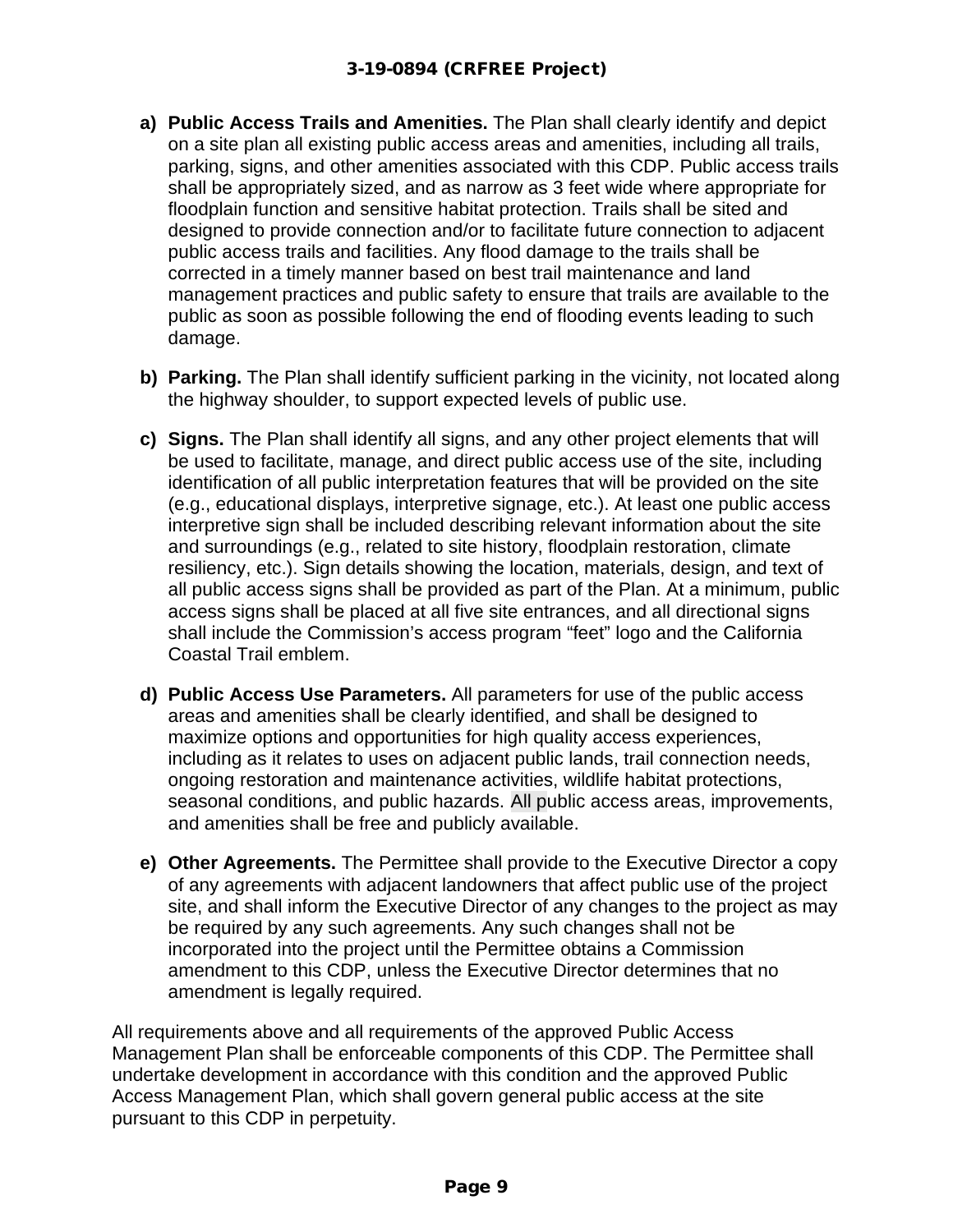- **4) Coastal Hazards Risk.** By acceptance of this CDP, the Permittee acknowledges and agrees, on behalf of itself and all successors and assigns, to all of the following: (a) that the site may be subject to coastal hazards, including but not limited to episodic and long-term shoreline retreat and coastal erosion, high seas, ocean waves, tsunami, tidal scour, coastal flooding, landslides, bluff and geologic instability, bluff retreat, liquefaction and the interaction of same, many of which may worsen with future sea level rise; (b) to assume the risks to the Permittee and the property that is the subject of this permit of injury and damage from such hazards in connection with this permitted development; (c) to unconditionally waive any claim of damage or liability against the Commission, its officers, agents, and employees for injury or damage from such hazards; and (d) to indemnify and hold harmless the Commission, its officers, agents, and employees with respect to the Commission's approval of the project against any and all liability, claims, demands, damages, costs (including costs and fees incurred in defense of such claims), expenses, and amounts paid in settlement arising from any injury or damage due to such hazards.
- **5) Cultural Resources.** If potentially significant cultural resources are discovered during construction, all work shall cease within 50 feet of such resources to allow all Project Archaeologists, Native American monitors, and State Parks' Archaeologists (for discoveries within State Parks' property) to evaluate the discovery. Construction shall not recommence until all of the following have occurred: (a) a qualified archaeologist assesses the nature and the significance of the find and, if the find is determined to be significant, develops recommended avoidance, minimization, and mitigation measures in consultation with Project Archaeologists, Native American monitors, and State Parks' Archaeologists; (b) if the find is determined to be significant, the Permittee submits to the Executive Director for review and written approval a report documenting such archaeologist's findings and recommendations; and (c) the Executive Director (or the Commission if the Executive Director determines that the measures required to adequately address the discovery require a CDP amendment) authorizes work to continue subject to implementing report recommendations.
- **6) Other Agency Authorizations.** PRIOR TO COMMENCEMENT OF CONSTRUCTION, the Permittee shall submit, for Executive Director review and written approval, two copies of all authorizations, or evidence that no such authorization is necessary, from all other agencies with review authority over the proposed project, including at a minimum the California Department of Fish and Wildlife and Monterey County. The Permittee shall inform the Executive Director of any changes to the approved project required by any such authorizations, and such changes shall only be incorporated into the approved project if the Executive Director (or the Commission if the Executive Director determines that the changes require a CDP amendment) approves such changes.
- **7) Other Property Owner Authorizations.** PRIOR TO COMMENCEMENT OF EACH PHASE OF CONSTRUCTION, the Permittee shall submit, for Executive Director review and written approval, evidence of all necessary property owner authorizations for the approved project phase (including right of entry and other agreements for portions of the project on land not owned by the Permittee) or evidence that no such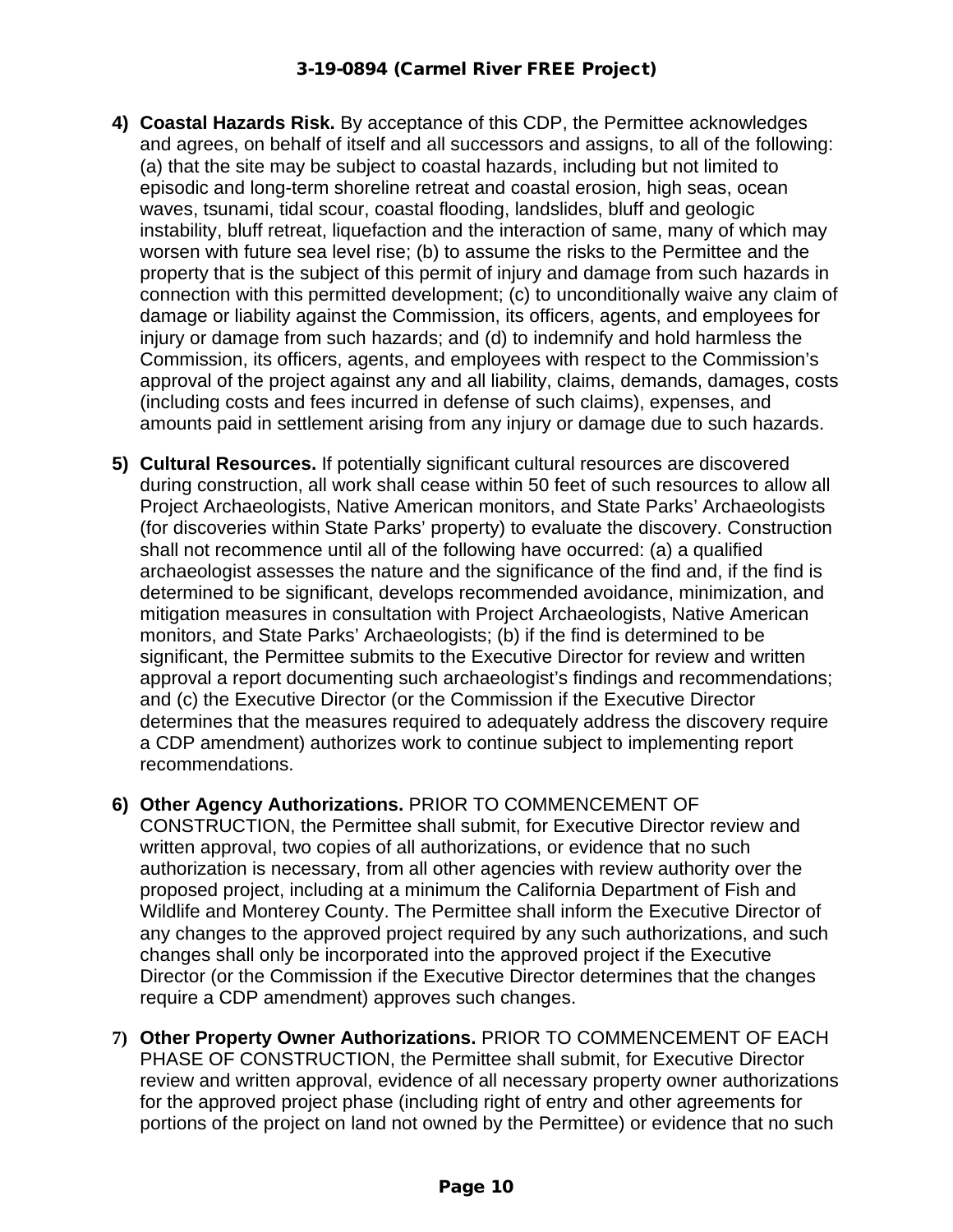authorizations are required. The Permittee shall inform the Executive Director of any changes to the approved project required by any such authorizations, and such changes shall only be incorporated into the approved project if the Executive Director (or the Commission if the Executive Director determines that the changes require a CDP amendment) approves such changes.

**8) Minor Modifications.** Minor adjustments to the above conditions and their requirements may be allowed by the Executive Director if the Executive Director concludes that such adjustments: (1) are reasonable and necessary; (2) do not adversely impact coastal resources; and (3) do not legally require a CDP amendment.

# 4. FINDINGS AND DECLARATIONS

# **A. Project Location and Background**

The proposed project is located in the Carmel area of unincorporated Monterey County at the downstream end of the Carmel River Watershed approximately one mile inland from the Carmel River lagoon and beach (see **Exhibit 1**). The project site consists of seven parcels spanning 133.5-ares on both sides of Highway 1 south of the Carmel River channel (see **Exhibit 2**). Historically, the site was an important part of the Carmel River floodplain as a low-lying area directly adjacent to the river that would provide connectivity directly with the coastal and estuarine waters of the Carmel Lagoon. The Odello family began to farm artichokes on the former floodplain beginning in 1924 when the site, and the Odello name is still associated with the site with the portion east of the highway informally referred to as "Odello East" and the portion west of the highway referred to as "Odello West"; the project spans both Odello East and Odello West, as well as Caltrans' Highway 1 right of way. The hydrologic connection was essentially severed in the early 1930s by two things. First, earthen levees were constructed along both banks of the Carmel River to control its flows and facilitate for farming on the nutrient-rich, historic floodplains by blocking heavy river flows from dispersing laterally beyond the main river channel. And second, construction of Highway 1 on an elevated embankment through the site bifurcated the floodplain into an east half and a west half. BSLT acquired the majority of the Odello East area through two land donations in 1997 and 2016, respectively. Since coming under BSLT's ownership, agricultural activities on this portion of the project site have gradually decreased, and currently there is only limited grazing on portions of the property.

In recent decades, flooding events have caused severe and costly damage to the lower reaches of the Carmel River watershed in the vicinity of the project site. [1](#page-10-0) Perhaps the most significant and damaging such event occurred when an El Niño storm in March 1995 washed out the central span of the Highway 1 bridge across the Carmel River just north of the project site, overtopped the highway, and flooded development on both sides of the river, including the Crossroads Shopping Center and residential

<span id="page-10-0"></span><sup>1</sup> Major flood events were reported in 1911, 1914, 1922, 1926, 1931, 1937, 1938, 1941, 1943, 1945,

<sup>1952, 1955, 1956, 1958, 1962, 1966, 1969, 1973, 1978, 1983, 1995, 1998,</sup> and 2017.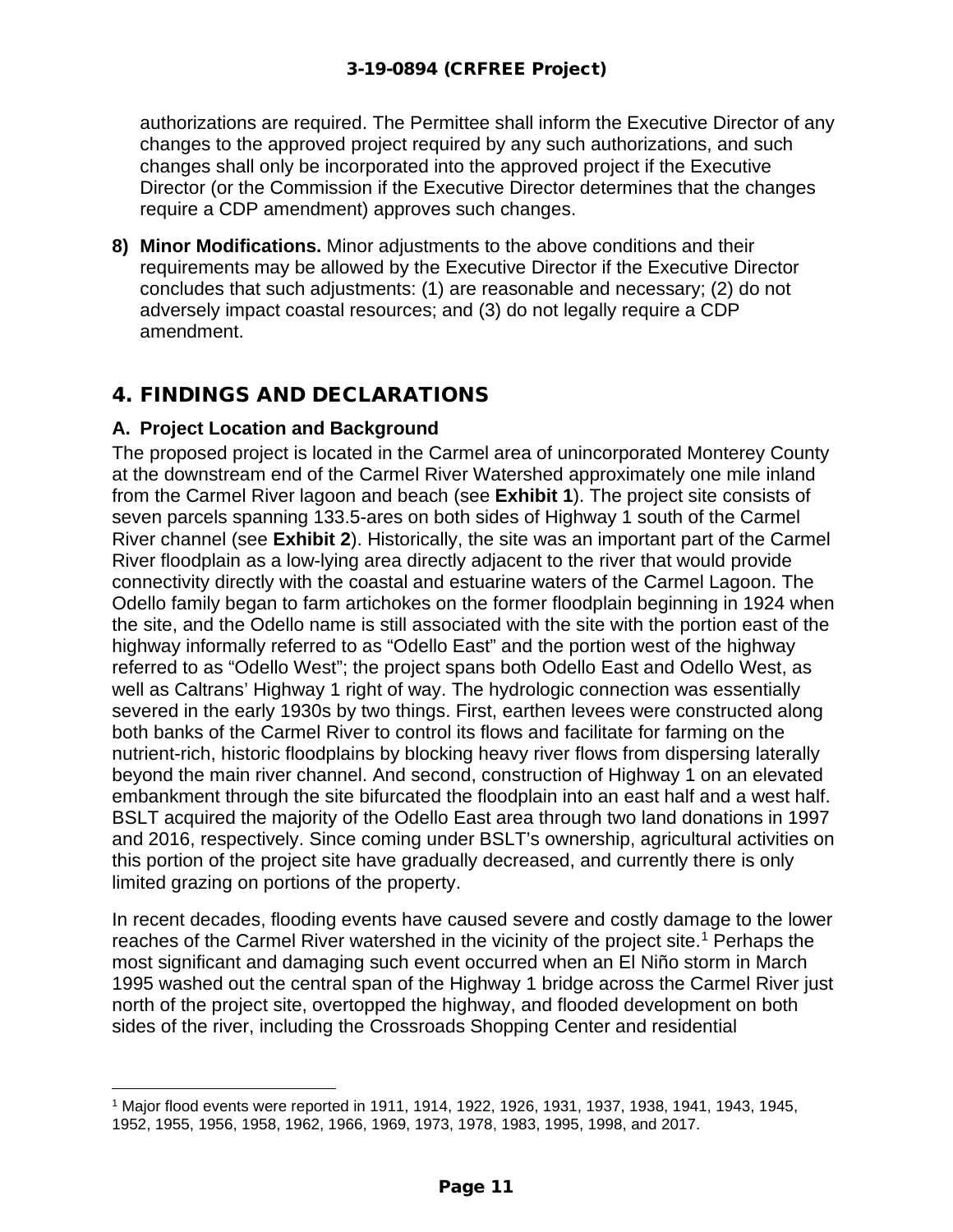developments adjacent to the river.<sup>[2](#page-11-0)</sup> Subsequent significant river flooding also occurred in 1998, with flood waters again overtopping Highway 1 (and almost overtopping Val Verde Drive north of the river).

In response to both these growing flooding concerns and concerns about endemic fish population declines (including federally threatened steelhead), an ambitious plan was developed in the 1990's to restore the lower Carmel River floodplain and Carmel Lagoon and that plan has come to include over 19 complementary projects located both inside and outside of the coastal zone. $3$  Significant milestones of this plan include creation of a 43-acre restoration area in 1996 (Carmel River Mitigation Bank, CDP 3-96- 033) and the reconstruction of a then 'dry' arm of the Carmel Lagoon in 1997 (Carmel River Lagoon Enhancement Project, CP-1-97), both located immediately west of the project site. The proposed Carmel River Floodplain Restoration and Environmental Enhancement (CRFREE) project is one result of that vision, and it is designed to improve the natural and historic functions and values of the lower Carmel River and Carmel Lagoon through the hydraulic reconnection of the Carmel River, its southern floodplain, and the lagoon while addressing the long-standing problems of flood management and floodplain habitat loss within the lower Carmel River Basin. Along with a series of complementary projects, CRFREE represents a renewed focus on better addressing habitat, flooding, and related issues affecting the river and its environs.

# **B. Project Description**

The CRFREE project aims to restore natural hydrologic function and habitat throughout the historic floodplain south of the Carmel River through several interdependent components: (1) levee notches and floodplain grading to allow floodwater to flow onto the Odello East property, (2) removal of a 360-foot-long section of the Highway 1 fill embankment and replacement with a bridge to allow floodwaters to then move under Highway 1 between the restored floodplain east of the highway and the habitat-rich Carmel Lagoon area west of the highway at Odello West (along with additional highway improvements); (3) riparian and floodplain habitat restoration across the majority of the site, (4) development of an elevated 23-acre agricultural preserve along the southern edge of the site, (5) construction of approximately 2.5 miles of public access trails, and (6) long-term management and maintenance of the site to facilitate habitat, access, agricultural, and other coastal resource protection. See **Exhibit 3** for 60% project plans. The following sub-sections describe the individual project components in greater detail.

#### *Levee Modifications*

The project would cut five "notches" in an approximately 1,500-foot section of the Carmel River's south bank levee just inland of the Carmel River Bridge. Such notches would allow a two to five-year flood event to flow from the Carmel River onto the created floodplain. The remainder of the levee would remain in place, including to help preserve

<span id="page-11-0"></span><sup>2</sup> The Carmel River bridge was replaced in the mid-1990s following this event (per CDP 3-95-038).

<span id="page-11-1"></span><sup>&</sup>lt;sup>3</sup> For example, the 2015 San Clemente Dam removal project that occurred outside of the coastal zone was a momentous event for the River, leading to opening up steelhead access to some 25 miles of spawning and rearing habitat upstream, and allowing sediment to travel downstream to naturally replenish Carmel River State Beach and other nearby beaches.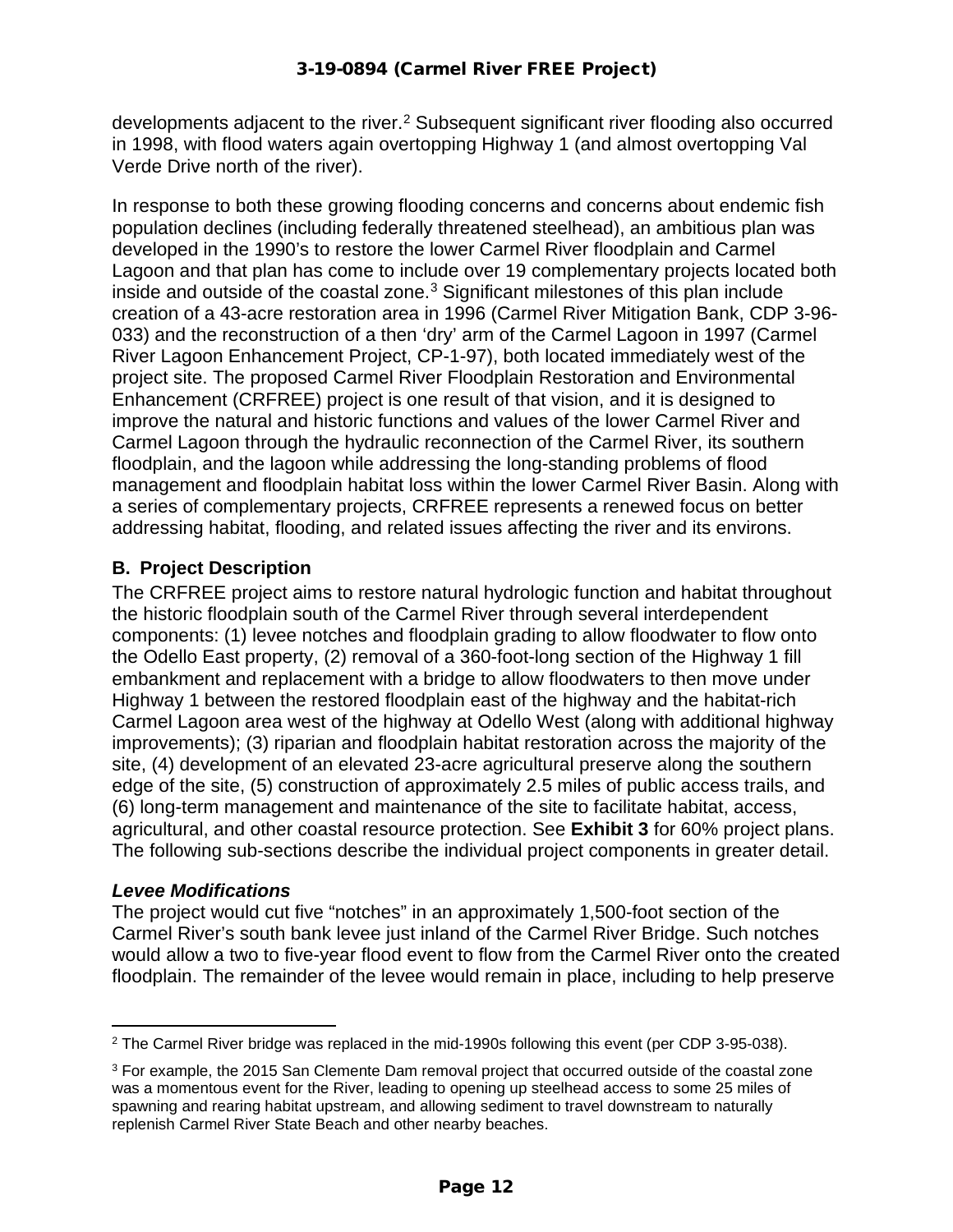important areas of riparian vegetation that would support colonization and expansion of riparian plant communities to the floodplain.

#### *Floodplain Creation*

The project would include grading (approximately 471,000 cubic yards of cut and 67,000 cubic yards of fill) across about 100 acres of the site to achieve topography and proximity to groundwater consistent with riparian habitat and floodplain conditions, create braided distributary channels to resemble flow paths characteristic of the historic floodplains, and elevated "islands" to support native upland habitat and wildlife refuge from floods, public access trails and maintenance roads. The project would include 36 acres of "maintained flow conveyance areas" (or MFCA's) to facilitate transmission of floodwaters from the main river channel across the floodplain and towards the lagoon. The varied floodplain topography would also to create a vegetation mosaic intended to provide soil stability (especially where larger rooted trees and shrubs occur), reduce channel blockage and scour (e.g., where herbaceous vegetation occurs), create various types of habitats for a diversity of wildlife species, and integrate both visually and functionally with the surrounding landscape.

#### *Agricultural Preserve*

The majority of the soil removed to create the above-described floodplain (some 330,000 cubic yards) would be used to elevate approximately 23 acres of the site along its southern edge (and above the 100-year flood elevation) to facilitate agricultural use. The agricultural preserve has been designed to direct any agricultural runoff away from the floodplain area and towards the southwest corner of the field, where it won't impact the floodplain habitat. The perimeter of the agricultural preserve would be delineated by a "wildlife friendly barbed wire fence",<sup>[4](#page-12-0)</sup> and would be accessed via an access road along the southern boundary of the preserve that would not be accessible to the public.

#### *Habitat Restoration*

Following initial floodplain development, the project includes two "tiers" of restoration over 57 acres (as described in the project's conceptual restoration design plans (see **Exhibit 4**) and its Restoration Management Plan (RMP). The overall restoration is intended to establish a mosaic of habitats across the site (including willow and cottonwood riparian forest, mixed riparian forest, coastal scrub, and native perennial grassland) to help provide a diverse array of foraging, breeding, and nesting habitats for birds and other wildlife. Specifically, Tier 1 efforts would be implemented as 14 acres of compensatory mitigation for unavoidable impacts to riparian habitat during construction and would be initiated following the grading of Odello East but completed only following construction of the new bridge and reconnection to the western portion of the site. Tier 2 work constitutes voluntary restoration of an additional approximately 42 acres of habitat at Odello East and the management of approximately 36 acres of Managed Floodplain Conveyance Areas (MFCAs). Active and passive restoration of the Tier 2 areas would be accomplished sequentially, as five sub-sections or zones, with the first being initiated

<span id="page-12-0"></span><sup>4</sup> A barbed wire fence is included as a means to control cattle to within the delineated agricultural preserve area, and to help reduce conflicts with the adjacent sensitive habitat or human uses. A "wildlife friendly barbed wire fence" is one that allows animals to jump over and crawl under easily without injury while also being highly visible for both cattle and birds.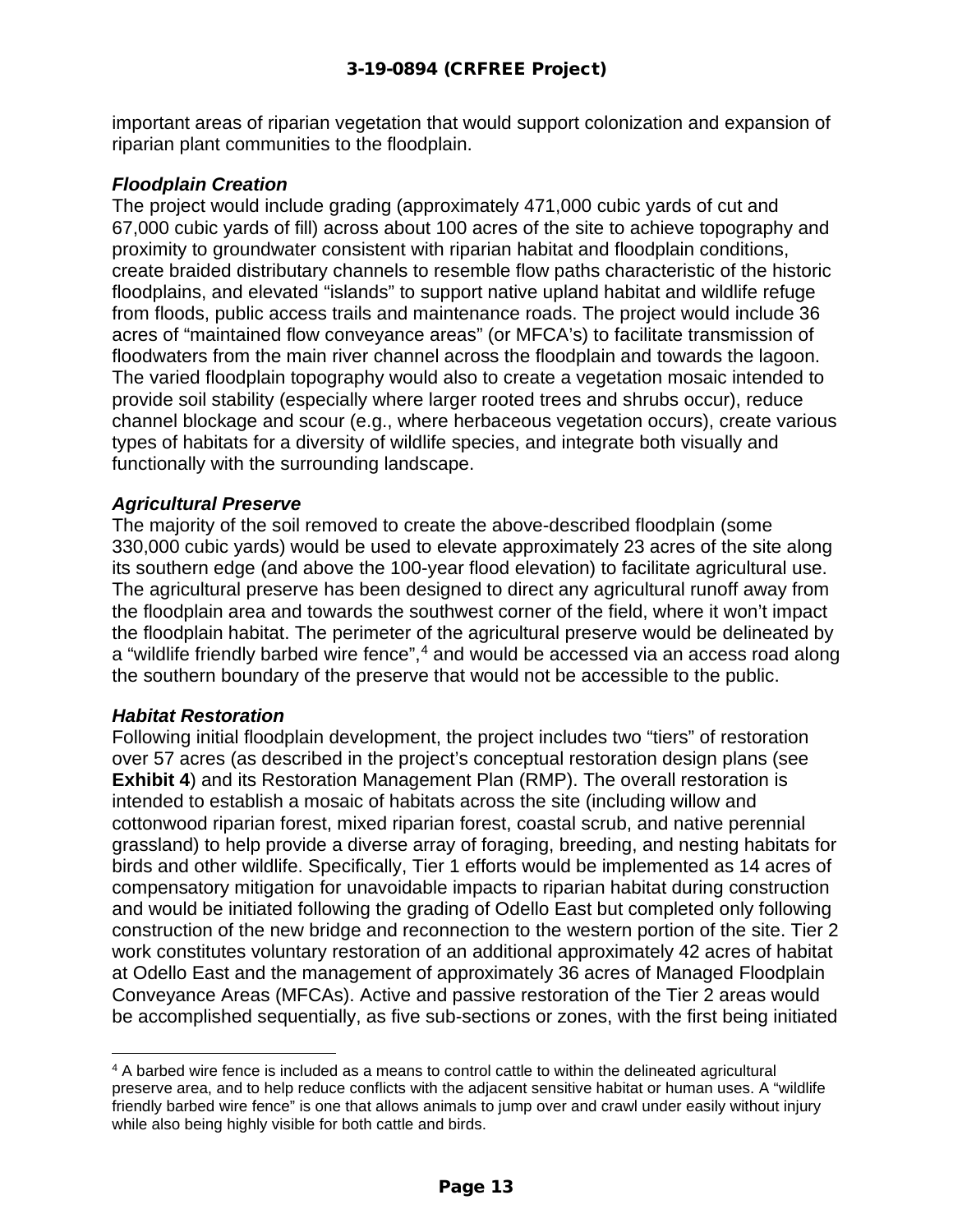soon after initial first phase grading and being designed with pilot studies that would inform subsequent work across the restoration.

#### *Public Access Trails*

The project also includes construction of approximately 2.5 miles of public access trails, where the trails would connect to existing Monterey Parks Regional Park District (MPRPD) trails east and south of the project site and extend under the proposed causeway bridge towards the State Parks property west of the project site, where additional future trails are planned (including as described in the State Parks general plan for the area). Cumulatively, these new trails would provide significantly enhanced connectivity between the inland areas higher in the Carmel River watershed and north of the river and the low-lying coastal areas around Carmel Lagoon and Carmel River State Beach, including a critical pedestrian link underneath Highway 1 to allow safe public crossing of the highway. The proposed public access trails will either be unimproved (native soil) or surfaced with natural aggregate (such as an engineered aggregate base, 3/4" size rock material approved by State Parks and Caltrans). The proposed trails would allow for multiple paths of travel throughout the site and would facilitate both public access as well as access for restoration and maintenance activities. Through a long-term maintenance agreement estimated to be finalized in approximately 2024, public access on the access roads/trails will be managed by each respective landowner and coordinated jointly by BSLT, State Parks, and MPRPD, based on allowed uses on public lands, ongoing restoration and maintenance activities, and seasonal conditions. [5](#page-13-0) See proposed trail map in **Exhibit 5**.

# *Highway 1 Bridge and Improvements*

Highway 1 bisects the project site in a roughly north-south orientation. The highway is built on an earthen berm that inhibits natural water flows across the historic southern floodplain, creating a barrier during significant flooding events. The highway roadway is a two-lane conventional highway with 12-foot-wide travel lanes and four-foot-wide shoulders. To accommodate water flows along the restored floodplain, the project would remove the earthen berm along a 360-foot section of the existing Highway 1 causeway and replace it with a bridge (supported by six 56" diameter piles). The roadway atop the bridge would maintain the two-lane configuration of the current highway, but the roadway width would be expanded to allow for wider roadway shoulders (going from four to eight feet), which will provide a Class II bicycle lane as well as additional space for vehicles to exit the travel lanes in case of emergency. The eight-foot-wide shoulders would transition to match the existing four-foot-wide shoulders at each end of the bridge. At the southern end of the structure, the roadway will also include a 12-foot-wide center left turn lane. This long-envisioned turn lane, previously required by Caltrans and Monterey County during construction of MPRPD's Palo Corona Regional Park immediately adjacent to the site, will allow southbound-traveling vehicles to safely

<span id="page-13-0"></span><sup>5</sup> The way in which such access would be managed in relation to adjacent properties (i.e, State Parks and MPRPD properties) is proposed to be finalized in approximately 2024, where the intent is to ensure appropriate connectivity and management coordination.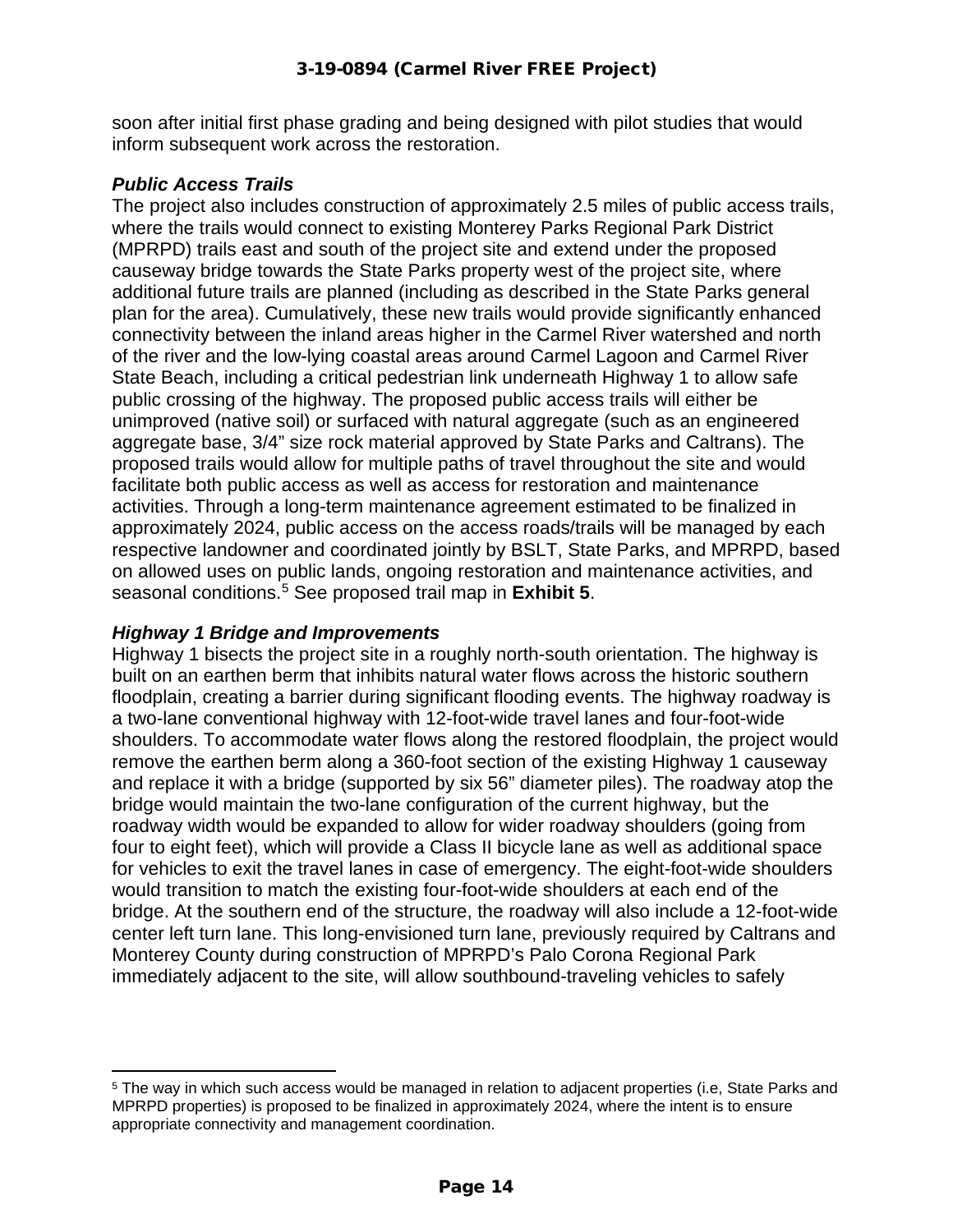decelerate and turn left across northbound traffic to enter the lot. [6](#page-14-0) Additional highway elements include construction of a temporary detour road, removal of existing culverts and paving, two phases of utility relocation, signage and striping, and removal of the temporary detour road.

#### *Long Term Maintenance*

The project includes long-term maintenance of flood conveyance channels and public access trails and roads. Specifically, the designated 36-acres of MFCA's and 2.8 acres of intermittent drainage channel will be mowed to no less than four inches and be maintained clear of woody vegetation as necessary to limit flood flow impediments.<sup>[7](#page-14-1)</sup> Public access trails and roads will also be mowed and maintained free of vegetation to continue to provide vehicle and pedestrian access, as appropriate. This may include minor grading of roads/trails to reshape sections after flooding events. Pre-maintenance biological surveys are proposed to be conducted in coordination with maintenance activities to avoid and reduce impacts to sensitive biological resources.

#### *Other*

Lastly, existing irrigation and monitoring wells on the property would either be replaced, relocated, or retained in place, in addition to construction of two new water monitoring wells to be used for future restoration maintenance purposes. In addition, the proposed project also includes a series of mitigation measures emanating from the Final EIR (FEIR) for the project (certified by Monterey County on January 28, 2022), which are compiled in the FEIR's Mitigation Monitoring and Reporting Program (MMRP).

#### *Construction Phases*

Construction of the CRFREE project is generally proposed to be broken up into two phases, where Phase 1 will include most of the development on Odello East (i.e., the portion of the project site east of the highway), and Phase 2 will include all development on the Highway 1 right of way and on Odello West (i.e., the portion of the project site west of the highway). Phase 1 is scheduled to commence in late 2022, and is detailed on the 90% proposed project plans dated February 11, 2022. Phase 1 would include erection of a temporary exclusion fence around the proposed construction area, vegetation removal and grading on approximately 93 acres of site, associated utility relocation work, partial construction of the agricultural preserve and replacement of the existing barbed wire fence between the future preserve and Palo Corona Regional Park with a new wildlife friendly barbed wire fence, placement of salvaged tree trunks with root-wads at various locations to act as future "habitat logs", and about 2 acres of Tier 1 mitigation and seeding of the remainder of the site with a native seed mix. Tier 2 restoration and its associated pilot studies would also commence following initial site

<span id="page-14-0"></span><sup>&</sup>lt;sup>6</sup> The Palo Corona Parking Lot was constructed in 2016 but has not been opened to the public due to safety concerns without a turn-lane off Highway 1. The project intends to facilitate general public use of the MPRPD Palo Corona parking lot through construction of the left-hand turn lane and the subsequent use of the lot by member of the public to access Palo Corona park and the proposed public access trails.

<span id="page-14-1"></span><sup>&</sup>lt;sup>7</sup> If the configuration of the MFCAs is altered following high flow events, post-storm maintenance and restoration will be limited to the original area designated for MFCAs, even if the precise location or alignment of these features have changed. No excavation and removal of accumulated sediments will occur within the MFCAs or intermittent drainage.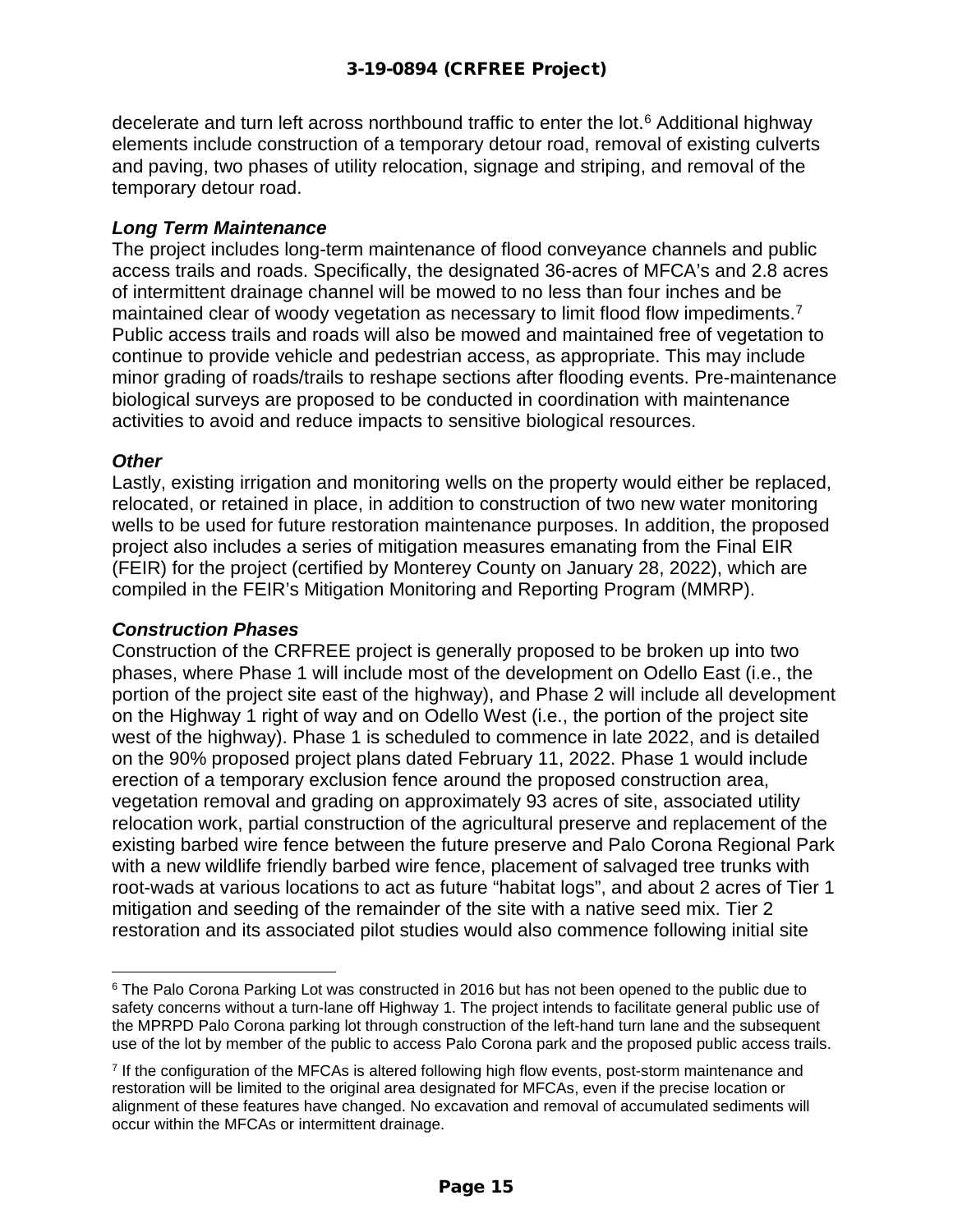grading. Phase 2 is estimated to begin in early 2024 and includes construction of the bridge (and temporary highway detour), completion of the agricultural preserve (using soils from the berm removal), relocation of the State Parks irrigation well, and the remaining approximately 12 acres of Tier 1 restoration. Phase 2 would also ultimately include removal of the levee notches to allow the floodplain connection sometime between 2026 and 2030, $8$  as well as other remaining project components (including replacement of the three existing water monitoring wells, and construction of two new water monitoring wells).

#### *Property Owner and Partner Roles and Responsibilities*

The proposed project has been a multi-decade endeavor advanced by a large group of entities spearheaded by the non-profit BSLT. In fact, although the CDP Applicants are BSLT and Monterey County, the project site actually spans multiple property ownerships besides BSLT's 102.5-acres; namely 21.6-acres of State Parks property, 3.3-acres of MPRPD property, 5.1-acres of Caltrans' Highway 1 right-of-way (ROW) and 1.0-acre of Clint and Margaret Eastwood property (see **Exhibit 2**).[9](#page-15-1) BSLT owns the vast majority of the project site (76%), and maintains a commitment to long-term management of the project. Monterey County is the CEQA lead, executed the cooperative agreement with Caltrans for the Highway 1 component of the project, and also contracted for final engineering and design, environmental review, and permitting of the project. The County and BSLT are co-applicants for nearly all CRFREE permits and authorizations. For the Caltrans Project Report Approval and the Caltrans encroachment permit, which are necessary for the Highway 1 component of the project, the County is the only applicant.

The County, Monterey County Water Resources Agency (MCWRA), Monterey Peninsula Water Management District (MPWMD), State Parks, and BSLT entered into a Memorandum of Understanding (MOU) on November 24, 2010 for the purpose of applying for grants and program planning, development and coordination of the project.<sup>[10](#page-15-2)</sup> Prior to construction, these same entities and MPRPD intend to enter into a Construction Phase MOU that is intended to identify the roles and responsibilities of each party though the completion of construction, as well as commit the four project site property owners (i.e., BSLT, Caltrans, State Parks, and MPRPD) to their respective contributions of land area for the purposes of the project, and to compliance with the CDP's terms and conditions. Prior to completion of construction, the property owners and the County intend to enter into a long-term maintenance agreement that will delineate the parties' roles and responsibilities for long term, including adaptive

<span id="page-15-0"></span><sup>&</sup>lt;sup>8</sup> Removal of the levee notches is contingent on first allowing the successful establishment of the vegetation proposed in the habitat restoration component of the project.

<span id="page-15-1"></span><sup>9</sup> Property ownership by Assessor's Parcel Numbers (APNs) as follows; BSLT, APNs 243-071-005-000, 243-071-006-000, and 243-071-007-000; State Parks, APN 243-021-007-000; MPRPD, APNs 157-121- 001-000 and 243-081-005-000; and Clint and Margaret Eastwood (APN 243-071-008-000). All property owners are in agreement on and support the CDP application.

<span id="page-15-2"></span><sup>&</sup>lt;sup>10</sup> The Eastwoods are not involved with construction or future maintenance of the site, and thus are not included in MOU or long-term maintenance agreement.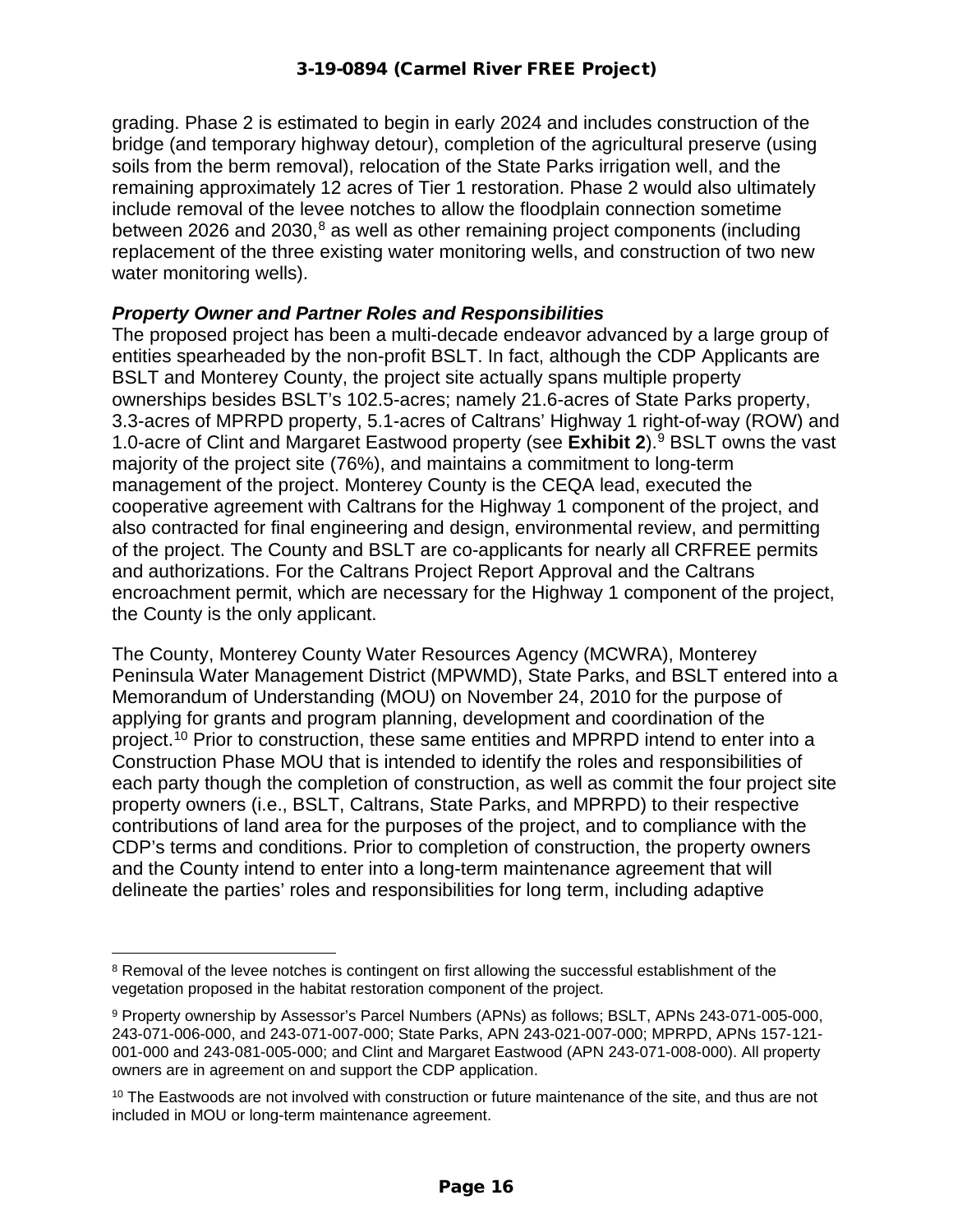maintenance activities post-construction of the project (such as restoration and access parameters for public access trails) and adhering to CDP terms and conditions.

Overall, the proposed Carmel River FREE project is a premiere example of a "green infrastructure" project in action, leveraging natural systems to benefit people and the environment, while also facilitating a new public access trail connection between Palo Corona Regional Park and Carmel River State Beach. Further, the project will significantly reduce flood risks within the river's floodplain, and the Applicants estimate that it could avoid the need for over \$14 million in flood-related infrastructure to achieve similar levels of flood protection.

# **C. Standard of Review**

The proposed project includes proposed development that is partially located within the delegated CDP jurisdiction of Monterey County and partially located within the Commission's retained CDP jurisdiction. In cases like this where a proposed project requires CDPs from both a local government and the Commission, Coastal Act Section 30601.3 allows for the Commission to process a single 'consolidated' CDP application for the proposed development if (a) the applicant, the local government, and the Commission's Executive Director agree to such consolidation, and (b) public participation is not substantially impaired by such consolidation.

Here, Monterey County's local CEQA provided substantial opportunities for public participation, as did the many BSLT forums where the project was presented and discussed. In addition, the Commission will hold a properly noticed public hearing on this proposed CDP application. As a result, public participation is not substantially impaired by consolidation in this case, and the Applicants, Monterey County, and the Commission's Executive Director have all agreed to consolidate the CDP application with the Commission. The standard of review for a consolidated CDP application is Coastal Act Chapter 3, with certified LCP provisions providing non-binding guidance.

# **D. CDP Determination**

# **1. Habitat Resources**

# *Applicable Coastal Act Provisions*

The Coastal Act includes a comprehensive suite of natural habitat protection provisions, including for both wet and terrestrial habitat resources. It includes specific requirements related to maintaining biological resources and productivity, protecting wetlands and watercourses, and protecting especially sensitive habitats. It also includes provisions that explicitly speak to flood control along rivers and streams; the issues raised here. Applicable Coastal Act provisions<sup>[11](#page-16-0)</sup> include:

*Section 30230. Marine resources shall be maintained, enhanced, and where feasible, restored. Special protection shall be given to areas and species of special biological or economic significance. Uses of the marine environment shall* 

<span id="page-16-0"></span><sup>11</sup> In addition, the Monterey County LCP includes a series of similar such provisions that don't significant alter these (including Carmel Area LUP policies 2.3.3.1, 2.3.3.2, 2.3.3.7, 2.3.3.9, 2.3.3.10, 2.3.4.1, 2.3.4.2, 2.3.4.1, 2.3.4.3, 2.3.4.4, and 2.3.4)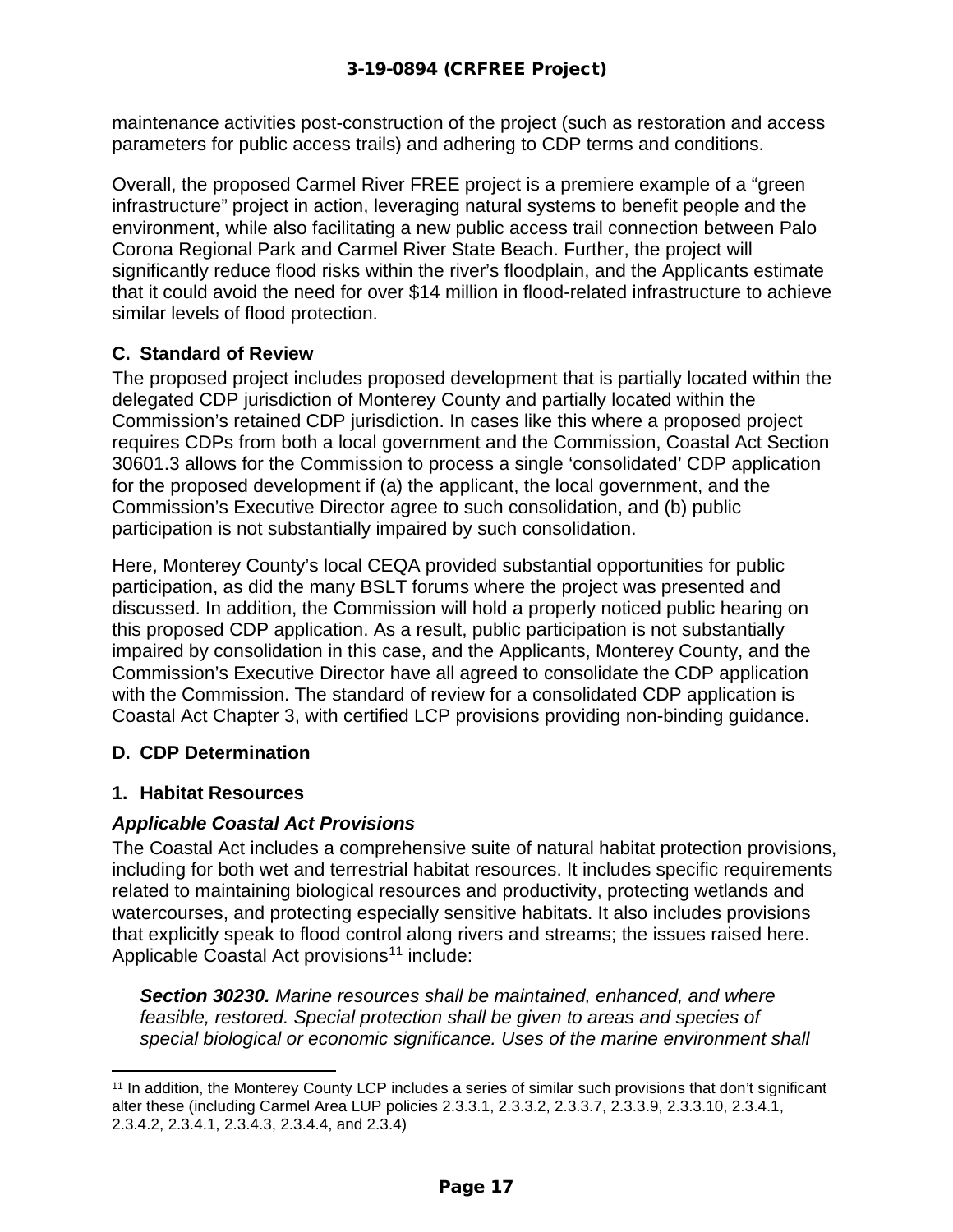*be carried out in a manner that will sustain the biological productivity of coastal waters and that will maintain healthy populations of all species of marine organisms adequate for long-term commercial, recreational, scientific, and educational purposes.*

*Section 30231. The biological productivity and the quality of coastal waters, streams, wetlands, estuaries, and lakes appropriate to maintain optimum populations of marine organisms and for the protection of human health shall be maintained and, where feasible, restored through, among other means, minimizing adverse effects of waste water discharges and entrainment, controlling runoff, preventing depletion of ground water supplies and substantial interference with surface water flow, encouraging waste water reclamation, maintaining natural vegetation buffer areas that protect riparian habitats, and minimizing alteration of natural streams.*

*Section 30240. (a) Environmentally sensitive habitat areas[12](#page-17-0) shall be protected against any significant disruption of habitat values, and only uses dependent on those resources shall be allowed within those areas. (b) Development in areas adjacent to environmentally sensitive habitat areas and parks and recreation areas shall be sited and designed to prevent impacts which would significantly degrade those areas, and shall be compatible with the continuance of those habitat and recreation areas.*

#### *Analysis*

The project site is located at the downstream end of the roughly 35-mile-long Carmel River, approximately one mile from where it meets the Carmel Bay and the Pacific Ocean. Although the project site was historically part of the southern Carmel River floodplain, that connection was effectively severed in the 1930's with the construction of earthen levees along the south bank (isolating the main channel from this portion of the floodplain) and the subsequent construction of Highway 1 on an elevated berm, which further parsed the landscape by disconnecting the eastern and western halves of the historic floodplain. The site was subsequently farmed for over 60 years by the Odello family, and its ecological functions (i.e., riparian and wetland habitats) were largely eliminated as a result. BSLT acquired the Odello East parcels through two land donations in 1997 and 2016, respectively. Since coming under BSLT's ownership, agricultural activities on this portion of the project site have gradually decreased, and currently there is only limited grazing on portions of the property. Reconnaissance-level biological surveys in 2015 determined that the vegetation types now present on the project site include: riparian forest and scrub, ruderal and invasive weeds, non-native annual grassland, and coastal scrub. Endangered or protected wildlife species known to occur or with the potential to occur within the project site and vicinity include California red-legged frog (*Rana draytonii*), California legless lizard (*Anniella pulchra*), monarch butterfly (*Danaus plexippus*), sensitive bat species, Monterey dusky-footed woodrat (*Neotoma fuscipes luciana*), western pond turtle (*Emys marmorata*), Coast Range newt

<span id="page-17-0"></span><sup>12</sup> Section 30107.5 defines such areas as "any area in which plant or animal life or their habitats are either rare or especially valuable because of their special nature or role in an ecosystem and which could be easily disturbed or degraded by human activities and developments."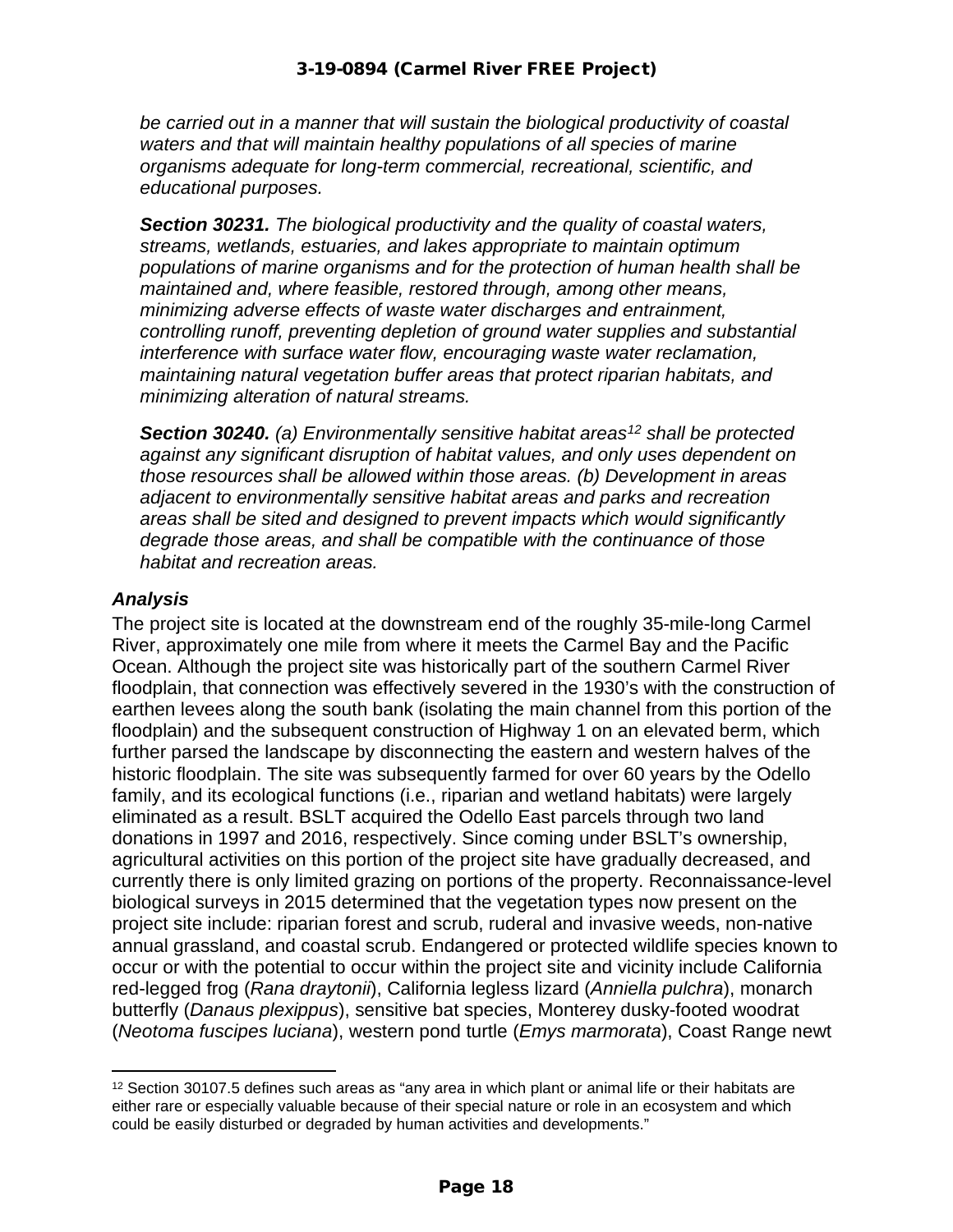(*Taricha torosa torosa*), raptors, and other sensitive avian species. Two special-statu[s13](#page-18-0) plant species are present on the project site, Monterey pine (*Pinus radiata*, CRPR 1B.1) and Monterey cypress (*Hesperocyparis macrocarpa*, CRPR 1B.2).

A fundamental goal of the proposed project is to restore hydrological processes and native vegetation communities across the historic Carmel River floodplain, which will in turn ultimately result in significant ecological benefits in addition to improved resiliency for both the natural and built environments throughout the area. At the same time, grading activities associated with project construction would necessarily disturb the majority of existing habitat on-site now, including 4.1 acres of existing riparian habitat and 3.7 acres of existing coastal scrub. To address project related habitat impacts and issues, the proposed project includes approximately 57 acres of restoration as described in the project's conceptual design plans (see **Exhibit 4**) and its Restoration Management Plan  $(RMP)^{14}$ . The focus of the RMP is detailing Tier 1 restoration, the compensatory mitigation intended to account for the project's direct impacts to existing sensitive habitats, but the RMP also provides broad guidance for the Tier 2 restoration effort, which is the larger voluntary restoration over the remainder of the site. The Habitat Management Plan (HMP)<sup>[15](#page-18-2)</sup> further details the Tier 2 restoration, which would be implemented over five sequential zones and a more extended period of time. In some ways, the Tier 1 work might be understood as a more targeted restoration effort, with explicit objectives, active facilitation, and rigorous success criteria, whereas Tier 2 work will take a more adaptive approach guided by broad trajectory-based criteria and use a combination of plantings and natural recruitment processes to restore the area. Together, the overall restoration is meant to achieve the larger project's floodplain restoration goals, while also accounting for active maintenance of the approximately 36 acres of flood conveyance channels throughout the restoration area (e.g., through moving or removal of woody vegetation).

#### ESHA

Pursuant to Coastal Act Section 30240, development in environmentally sensitive habitat areas (ESHA) is limited to uses that are dependent on the resource and must protect against any significant disruption of habitat values, and development that occurs adjacent to ESHA must be sited and designed to prevent impacts which would significantly degrade those areas, and must be compatible with the continuance of those habitat areas. Here, biological surveys determined that project activities are expected to impact 4.1 acres of riparian habitat (3.6 acres of riparian forest and 0.5

<span id="page-18-0"></span><sup>13</sup> California Native Plant Society (CNPS) California Rare Plant Rank (CRPR) 1B plant species are considered rare, threatened, or endangered in California and elsewhere. All of the plants constituting CRPR 1B species meet the definitions of the California Endangered Species Act of the California Fish and Game Code, and are eligible for state listing; however, these two particular species are considered limited endemics and are only sensitive within their native ranges. More broadly, they have been widely planted and naturalized across the California landscape; the California Invasive Plant Council (Cal-IPC) recognizes both as moderately invasive in some locations.

<span id="page-18-1"></span><sup>14</sup> Restoration and Management Plan for the CRFREE Project (November 16, 2016), H.T. Harvey & **Associates** 

<span id="page-18-2"></span><sup>15</sup> *Habitat Management Plan Carmel River Floodplain Restoration and Environmental Enhancement Project, Tier 2 - Odello East* (May 3, 2022), Denise Duffy & Associates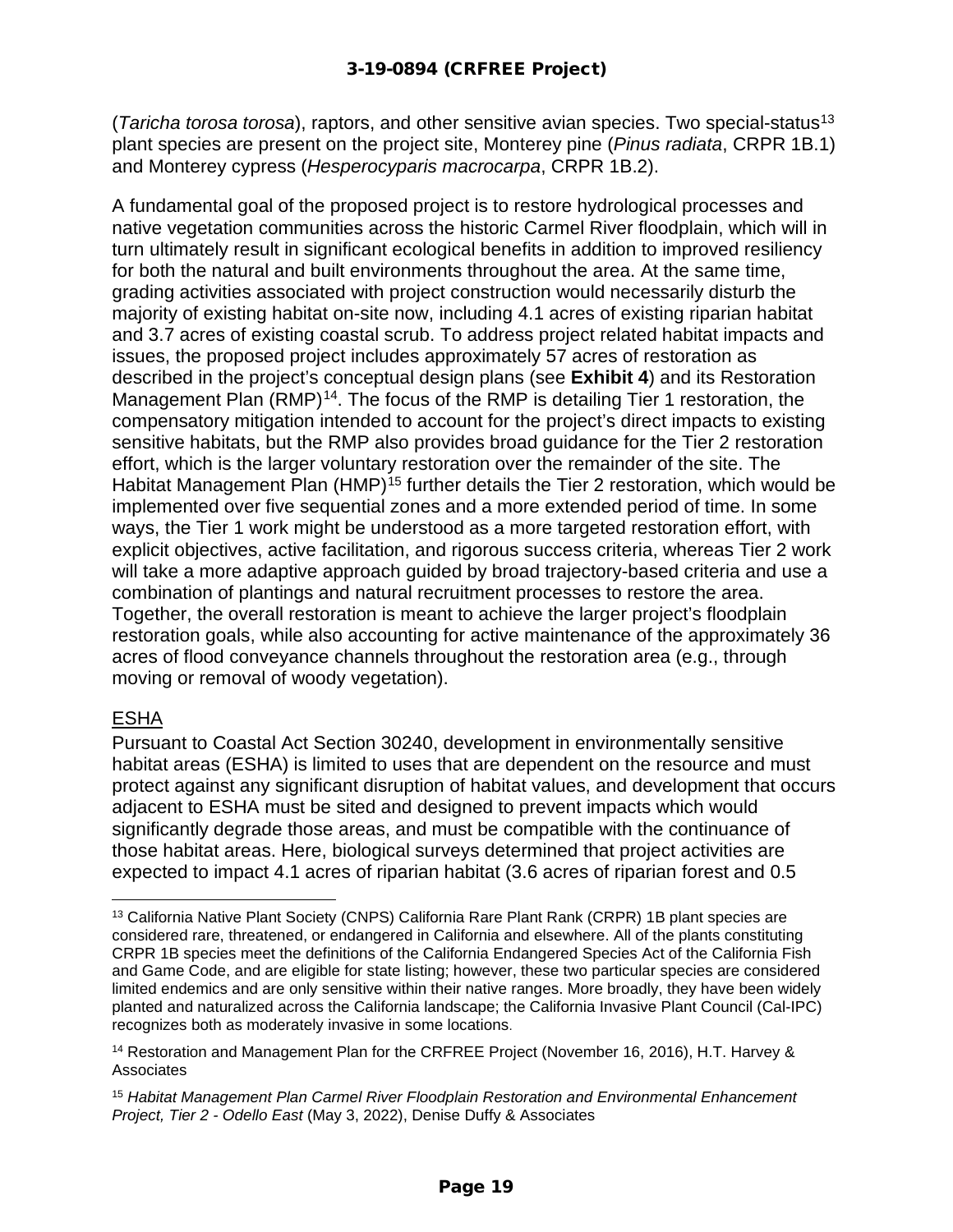#### 3-19-0894 (Carmel River FREE Project)

acres of riparian scrub) and 3.7 acres of coastal scrub. The Commission's Staff Ecologist, Dr. Lauren Garske-Garcia, reviewed the relevant project materials and determined that the 4.1 acres of impacted riparian habitat qualifies as ESHA, primarily because of the presence of sensitive natural communities, its value as wildlife habitat and as an important corridor (including for several sensitive species such as California red-legged frogs and dusky-footed woodrats), and the many physical attributes and processes riparian vegetation contributes to, including the shading and cooling of aquatic habitat used by federally listed steelhead. Conversely, Dr. Garske-Garcia determined that the 3.7 acres of coastal scrub does not qualify as ESHA, as the *Baccharis pilularis* Shrubland Alliance does not qualify as a sensitive natural community based on rarity and there has been no indication that this scattered common scrub is functioning otherwise as especially valuable habitat. Thus, the ESHA analysis is limited to that 4.1-acre riparian area. The table below lists the estimated riparian habitat acreage for the phases of construction of the bridge.

| <b>Habitat Type</b>              | <b>Floodplain Restoration</b><br>(Phase 1 / Phase 2) |     | <b>HWY 1 Bridge</b> | <b>Acreage</b><br><b>Impact</b> |
|----------------------------------|------------------------------------------------------|-----|---------------------|---------------------------------|
| <b>Riparian</b><br><b>Forest</b> | 1.9                                                  | 1.4 | 0.3                 | 3.6                             |
| Riparian<br><b>Scrub</b>         |                                                      | 0.4 | 0.1                 | 0.5                             |
| <b>Total</b>                     | 1.9                                                  | 1.8 | 0.4                 | 4.1                             |

\*Bridge construction will occur concurrently with Phase 2 construction

Overall, the development proposed will restore the historic floodplain and is, by its very nature, dependent on the resource. It would be infeasible to reconnect the existing riparian corridor to the floodplain without some level of disturbance to existing ESHA and in this case, impacts to riparian habitats would be associated with excavation for the bridge, notching of the river's south levee, and grading to recreate the historic floodplain and reconnect it to the south arm of the Carmel River lagoon. To some extent, riparian vegetation will reestablish in these areas by growing in from surrounding unaffected areas and habitat will be created throughout the greater project area via restoration over time. However, ongoing maintenance of the Managed Flood Conveyance Areas (MFCAs) will preclude a significant portion of the existing ESHA footprint from recovering in-place and the restoration will be necessarily phased along with the overall construction schedule, meaning that there will inevitably be temporal losses due to lags in resource replacement between both time to restoration initiation and restoration maturity.

To offset project impacts to existing riparian forest and riparian scrub ESHA, compensatory mitigation is proposed as the creation of willow and cottonwood riparian forest and mixed riparian forest at 3:1 mitigation ratio (i.e., mitigation acreage:impact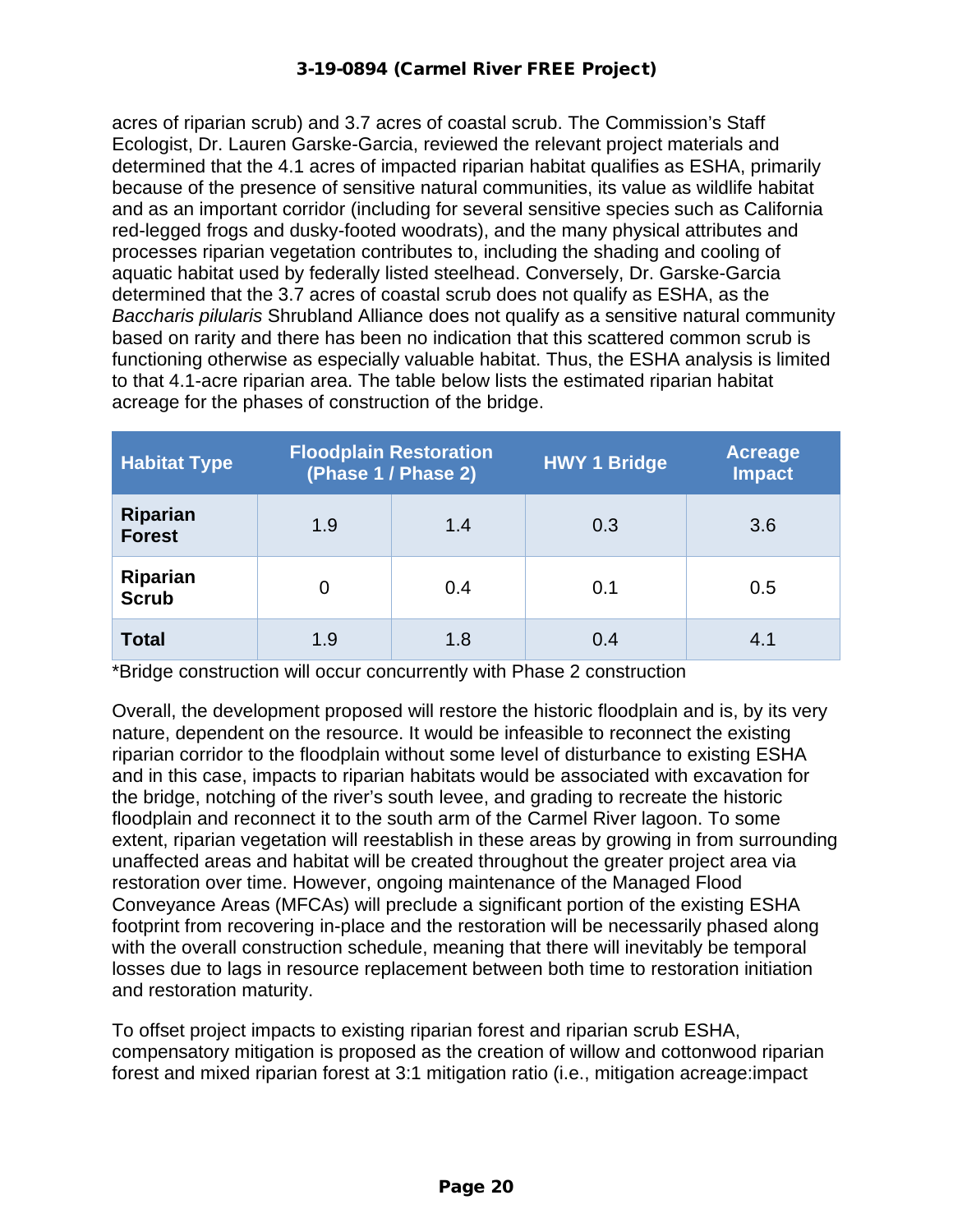acreage) within the project site. [16](#page-20-0) This proposal is codified in **Special Condition 2(a)(1)**. Other portions of the site will be voluntarily restored through a combination of active revegetation, natural processes, and adaptive management techniques, and/or managed for flood conveyance into the future. The Applicants' proposed restoration program is implemented and reinforced by **Special Condition 4**. That condition requires submittal of final restoration plans, including an accounting to ensure all project impacts are addressed, as well as a series of monitoring and reporting requirements to ensure restoration success over the longer term.

In addition, Highway 1 bridge construction activities will result in the removal of 10 Monterey pine and 15 Monterey cypress trees (both CNPS CRPR 1B plant species) located on the existing embankment.[17](#page-20-1) Dr. Garske-Garcia reviewed this component of the project and determined that these trees are not part of native stands and thus do not qualify as ESHA or require mitigation under the Coastal Act. Nevertheless, the Applicant proposes to mitigate for impacts to these trees by re-planting two trees for each tree that is removed in the Highway right-of-way.

In short, while the proposed project will initially have some adverse impacts to existing riparian habitat, it can be viewed holistically as a restoration effort that, once completed, will contribute to the extent and resilience of sensitive coastal habitats into the future. Resource-dependent development, such as habitat restoration and nature study, is allowed in ESHA under the Coastal Act. Where the project proposes to construct public access trails across the site, simple cable-fencing will be employed to minimize trail user intrusion into sensitive restoration areas. The proposed project also includes an extensive list of mitigation measure to minimize impacts to sensitive plant and animal species located on or adjacent to the project site, including pre-construction surveys for nesting birds and other special status or sensitive wildlife, protective fencing around sensitive habitats on and adjacent to the project site, and biological training of all

<span id="page-20-0"></span><sup>16</sup> As further described in the Applicants' memorandum dated April 7, 2022 (*CRFREE Project - Rationale for Riparian Mitigation Metrics in Riparian Mitigation Areas Memorandum* by H. T. Harvey & Associates), the Applicants propose a minimum of 14.7 acres of riparian restoration (including 14.2 acres of willow and cottonwood riparian forest and 0.5 acres mixed riparian forest) and thus, the proposed mitigation acreage is actually more than 3:1 (i.e., 3: 1 would be 12.3 acres). However, the proposed restoration only includes riparian forest restoration and would not reflect 'in-kind' restoration for the 0.5 acres of riparian scrub impacted. The Commission has typically avoided using out-of-kind restoration to offset impacts, including as it leads to a conversion of ESHA types. In this case, though, it appears that the scrub habitat is a legacy of past agricultural use rather than representative of the natural historic condition of this area. Such conclusion is supported by the fact that both the mapped riparian forest and riparian scrub are variations of the same vegetation community alliance (*Salix lasiolepis* Shrubland Alliance), which can be reasonably interpreted here as different stages of community succession. In addition, project materials indicate that in similar circumstances just inland of the site there is evidence that riparian forest is beginning to develop, and the fact that the scrub here occurs as patches interspersed with forest and ruderal areas suggests it is transitioning/maturing towards riparian forest already. Accordingly, it can be reasonably expected that the riparian scrub would become riparian forest going forward if left on its own. For these reasons, the Commission considers the proposal to replace existing riparian scrub with future riparian forest communities to not constitute out-of-kind habitat conversion.

<span id="page-20-1"></span><sup>&</sup>lt;sup>17</sup> Of the 25 trees to be removed, 23 are located within the Highway 1 right of way on the highway embankment, and two are located at the juncture of the CAWD access road and one of the proposed trails.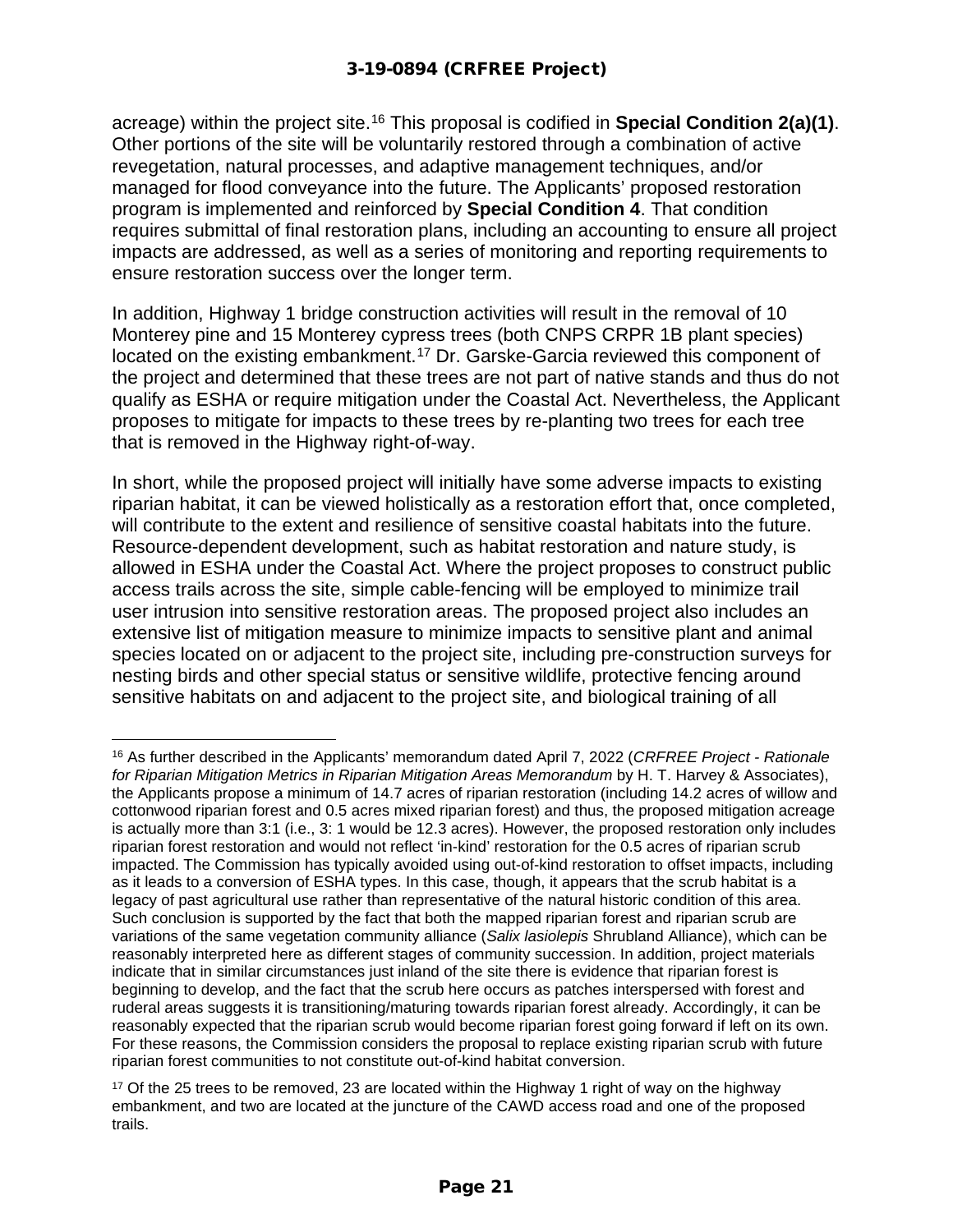construction staff.<sup>[18](#page-21-0)</sup> As such, the project has been sited and designed to address ESHA concerns, both on and off-site, and is consistent with Coastal Act Section 30240.

#### Tier 1

The compensatory mitigation proposed as Tier 1 Restoration will be located across seven separate areas covering both the eastern and western portions of the project site. Implementation would begin in one area shortly following completion of the Odello East grading during Phase 1 and the remainder would begin after completion of Phase 2 construction, some years later. Along with the Tier 2 restoration areas and MFCAs, the site will be prepared with the removal of invasive vegetation including seedbanks, harvest of topsoil for reuse, and creation of floodplain topography via grading. Tier 1 revegetation activities include three major components: seeding with native perennial grass species, planting of riparian forest trees and shrubs, and management for the natural recruitment of coastal scrub habitat. Herbaceous understory vegetation would develop naturally with the reintroduction of flows into the floodplain. Target vegetation communities are generally informed by surrounding riparian areas and studies of the site's hydrology and geology. Following initial Tier 1 revegetation activities associated with each construction phase, an As-Built Biological Report will be submitted within 8 weeks of completion of revegetation activities that documents the mitigation area condition, delineates acreages completed, and discusses any deviations from implementation as described in the RMP (such as changes to the revegetation area configurations and any features added to the sites that were not included in the plan).<sup>[19](#page-21-1)</sup> This proposal is codified in **Special Condition 2(a)(2)**.

During the plant establishment period, maintenance monitoring will involve qualitative assessments of the general condition of the planting areas, including assessments of the presence of herbivore damage, drought stress, erosion, invasive plant species, evidence of vandalism, and other potential threats to revegetation success. Proposed success criteria rely on functional assessment methods and a target level of riparian vegetation cover. All Tier 1 areas will be maintained and monitored by a qualified restoration ecologist for at least ten years from the point of initial implementation, to ensure that the project meets mitigation goals. While much of the proposed mitigation is consistent with typical Commission expectations, additional information is necessary to fairly assess its performance. In particular, while the methods proposed to evaluate performance (specifically used the CRAM and QBR Index methods) may be adequate for voluntary restoration efforts such as in Tier 2, they are relatively coarse and subjective, relying on broad categories of visually estimated metrics or conditions rather than systematically quantifiable values that may be tested statistically against a reference condition, as is expected of mitigation assessments to assure that resources have been appropriately replaced. Similarly, success criteria for invasives species, native species diversity, and validation of wildlife use are needed to ensure full mitigation and therefore consistency with Coastal Act requirements. **Special Condition** 

<span id="page-21-0"></span><sup>&</sup>lt;sup>18</sup> A complete list of all mitigation measures proposed to be included in the project can be seen in the MMRP.

<span id="page-21-1"></span> $19$  For example, the As-Built Report could describe additional riparian mitigation acreage if the project impacts more existing riparian ESHA habitat than expected (see also **Special Condition 4**).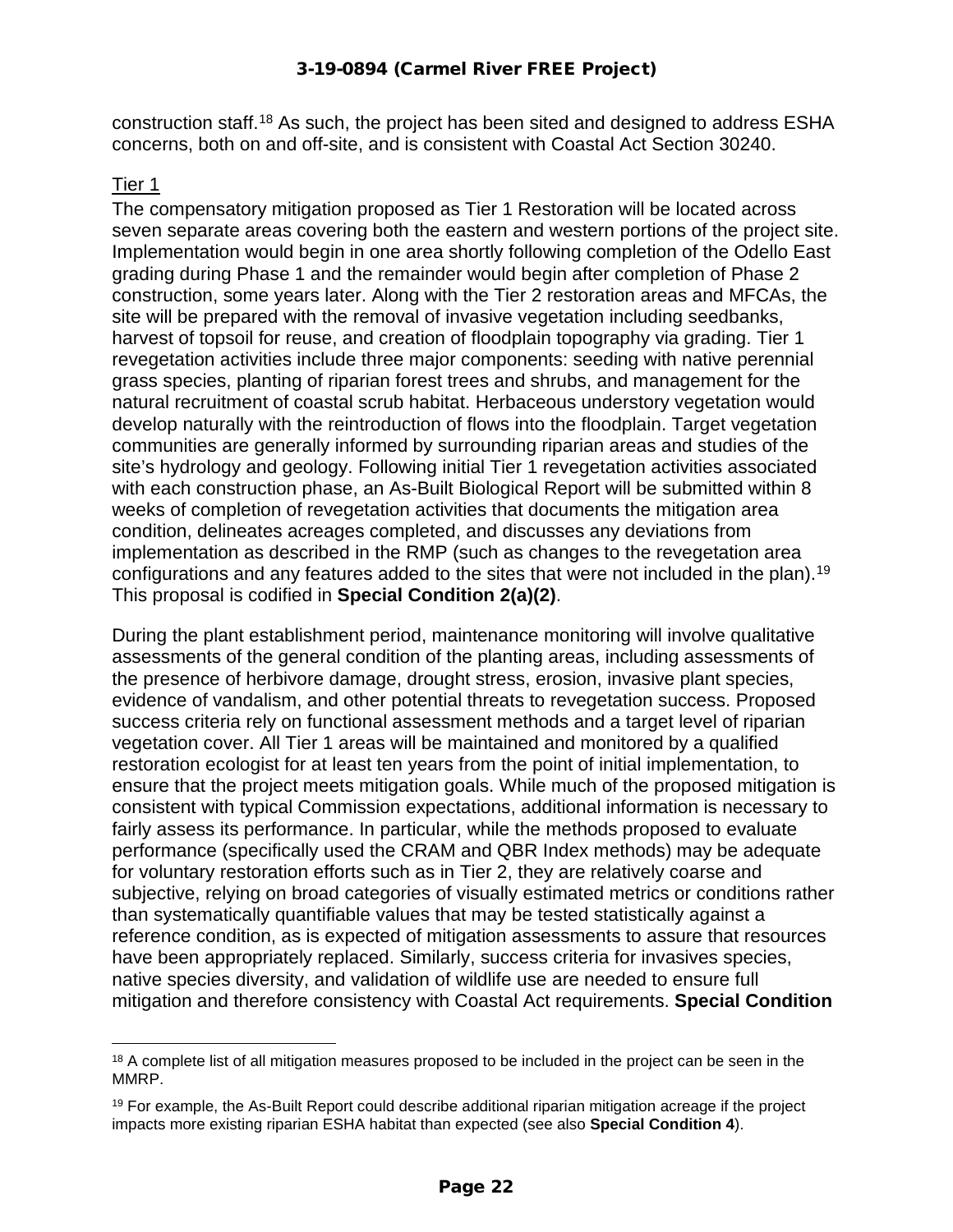**2(a)(3)** resolves these issues through requirement of a local reference condition or site, refined criteria, and the use of quantitative methods and statistically robust evaluations for assessing mitigation success.

Monitoring would occur annually initially, but potentially become less frequent following vegetation establishment. Annual monitoring reports will be submitted by December 31 of each year and will include, among other things, descriptions of methods, results, and management recommendations along with maps showing monitoring locations and copies of photo documentation; a final monitoring report will be provided no sooner than Year 10 of monitoring and will document a cumulative summary of the prior annual reports, a detailed timeline of mitigation progress, evaluation of performance using the approved criteria and assessment methods, and sufficient detail to demonstrate conformance to the goals and success criteria set forth in the approved final mitigation plan. This proposal is codified in **Special Condition 2(a)(4)**, which also provides that in years when regular monitoring is not conducted, any adaptive management actions taken or other potentially relevant situations that may affect the progress or final performance of the mitigation (e.g., extreme weather or climate-related events, vandalism, disease, etc.) will be described, along with a work plan for the subsequent year and any recommendations to facilitate mitigation success. If the Final Report concludes that the mitigation efforts did not meet the approved final success criteria, **Special Condition 2(a)(5)** then requires submission of a revised or supplemental mitigation plan to compensate for those portions of the original effort which did not meet the approved performance criteria.

#### Tier 2

Voluntary restoration activities, to be completed as part of the Tier 2 work and focused on the Odello East parcel, will similarly commence following completion of Phase 1 grading activities, and will include immediate broadcast seeding with a grassland habitat native grass seed mix of areas not included in Tier 1 restoration to manage for erosion and initiate native grassland restoration.

Due to the large area involved and some uncertainty regarding which species will most successfully establish in transitional areas given the constructed topographies, proximity to groundwater, and microclimate responses, the Tier 2 restoration will use pilot studies in the first of five zones to inform subsequent work in both Tier 1 mitigation areas and the remaining Tier 2 restoration zones. Subsequent to the initial hydroseeding, all plant materials (including seed, cuttings, or other propagules) used for revegetation will be of local origin and collected from within appropriate areas of the Carmel River watershed or adjacent watersheds whenever feasible and will be well-adapted to the physical and environmental conditions of the restoration, as reflected in **Special Condition 2(b)(1)**. Tier 2 restoration will also employ an adaptive management approach, where monitoring results and a Technical Advisory Committee will guide ongoing decisionmaking related to the restoration process. As a result, specific Tier 2 restoration acreages by habitat type cannot be explicitly known at this time but will generally include a mosaic of the same habitat types as in Tier 1, following a progression of predominantly wetter low to higher and drier flood refuge vegetation communities, all native to the area (i.e., willow and cottonwood riparian forest, mixed riparian woodlands, and coastal sage scrub). **Exhibit 4** shows a projected revegetation layout for Tier 2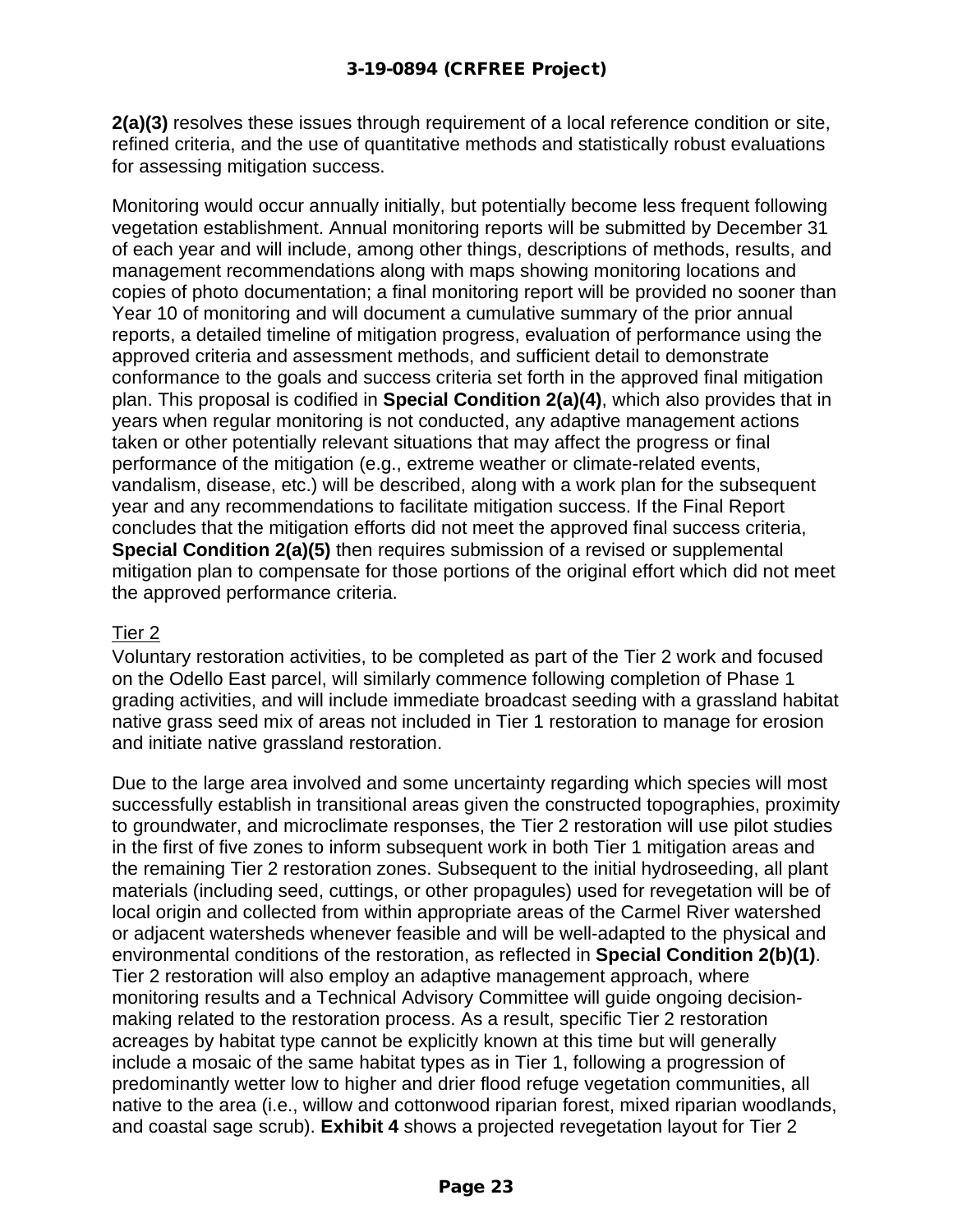#### 3-19-0894 (Carmel River FREE Project)

based on anticipated post-construction conditions, but the design presented in the figure should be considered an educated concept at this point. Tier 2 restoration plans specify not only a sequence of zones for restoration but also provide for details on planting and maintenance methods (including for MFCAs), potential pilot studies, monitoring, data analysis, triggers for adaptive management action, and triggers for remedial action. As with Tier 1, Tier 2 restoration areas will be maintained and monitored for at least 10 years by a qualified restoration professional, though these may be temporally offset depending on the initial point of restoration implementation for each zone. Success criteria for Tier 2 focus on long-term trajectories and improvements to the habitats but do not necessitate a quantitative basis as with the compensatory mitigation. The results of annual monitoring and the progress of revegetation over the past year will be summarized in annual reports that provide a cumulative summary of quantitative vegetation monitoring results including summaries of any pilot study findings, adaptive management actions triggered and taken, and any lessons learned during restoration implementation. These Tier 2 annual reports will not be submitted to the Commission for review and approval, but may be provided upon request once they have been prepared. As a goal of the restoration is to support local native wildlife species, **Special Condition 2(b)(2)** requires that wildlife which is opportunistically observed during vegetation monitoring be documented in the Tier 2 annual reports to characterize the development of wildlife support functions over time.

Tier 2 plans also contemplate the use of grazing animals as a cost-effective and potentially ecologically compatible approach to vegetation management. As proposed, grazers would only be used in areas where revegetation has been accomplished through the application of seed and be excluded from areas where more intensive actions such as nursery plantings have been used, to avoid compromising restoration investments; however, details such as the infrastructure that would be necessary to manage this are presently unavailable for evaluation. **Special Condition 2(b)(3)** establishes guidelines for grazing management with a focus on temporary infrastructure placement, maintenance, removal, and posting of activities and emergency contacts, to ensure that activities and infrastructure would not conflict with public access or other coastal resources and be ecologically compatible.

Finally, both Tier 1 and Tier 2 plans identify specific herbicides that might be used to manage invasive vegetation, and note limited use of various plastic materials over the course of restoration including irrigation infrastructure and protection for young plants as they establish (e.g., from browsers, wind, etc.). **Special Condition 2(c)(1)** ensures that any unlisted herbicides or adjuvants that might be used are certified by the California Department of Pesticide Regulation, would be deemed appropriate for the intended use, and conform to product label restrictions, and that all plastic materials are removed from the environment once they are no longer needed to advance the project's restoration goals. Both Tier's of restoration will also require the use of various plastic materials (such as for irrigation infrastructure, protective tubing for growing seedlings, and browse protection) on a temporary basis to bolster restoration efforts. Given plastics ability to break down in the environmental **Special Condition 2(c)(2)** requires that all temporary plastic materials used for restoration be removed once no longer necessary.

#### **Conclusion**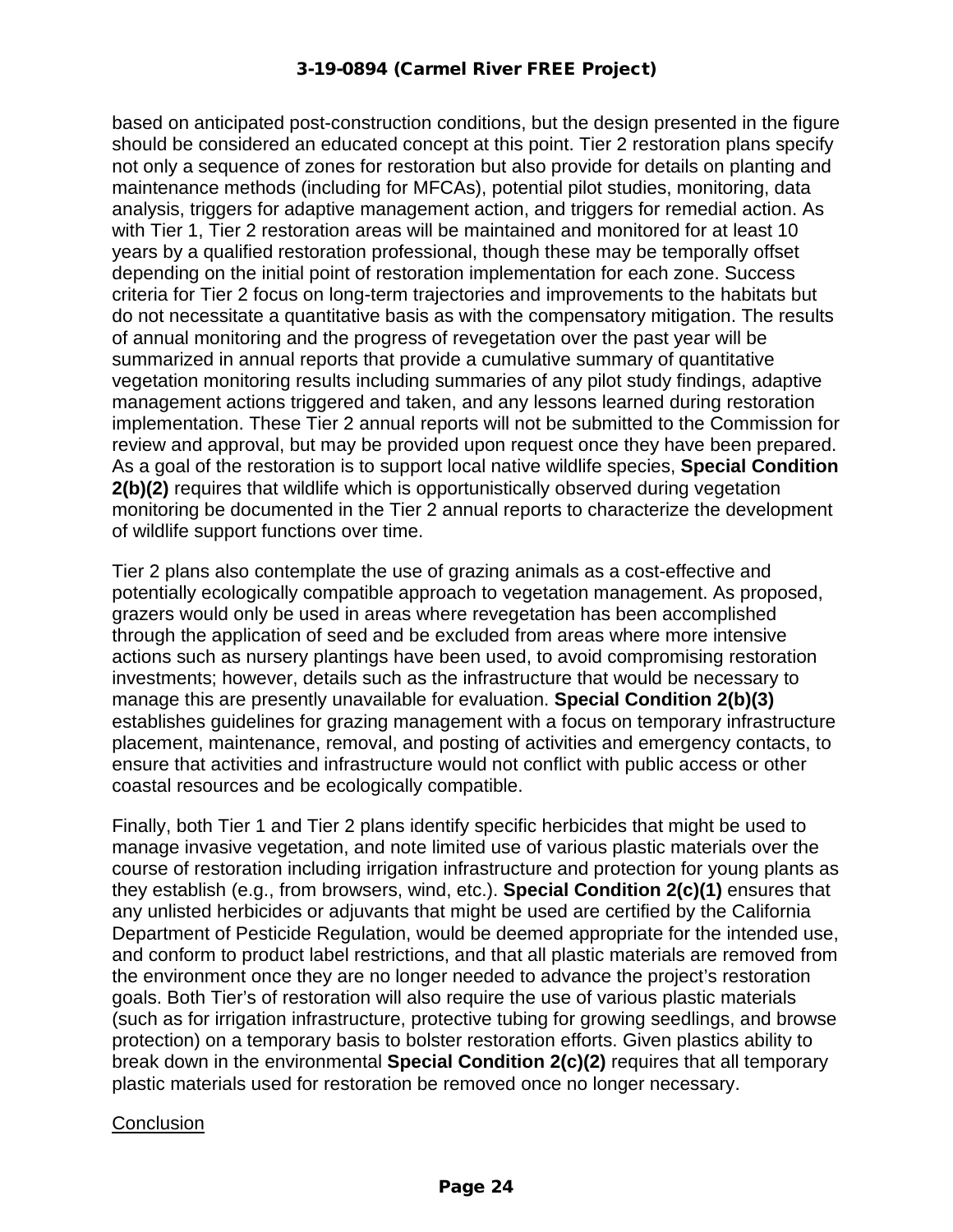Although the proposed project will remove 4.1 acres of existing riparian habitat which qualifies as ESHA, it also includes two tiers of restoration across the entire site in excess of what the Commission would typically require. The proposed work also includes suite of mitigation measures to ensure that sensitive and protected species are not adversely impacted either during construction or during future ongoing maintenance of flood conveyance channels. Further, the project's reconnection of the floodplain to the Carmel River and lagoon will expand a mosaic of habitats across the landscape that will foster primary productivity, aid in the reproductive cycle of fish, provide nesting and foraging habitat for birds, regenerate riparian vegetation, and provide increased breeding and upland habitat for special-status wildlife species. Therefore, while limited adverse impacts are considered unavoidable and permanent, the project as designed and conditioned will net nearly 13 times more area of much higher functioning riparian ecosystem than presently exists, and the overall project can be found consistent with the above descried Coastal Act habitat protection provisions.

# **2. Public Access and Recreation**

#### *Applicable Coastal Act Provisions*

The Coastal Act grants a high priority to public recreational access uses and activities to and along the coast. The Act protects and encourages lower-cost visitor and recreational facilities where feasible and states a preference for developments providing public recreational opportunities. Coastal Act Sections 30210 through 30213, and 30221 and 30223 specifically protect public access and recreation. In particular:

**Section 30210.** In carrying out the requirement of Section 4 of Article X of the California Constitution, maximum access, which shall be conspicuously posted, and recreational opportunities shall be provided for all the people consistent with public safety needs and the need to protect public rights, rights of private property owners, and natural resource areas from overuse.

**Section 30211.** Development shall not interfere with the public's right of access to the sea where acquired through use or legislative authorization, including, but not limited to, the use of dry sand and rocky coastal beaches to the first line of terrestrial vegetation.

**Section 30212.** (a) Public access from the nearest public roadway to the shoreline and along the coast shall be provided in new development projects …

**Section 30213.** Lower cost visitor and recreational facilities shall be protected, encouraged, and, where feasible, provided. Developments providing public recreational opportunities are preferred. …

**Section 30221.** Oceanfront land suitable for recreational use shall be protected for recreational use and development unless present and foreseeable future demand for public or commercial recreational activities that could be accommodated on the property is already adequately provided for in the area.

**Section 30223.** Upland areas necessary to support coastal recreational uses shall be reserved for such uses, where feasible.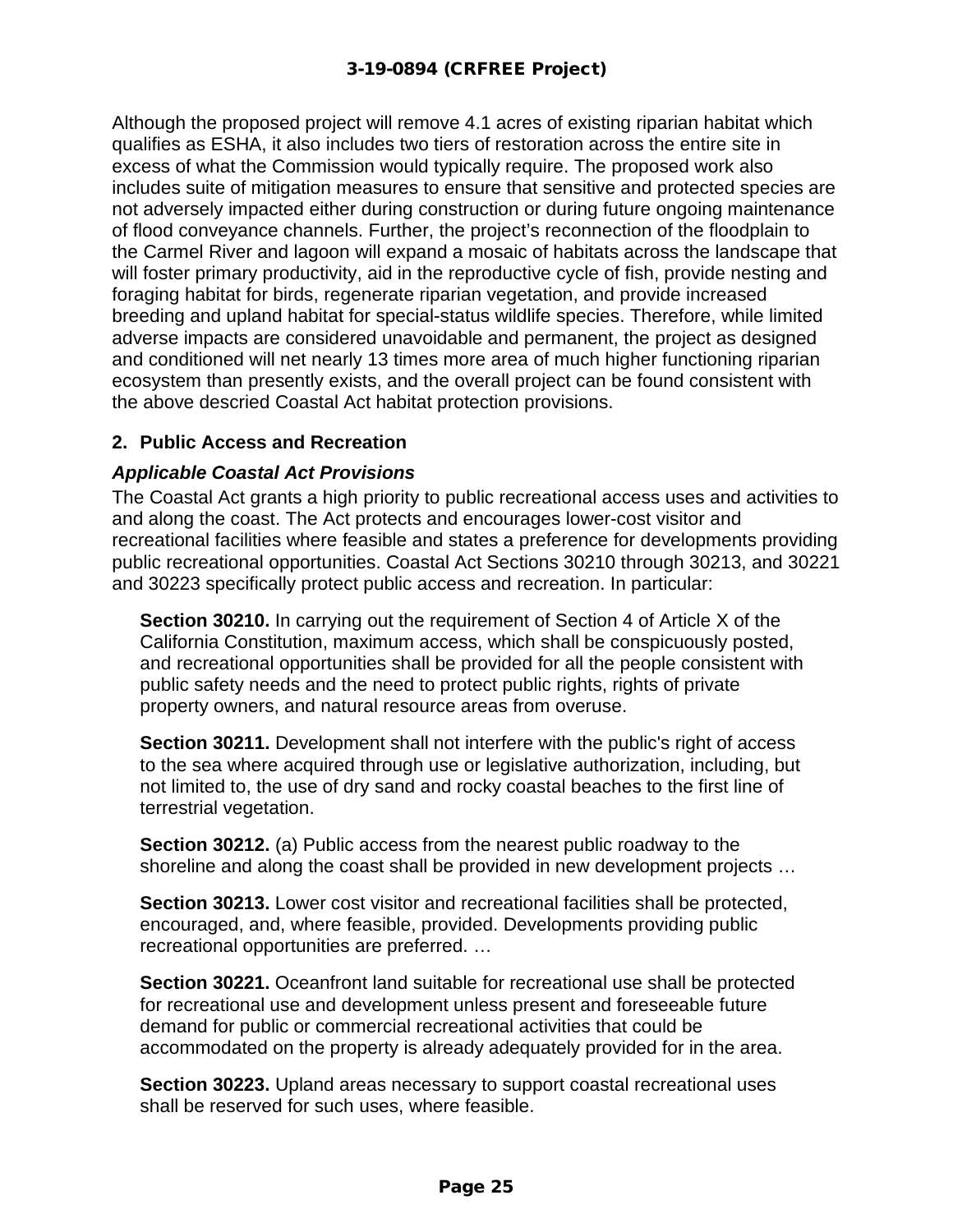**Section 30240(b).** Development in areas adjacent to ... parks and recreation areas shall be sited and designed to prevent impacts which would significantly degrade those areas, and shall be compatible with the continuance of those … recreation areas.

LCP provisions essentially reiterate those above, but the Carmel Area LUP also includes direction related to public access in environmentally sensitive habitat areas and the Odello East site specifically:

**LUP Policy 2.3.3.9.** Where public access occurs or has been introduced in areas of environmentally sensitive habitats, it shall be limited to low-intensity recreational, scientific, or educational uses such as nature study and observation, education programs in which collecting is restricted, photography, and hiking. Access in such areas shall be controlled and confined to designated trails and paths. No access shall be approved which results in significant disruption of habitat.

**IP Section 20.146.120.C.2.A.6.** Odello East Property - Public access along the existing levee shall be provided.

Section 30210 of the Coastal Act requires the Commission to provide the general public maximum access and recreational opportunities. Section 30211 prohibits development from interfering with the public's right of access to the sea where acquired through use or by legislation. In approving new development, Section 30212 requires new development to provide access from the nearest public roadway to the shoreline and along the coast, save certain limited exceptions, such as existing adequate nearby access. The Coastal Act Section 30210 direction to maximize access quires more than simply providing or protecting access to and along the coast, rather such access must also be maximized. This terminology provides fundamental direction to projects along the California coast that raise public access issues, like this one. Taken together, these overlapping policies protect public access and recreation opportunities for the public, particularly free and low-cost access. They also protect Highway 1 for its public recreational attributes.

# *Analysis*

#### Public Trails

In addition to its primary objectives of flood risk reduction and habitat restoration, the proposed project has been designed to provide multiple public access enhancements. In fact, the project includes construction of over 2.5 miles of public access trails. In addition to their onsite utility, these trails would provide significant public access connectivity to and between the surrounding public lands and recreational areas owned by State Parks and the Monterey Peninsula Regional Parks District (MPRPD), including the South Bank Trail at La Cañada, Palo Corona Regional Park, and the Carmel River State Beach parklands west of Highway 1 (see **Exhibit 5** for proposed trail map). These trails would also provide a crucial connection underneath Highway 1, as there is no existing dedicated bike or pedestrian crossing of Highway 1 in the vicinity of Carmel River State Beach or Palo Corona Regional Park.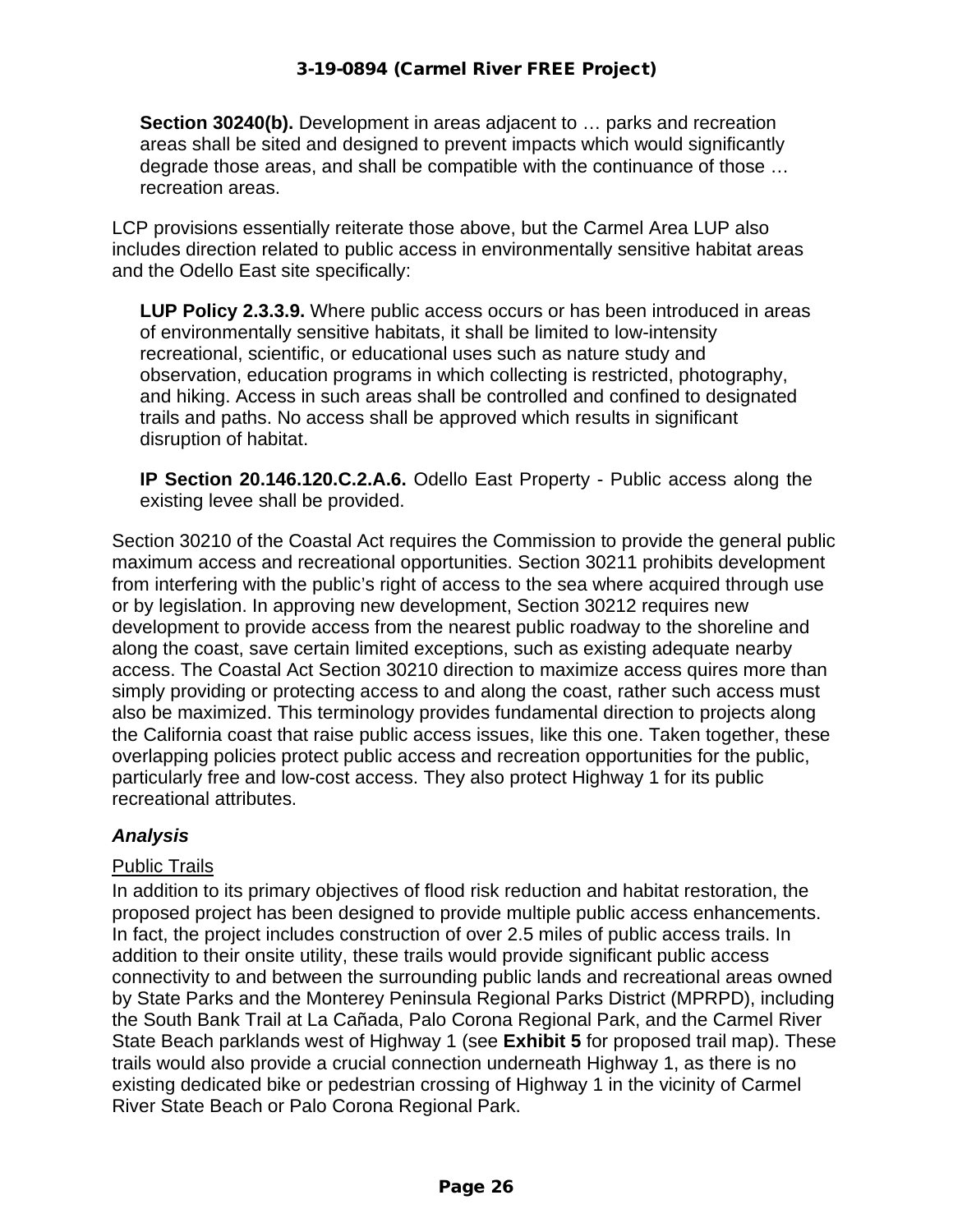Many of the public access trails will also serve as access roads for vehicles to facilitate the restoration and maintenance of the floodplain area. Simple post and cable fencing would delineate the trails/access roads, including to help keep trail users out of sensitive resource areas, such as the south arm of the Carmel Lagoon and previous restoration sites. Public access to the trails would become available following completion of initial restoration activities, which is expected to begin in approximately 2024. For public safety, trail access will be temporarily restricted during high flow events. Following flooding events, and as reflected in **Special Condition 3(a)**, the Permittees will correct any damage to trails **i**n a timely manner based on best trail maintenance and land management practices and public safety to ensure trails are available to the public as soon as possible.

Trail segments A, B, and C (located west of Highway 1 on parcels owned by State Parks) would be constructed pursuant to State Parks access standards, including that they would be surfaced with aggregate base (i.e., 3/4" size rock) that will be brown in color to match the natural landscape. Within the floodplain restoration area east of Highway 1, trail design and surfaces will vary. Trail segments that are not expected to be impacted by floodwaters or that will be used by vehicles will be surfaced with aggregate base and maintained for vehicular and equipment access. Trail segments that are within or adjacent to flood channels, which will be impacted by expected floodplain function during flood events, will be "unimproved trails" that are native soil and not surfaced with aggregate base or other road materials. This approach is intended to recognize that these access trails are in an active floodplain, and to avoid significant construction and introduction of trail materials that might impact that area. Existing agricultural and open space easements cover roughly 89 acres of the land under BSLT ownership within the CRFREE project area. The Applicants confirmed that the proposed project, including the envisioned public access, is in conformance with the terms of those easements.[20](#page-26-0)

#### Highway Improvements

Construction of the proposed Highway 1 bridge and related improvements would temporarily impact Highway 1 access, including from expected traffic delays, but these impacts are intended to be minimized through use of a temporary detour road adjacent to the current highway alignment to allow for continued two-way traffic during construction. Construction for the temporary detour and its tie-ins to existing Highway 1 lanes at either end would be performed at night under temporary traffic control. With the tie-ins complete, traffic would then be directed over to the temporary detour road for the duration of the bridge construction work. The speed limit on the detour would be 45 miles per hour (as compared to 55 mile per hour currently on Highway 1). After the bridge construction is complete, the temporary detour road would be removed, and the area restored as part of the overall restoration. Construction activities would not be scheduled on Sundays and holidays to help minimize impacts during those timeframes.

Once complete, the proposed bridge would provide multiple permanent public access enhancements for users of Highway 1. The bridge would include larger highway shoulders (eight feet in width as compared to the 4-foot shoulders currently), which will

<span id="page-26-0"></span><sup>20</sup> Commission staff correspondence with Applicants, May 19, 2022.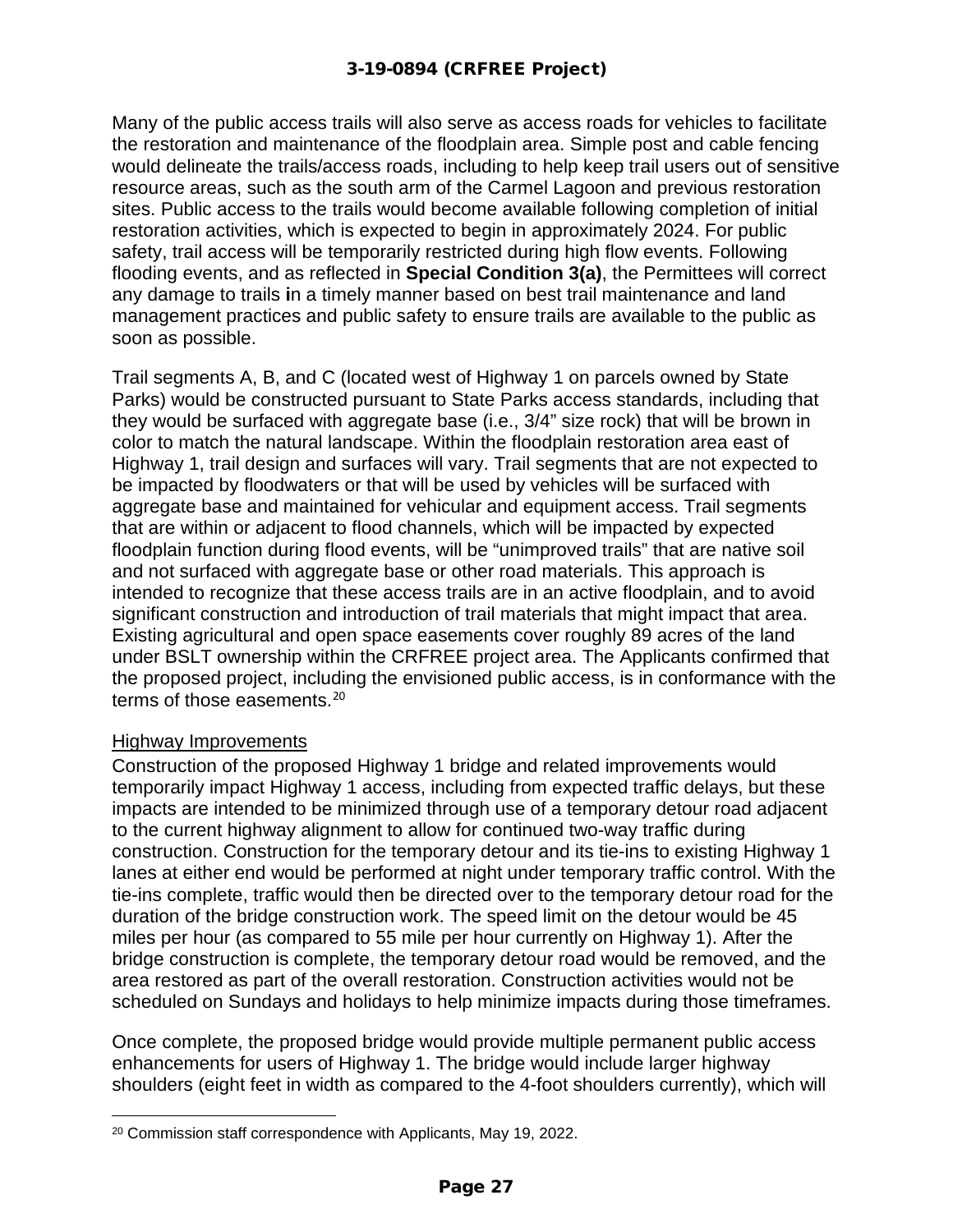transition to four feet at each end of the bridge. Eight-foot-wide shoulders would be consistent with other Highway 1 bridges in the area, including Carmel River Bridge to the north. These widened shoulders will provide a Class II bicycle lane in both directions, as well as additional space for vehicles to exit the travel lanes in case of emergency. The bridge will have a concrete and metal railing safety barrier 42 inches high along the outside edges of the shoulder. These barriers are designed to meet modern safety standards while providing sufficient visual permeability to afford highway travelers visual access to the floodplain and surrounding landscape.

The most consequential travel lane change to be constructed as part of the bridge will be the addition of a center left-turn lane at the south end of the bridge. This turn lane will allow southbound-traveling vehicles to safely decelerate and turn left across northbound traffic into the driveway that leads to a 58-space parking lot at Palo Corona Regional Park. Since its construction, the parking lot has been closed to the public because MPRPD and Caltrans determined that attempting to turn left from the southbound lane across the northbound lane into the driveway carries an unacceptable risk of vehicular collision. Thus, access through this entrance to the park is currently limited to 13 permits a day, and visitors must park on the gravel shoulder outside the park and enter through the gate on foot. MPRPD and Caltrans agreed that if a left-turn lane were to be constructed to allow southbound travelers to safety decelerate and turn into the driveway, the site would be safe enough for the MPRPD to open the parking lot for public use.<sup>[21](#page-27-0)</sup>

The proposed project will construct the long-envisioned left turn lane at the entrance to Palo Corona Regional Park, and in doing so will allow for the opening of the 58-space parking lot to public use. Following inquiries with MPRPD and Caltrans staff, Commission staff is not aware of any additional barriers preventing opening of the entrance gate to the parking lot for public use, and Commission staff expects this opening to occur upon completion of construction. The opening of the parking lot to public use will coincide nicely with the opening of the trails constructed by the proposed project, which are accessible from the parking lot, and will obviate the need for parking along the Highway 1 shoulders to access the trails.

#### Regional Public Access and Long-Term Maintenance

The pedestrian trails and highway improvements described above will significantly enhance public access to and throughout the project site. However, the Applicants also recognize that to fully realize the public access potential of the proposed project, public use of the project site must be coordinated with use of the surrounding public lands under ownership of State Parks (to the west) and MPRPD (to the south and east). Public use of trail segments A and B, which are located primarily on State Parks land west of Highway 1, will be determined by State Parks in accordance with the Carmel River State Beach General Plan. Use of the remainder of the proposed trails and associated facilities will be delineated as part of a long-term maintenance agreement between BSLT, State Parks, and MPRPD for the project site. The agreement will be

<span id="page-27-0"></span><sup>21</sup> See Palo Corona Regional Park General Development Plan, page 16, available online at [https://www.mprpd.org/files/823a4cdd6/PaloCoronaGDP\\_upload.pdf.](https://www.mprpd.org/files/823a4cdd6/PaloCoronaGDP_upload.pdf)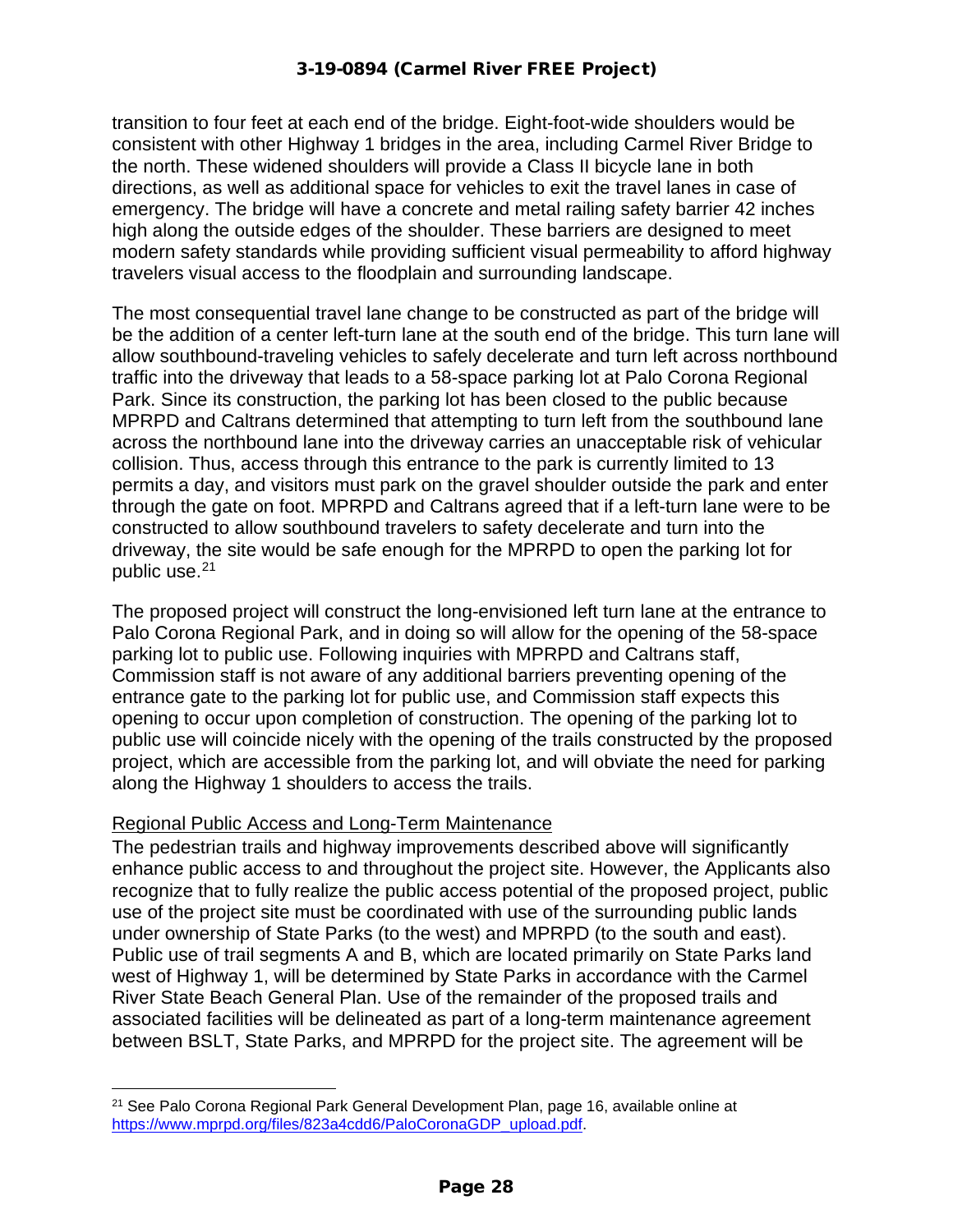based on existing practices on surrounding lands, ongoing restoration and maintenance activities, and seasonal conditions. It is estimated to be finalized by the end of 2023.

The Commission strongly supports this coordinated approach, as it will provide the public with consistent and reliable access throughout the area. To ensure the seamless integration of all the public access elements of the project, the recommended CDP approval is conditioned to require the submission of a Public Access Management Plan for Executive Director review and approval (**Special Condition 3**). Building on the longterm maintenance agreement, the Public Access Management Plan will specify implementation of public access throughout the vicinity, including allowable uses and timing, directional and interpretive signage, and entry points. **Special Condition 3** requires the plan to provide for maximum use of public trails, as well as sufficient offhighway parking (e.g., in the Palo Corona Regional Park parking lot) to support maximum public use. The Applicants will propose site-specific management contingencies based on allowable uses on adjacent public lands, trail connection needs, ongoing restoration and maintenance activities, wildlife habitat protections, seasonal conditions, and public hazards. All public access areas, improvements, and amenities shall be free and publicly available. **Special Condition 3** also directs the Applicants to consider more broadly how public access facilities that currently exist or will be constructed as part of the proposed project could interconnect with future trails and access facilities in various stages of planning.<sup>[22](#page-28-0)</sup> Implementation of the approved Public Access Management Plan will allow the public to take full advantage of the tremendous public access amenities provided by the proposed project consistent with the public recreational access provisions of the Coastal Act.

#### **Conclusion**

In conclusion, the Commission finds that the trails constructed by the proposed project will provide significant new public access and recreational amenities, as well as enhance connectivity between existing parklands west, south, and east of the project site. Moreover, the proposed bridge will provide several highway safety enhancements, including a critical left-turn lane that will allow for the long-awaited opening of the parking lot at Palo Corona Regional Park, with minimal traffic impacts during construction. Preparation of a Public Access Management Plan will ensure that all these public access enhancements are implemented in coordination with access to surrounding public lands. Therefore, the Commission concludes that the project is consistent with the above-cited Coastal Act public recreational access provisions.

# **3. Hazards**

# *Applicable Coastal Act Provisions*

<span id="page-28-0"></span> $22$  Examples include a pedestrian bridge over the Carmel River connecting the existing Hatton Canyon Trail located between Highway 1 and the Crossroad Shopping Center (approved via CDP 3-09-057-W) to the proposed Carmel River FREE trail network directly across the Carmel River, and the contemplated trail traveling from the wastewater treatment plant access road northwest along and across Carmel River and connecting with the Mission Trail in Carmel. Additionally, CDP 3-95-038, which authorized replacement of Carmel River Bridge, required Caltrans to set aside funds for a future crossing of the Carmel River in this area. It appears these funds are still available to contribute to such a future project.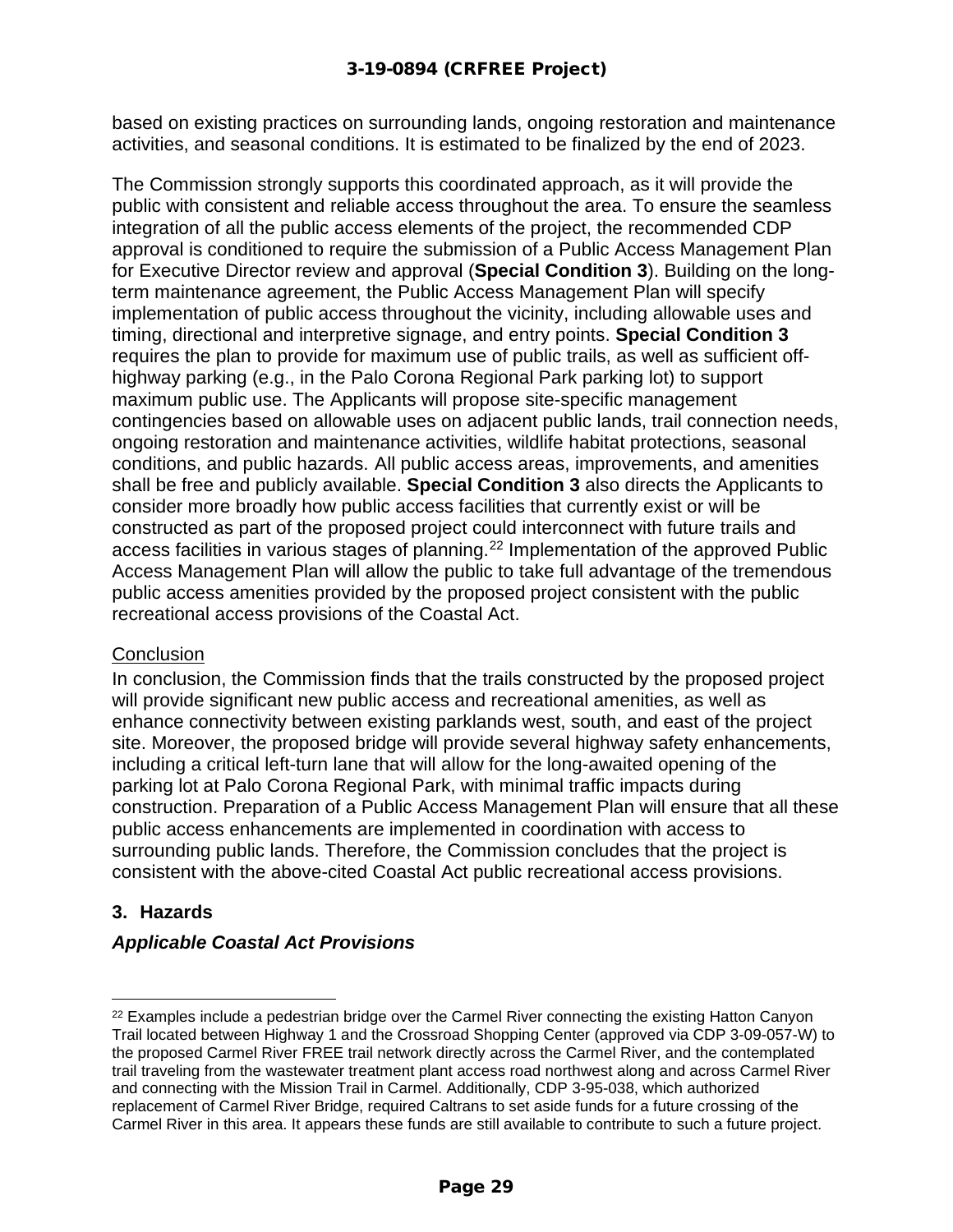The Coastal Act is premised on hazard avoidance and minimization, including to address potential coastal resource issues associated with hazard responses. Section 30253 of the Coastal Act states, in applicable part:

*Section 30253. New development shall do all of the following: (a) Minimize risks to life and property in areas of high geologic, flood, and fire hazard. (b) Assure stability and structural integrity, and neither create nor contribute significantly to erosion, geologic instability, or destruction of the site or surrounding area or in any way require the construction of protective devices that would substantially alter natural landforms along bluffs and cliffs. …* 

In addition to Section 30253(a), when a project site could be exposed to sea level rise, Coastal Act Section 30270 requires the Commission to "take into account the effects of sea level rise in coastal resources planning and management policies and activities in order to identify, assess, and to the extent feasible, avoid and mitigate the adverse effects of sea level rise."

#### *Analysis*

The combination and extent of coastal hazards vary by location. Given this project's location within the historic floodplain of the Carmel River, the most significant hazard risk is from heavy river flows, particularly during extreme storm events. The primary objective of the proposed project is to significantly reduce this risk throughout the project area and the surrounding vicinity by restoring more natural floodplain function.

#### **Alternatives**

The Applicants evaluated multiple alternatives in order to identify the project alternative that would deliver the most significant risk reduction for a nature-based project of this type. The main alternatives are summarized below.

#### *Proposed Alternative*

The proposed project would remove a portion of the existing levees on the south bank of the Carmel River to allow heavy river flows to spill laterally onto the historic southern floodplain. The floodplain area would be graded and revegetated to provide restored habitat function and hydraulic conveyance. A portion of the Highway 1 embankment obstructing the floodplain would be removed and replaced with a bridge to allow water to flow westward across the floodplain and under the highway. The bridge would be a cast-in-place, prestressed box girder bridge founded on six, fifty-six-inch-diameter castin-steel-shell piers. The bridge would be approximately 360-feet long and would vary from approximately 43 to 52 feet wide. The roadway centerline along the bridge would be approximately 3 feet higher than the current roadway elevation in order to provide sufficient freeboard during a 100-year flood event. The proposed project would place a 3-foot-thick layer of 500-pound rock slope protection (RSP) around the north and south bridge abutments. The RSP layer would be approximately 22 feet high and extend 8 feet underground (see page 12 of **Exhibit 3**). The size and quantity of RSP was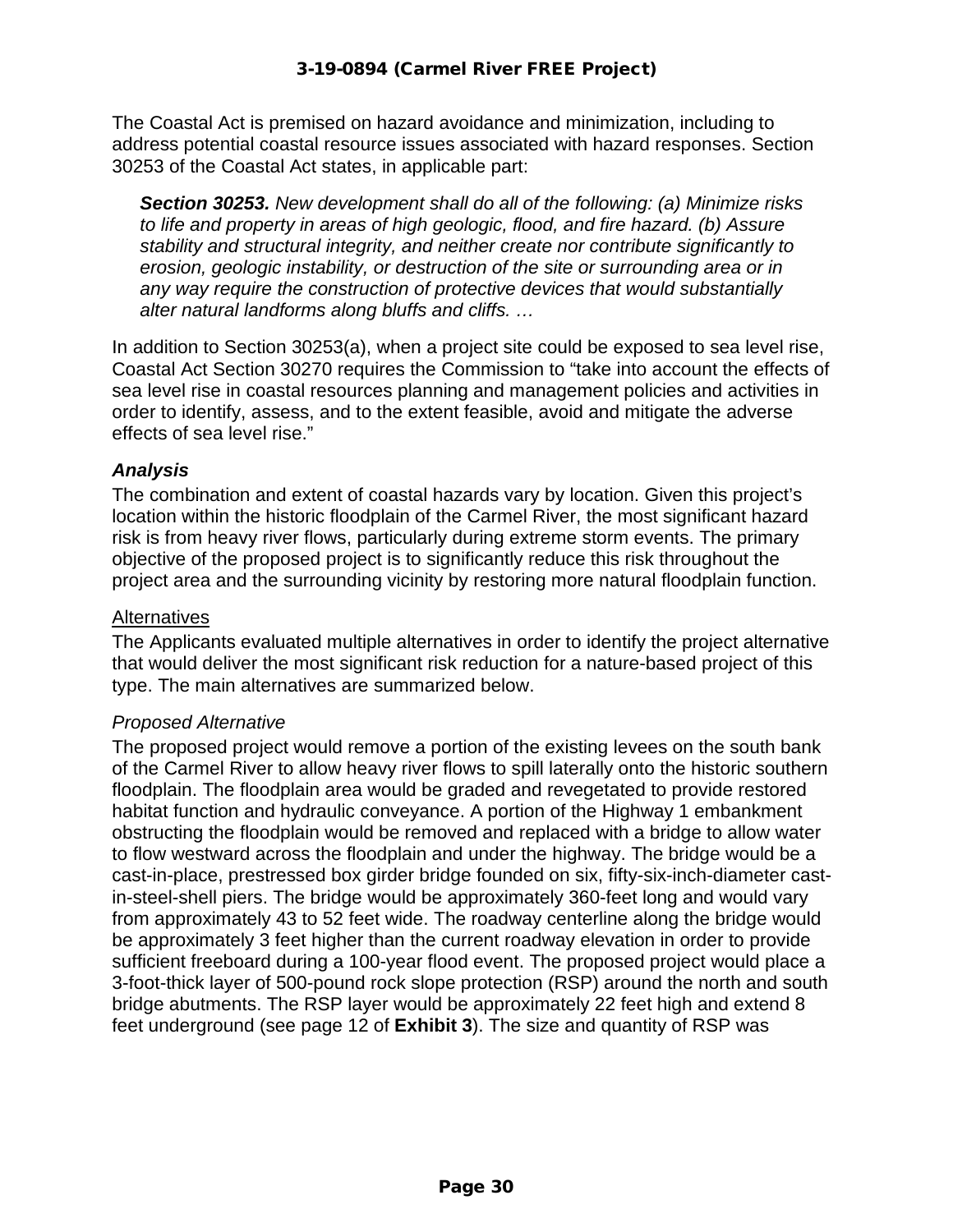calculated to be necessary to protect the abutments from significant scour during a 100 year stormwater flow.[23](#page-30-0)

Hydraulic modeling indicates that this design alternative would provide a significant reduction in flooding within the main river channel as well as within the restored southern floodplain and the developed former floodplain area north of the river near Val Verde Drive. During a heavy stormwater flow caused by a 1% annual probability rainfall event ("100-year stormwater flow"), the predicted water surface elevation in the main channel would be 0.6 feet lower at the upstream end of the project site compared to existing conditions, 2.3 feet lower at Carmel River Bridge, and 1.2 feet lower at the wastewater treatment plant. At the segment of Highway 1 crossing the floodplain, which will be converted into a bridge crossing, projected flood elevations during a 100-year stormwater flow would decrease from 27.8 feet NAVD88 to 20 feet on the upstream side of the bridge, and from 20.5 feet to 19.6 feet on the downstream side of the bridge.  $24$ The proposed bridge will have a minimum soffit elevation of 21 feet, providing a minimum of approximately one foot of freeboard during a 100-year stormwater flow. Flood elevation reductions of this magnitude translate to a significant reduction in flood risk in the developed north floodplain and at the wastewater treatment plant, and significantly reduce the cost of future improvements to protect these areas from future flooding events.

#### *Reduced Project Alternative*

The Applicants also developed a "Reduced Project Alternative," which was the result of an attempt to develop an alternative that achieved the majority of the project's objectives while reducing or eliminating coastal resource impacts associated with the proposed alternative. The primary differences from the proposed alternative are:

- Instead of creating five levee openings, there would be one enlarged opening.
- Instead of significantly re-grading the BSLT property, as well as approximately 20 acres on State Parks property and 3.5 acres on MPRPD property, floodplain grading would be minimized and would be strictly for conveyance, rather than optimizing habitat restoration outcomes.

<span id="page-30-0"></span><sup>&</sup>lt;sup>23</sup> Commission staff inquired of the Applicants as to the feasibility of eliminating the RSP. This was deemed to be infeasible because of estimated scour that would occur around the bridge abutments during high-flow events. Commission staff Coastal Engineer Jeremy Smith evaluated the relevant project materials and agreed with the Applicants on this point. The Applicants were also asked to evaluate whether there was a more natural type of barrier that might be used in place of the proposed RSP, such as a series of gabion benches that could be planted to help camouflage the rock and provide additional habitat function. These types of more natural options were likewise dismissed due to the difficulty of planting through 500-pound RSP and the fact that plants would not withstand high-velocity floodwater flows at the site. Moreover, the Applicants concluded that high velocity flows during significant storm events would remove natural planting materials and expose the underlying gabions to high floodwater flows, which would subsequently present a fish entrapment hazard. During consultation with the Applicants, NOAA NMFS specifically prohibited use of gabion baskets at this location due to this entrapment risk. Thus, a bridge project of this nature and at this location requires RSP of the type proposed.

<span id="page-30-1"></span><sup>&</sup>lt;sup>24</sup> North American Vertical Datum of 1988 (NAVD88) is the official vertical datum in the National Spatial Reference System (NSRS). All elevations expressed in this report are with reference to NAVD88.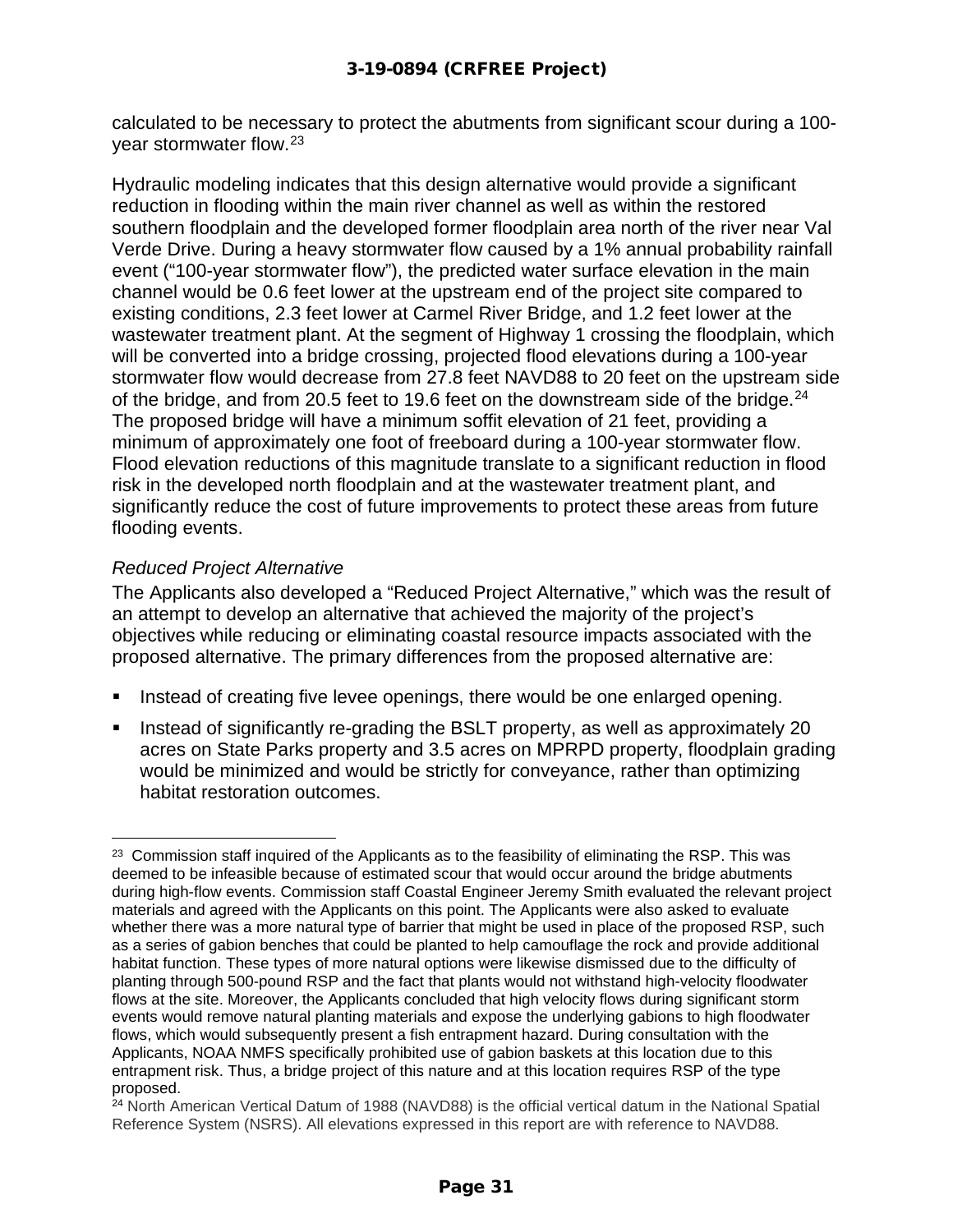- Restoration planting would be reduced in proportion to the reduced habitat impacts.
- The bridge would be 180 feet long, half the length of the proposed bridge.

This alternative would provide a measurable reduction in flooding impacts to downstream areas, including the State Parks barn complex as well as to the Carmel Area Wastewater District outfall pipe crossing Carmel River Lagoon. In addition, the shorter bridge would significantly reduce various construction-related impacts (due to reduced number of bridge piles, reduced excavation quantity, reduced truck trips, etc.).

However, while the Reduced Project Alternative would still provide some flood risk and reduction and habitat restoration benefits, it would provide significantly less benefit compared to the proposed project. The most severe shortcoming is that the flow capacity beneath the shorter bridge would not be sufficient to accommodate a 100-year stormwater flow, which would result in overtopping of the highway during such an event, albeit less frequently than occurs under existing conditions. In addition to impairing highway operation, such extreme flows would exert tremendous pressure on the bridge structure and cause significant scour around the bridge piles and abutments, possibly necessitating additional RSP. The Reduced Project Alternative would also provide significantly less restored habitat due to the reduced floodplain connectivity to the main river channel and lagoon, and the increased distance from the floodplain surface to groundwater. These risks and shortcomings are not outweighed by this alternative's moderately smaller impact footprint and constitute a significant deficiency in achieving the project's primary objectives. Therefore, this alternative was rejected.

#### *Secondary Channel Alternative*

The Applicants also considered a "Secondary Channel Alternative," which was proposed for evaluation by NOAA during the scoping phase of the project. This alternative would involve all the restoration work of the proposed project, and the bridge component would be identical. However, this alternative would also include excavating a 2,400-foot-long secondary river channel within the eastern (i.e., upstream) section of the Big Sur Land Trust parcels. The intent would be to create additional habitat features for sensitive fish and wildlife. The Applicants do not propose a secondary channel at this time, as this alternative would provide roughly equal flood risk reduction as the proposed alternative with significantly higher cost. However, the Applicants have noted that the additional habitat benefits provided by the Secondary Channel Alternative could be pursued by a subsequent restoration project in the future.

#### *"No Build" Alternative*

Finally, a "no build" alternative was considered, which would leave the existing highway embankment in its current configuration. Given that reconnection of the south floodplain to the main river channel is necessary for restoration of the historic floodplain's functions and values, as well as reducing the flood risk in the developed northern floodplain, the "no build" alternative was rejected.

For the reasons described above, the Applicants determined that the proposed project alternative would provide the maximum flood risk reduction along with significant habitat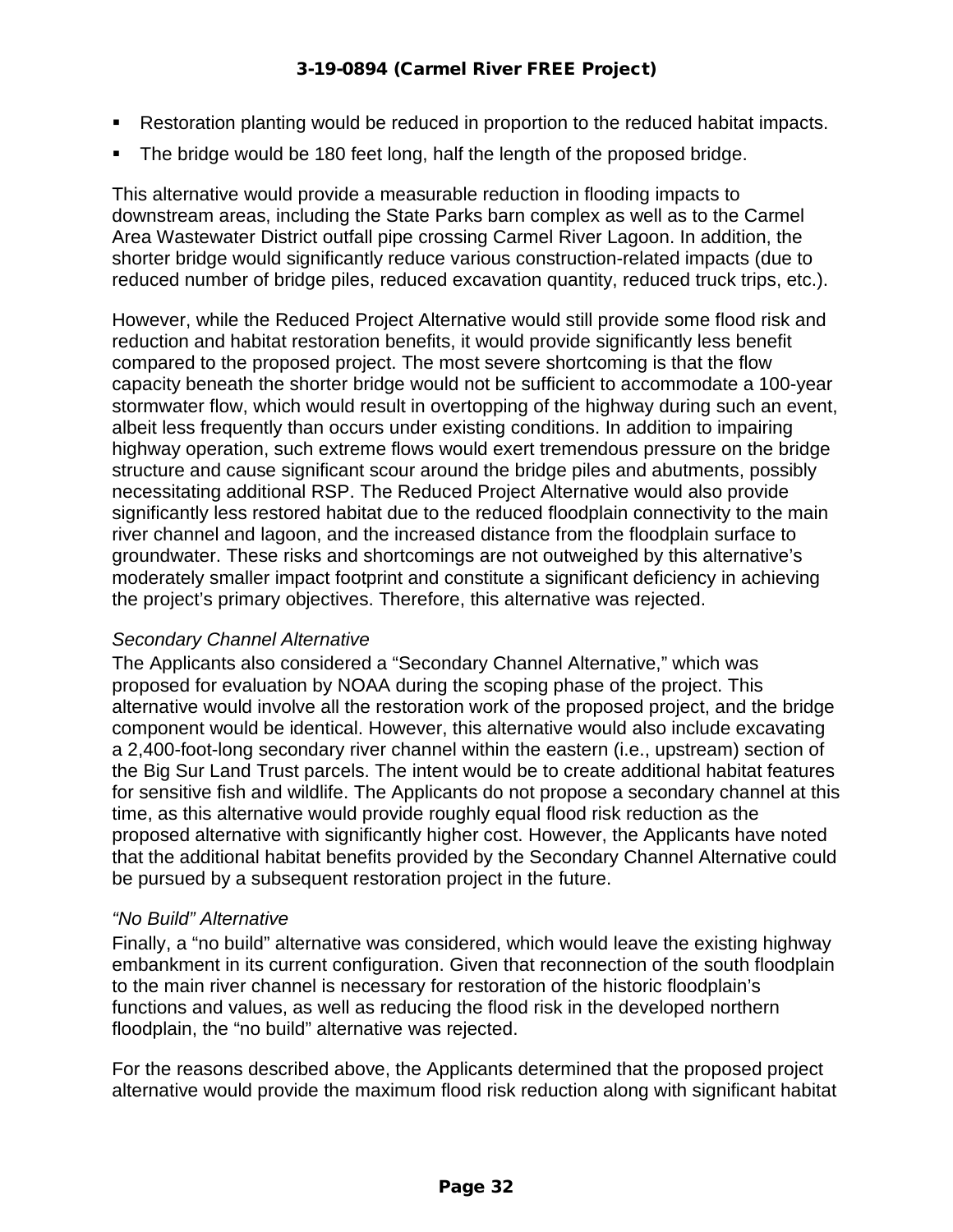restoration and other benefits described throughout this report, and the Commission concurs in this chosen proposed project.

#### Sea Level Rise

Despite being located approximately one mile upstream of where Carmel River enters the Pacific Ocean, the project site also has the potential to be impacted by future sea level rise, particularly insofar as changes in seawater elevation affect river water elevations during significant storm events. In order to be consistent with Section 30253, the project must minimize impacts from this future combination of hazards. Specifically, the proposed bridge must be designed to minimize hazards impacts to highway operation and the traveling public throughout its 75-year lifetime.

The bridge portion of the proposed project is located approximately 3,500 feet upstream from the Carmel River lagoon and beach. In most years, the lagoon typically builds up a natural sand beach barrier that closes the lagoon from ocean inflows and allows the water surface elevation of the lagoon to remain elevated. High flow rates during the wetter winter months traditionally re-open the mouth of the lagoon, creating a seasonal cycle. However, as development has increased in the areas adjacent to Carmel Lagoon and the historic river floodplain, the lagoon water surface elevation has been actively managed by manually breaching the sand barrier when deemed necessary, typically several times per year.<sup>[25](#page-32-0)</sup>

The Applicants conducted a sea level rise analysis that considered river conditions based on 3 feet and 6.4 feet of sea level rise. Using sea level rise projections for the Monterey tide gauge, 3 feet of sea level rise can be expected to occur by approximately 2065 under the medium-high risk aversion scenario and by 2055 under the extreme risk aversion scenario, while 6.4 feet would occur by approximately 2100 and 2080 under these scenarios, respectively.<sup>[26](#page-32-1)</sup> This analysis indicated that sea level rise can be expected to impact the project area in two respects. The first is an impact to the elevation at which the barrier beach at Carmel Bay breaches after prolonged dry periods. The conditions that allow for breaching to occur are related to a number of factors and among the most important is the elevation to which the barrier beach has built up to. Higher sea levels are expected to lead to higher beach elevations, at least in the shorter term (i.e., before the beaches themselves are subsumed under rising seas). On this basis, the Applicants consider it reasonable to assume that breaching will occur at a higher elevation than under present circumstances and that the increase in the water surface elevation in the lagoon at the time of breaching may be similar to the increase in sea level. However, given that the lagoon is actively managed for flood risk

<span id="page-32-0"></span><sup>&</sup>lt;sup>25</sup> The Commission has authorized such activities in coordination with USFWS, NMFS, and other partners though the emergency CDP process for a number of years. Monterey County is also exploring more permanent flood control solutions, which could take a variety of forms (including berms adjacent to threatened structures). In any case, the overall intent is to allow for more natural management of the lagoon as much as possible, and future options would be considered as part of their own CDP processes.

<span id="page-32-1"></span><sup>26</sup> These projections come from the Ocean Protection Council's *State of California Sea-Level Rise Guidance 2018 Update*. This document provides a set of sea level rise projections for 12 California tide gauges that OPC recommends using when assessing potential sea level rise vulnerability. These projections represent the current best available science on sea level rise for the California.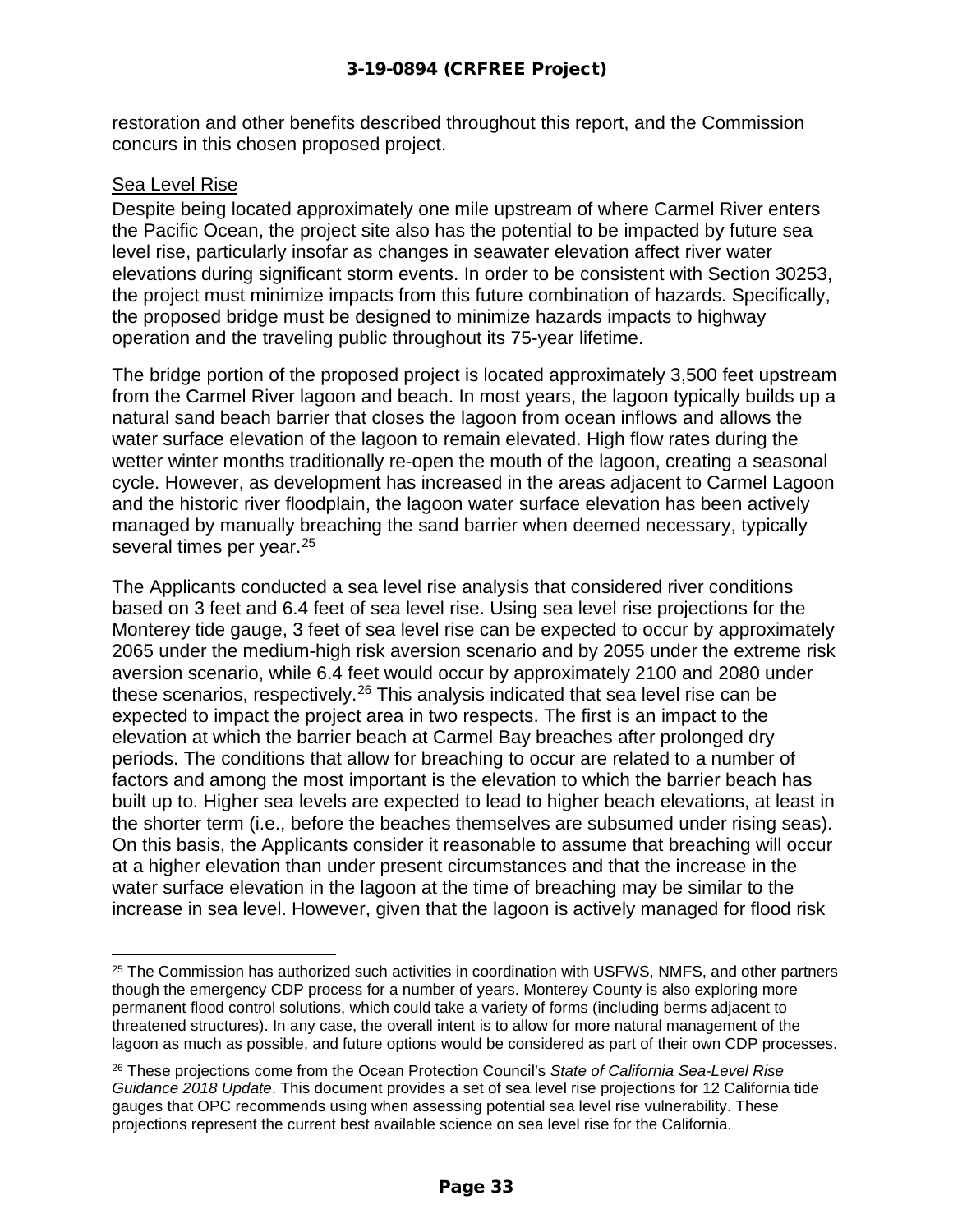mitigation, the Applicants concluded that such an increase is unlikely to have an impact on the project site approximately 3,500 feet upstream.

The second pertinent impact is sea level rise increasing the tailwater for flood flows. In such cases, modeling of flood flows often use a high tide condition as the controlling tailwater elevation. However, the configuration of the mouth of the river at Carmel Bay creates a different control. There, the outlet hydraulics are set by the configuration of the bedrock underlying and bounding the channel because the barrier beach would wash away completely prior to reaching peak flood intensities, and all past modeling has utilized a tailwater condition of roughly 11.9 feet NAVD88, which is markedly higher than higher, high tide level. On this basis, the Applicants concluded that the downstream control would not be significantly impacted by projected increases in sea level, and thus would not impact 100-year stormwater flow conditions at the bridge location.

Based on these analyses, the proposed project, specifically the bridge component, is designed to experience minimal impacts from the combination of sea level rise and extreme stormwater flows during its lifetime. While the Applicants' analysis does depend on continued breaching of the lagoon mouth as part of the suite of measures to manage river surface elevation and minimize flood impacts, this assumption is reasonable to a certain degree because of the collaborative flood risk monitoring and reduction efforts demonstrated by the County and its partners. In other words, even if alternative measures to breaching to address flooding risks are implemented, the expected elevations would not likely be substantially different. As the Commission is also aware, and as is also evident from information submitted by the Applicants and other landowners and agencies, there are multiple other projects throughout the Carmel River watershed in various stages of implementation that are likely to further reduce flood risk and restore habitat along the river.<sup>[27](#page-33-0)</sup> While these future projects do not influence the consistency of the proposed project with the hazards provisions of the Coastal Act, the Commission is cognizant that the planned mosaic of projects will cumulatively achieve the vision for a restored Carmel River and, in doing so, further reduce the risk of impacts from future coastal hazards from stormwater flows and sea level rise.

#### **Conclusion**

Though the Applicants have designed the proposed project to reduce vulnerability to coastal hazards, it is not possible to remove all associated risk associated with the uncertainties of natural hazards. **Special Condition 4** requires the Applicants to assume the risks of flooding and all other hazards in the project area. As stated above, the Applicants acknowledge that the project site is necessarily (and intentionally) subject to coastal hazards, particularly heavy stormwater flows and associated flooding, which may be exacerbated by sea level rise over time. The condition stipulates that the Commission is not liable for damage as a result of approving the CDP for the

<span id="page-33-0"></span><sup>&</sup>lt;sup>27</sup> See, for example, the creation of a 43-acre restoration area in 1996 (Carmel River Mitigation Bank, CDP 3-96-033), the reconstruction of a then 'dry' arm of the Carmel Lagoon in 1997 (Carmel River Lagoon Enhancement Project, CP-1-97), and the San Clemente Dam removal in 2015 (located outside of the Coastal Zone).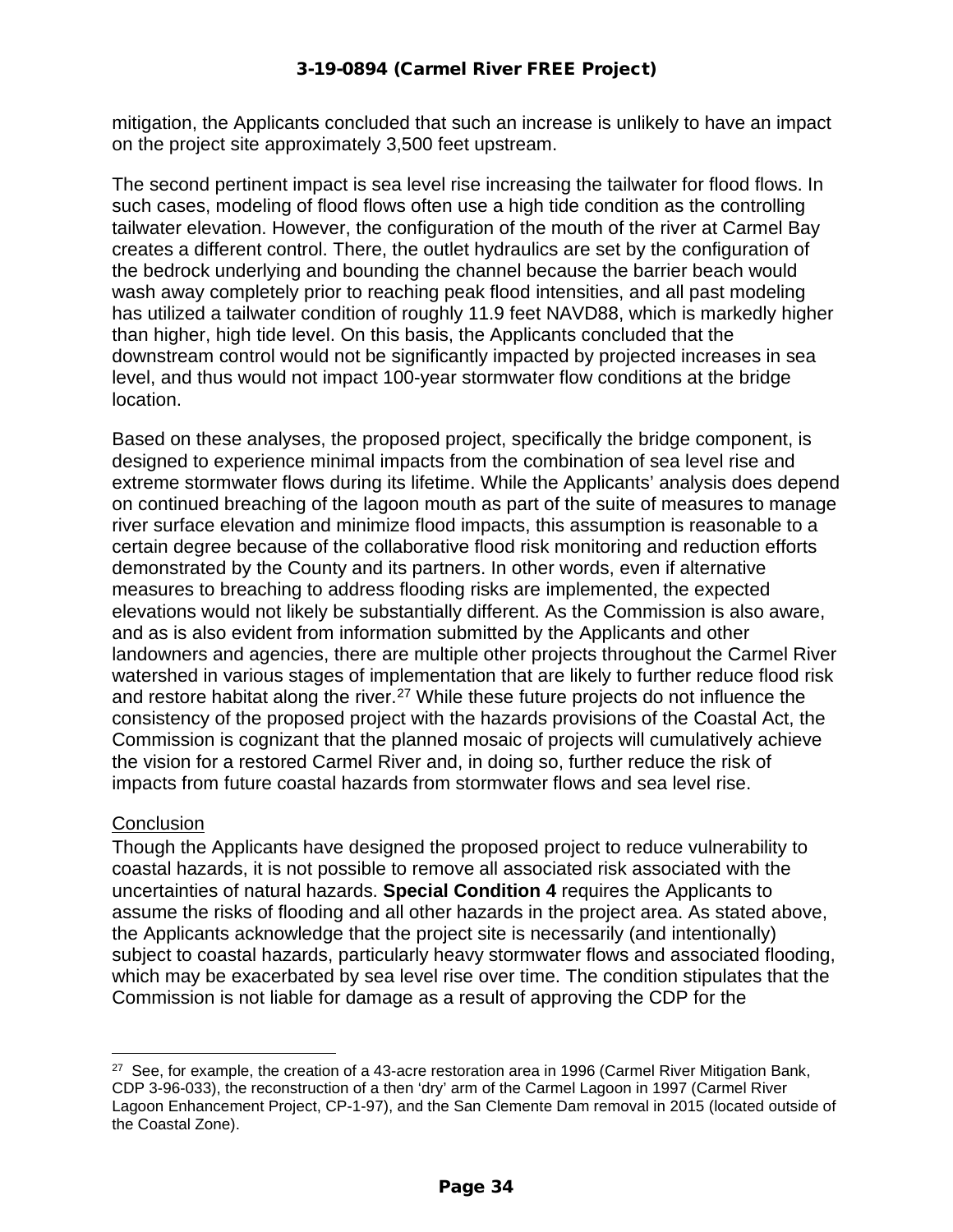development and requires the Applicants to indemnify the Commission in the event of an action against the Commission as a result hazard impacts.

For these reasons, the Commission finds that the proposed project, as conditioned, will minimize risk to life and property from hazards, assure stability and structural integrity, and will neither create nor contribute significantly to erosion, geologic instability, or destruction of the surrounding area, consistent with Section 30253 of the Coastal Act. The Commission further finds that the proposed project, as conditioned, avoids, minimizes, and mitigates the impacts of sea level rise to the extent feasible, consistent with Section 30270.

#### **4. Cultural Resources and Tribal Consultation**

#### *Applicable Coastal Act Provisions*

Construction activities that disturb soils (e.g., grinding, tilling, disking, and digging/excavating) could damage historical, cultural, and/or archaeological resources. These activities could also inadvertently damage human remains. Section 30244 of the Coastal Act requires development projects to implement reasonable mitigation measures to protect identified archaeological or paleontological resources, and states:

*Section 30244. Where development would adversely impact archeological or paleontological resources as identified by the State Historic Preservation Officer, reasonable mitigation measures shall be required.*

#### *Analysis*

Archaeological surveys for the project identified three historic resources within the project area: the Carmel River Floodplain Agricultural Landscape and Historic District, which consists of 13 historic agricultural structures and associated features (e.g., wells) located primarily on land owned by the State Parks west of Highway 1; a culvert headwall, which is considered a contributing element to the regional Carmel to San Simeon Highway Historic District and will be permanently removed as part of the bridge construction; and the remains of a mission-period adobe.

The Applicants completed consultation with the State Historic Preservation Officer (SHPO) pursuant to National Historic Preservation Act Section 106 regarding the project's potential impacts on the various structures in the Carmel River Floodplain Agricultural Landscape and Historic District. SHPO concurred that the District is eligible for listing on the National Register of Historic Places, and that the project would have no adverse effect on the historic resources in the project area

Caltrans performed consultation with the SHPO regarding the culvert headwall, which is located within Caltrans' right-of-way easement, to fulfill responsibilities under its agency MOU with the SHPO for state-owned historic resources. Consultation was completed in August 2016, and the SHPO concurred that removal of the headwall, one of 158 in the Carmel to San Simeon Highway Historic District, would be a minor loss of integrity to the historic district and would have no adverse effect on historic properties.

The Applicants also identified potential indirect impacts to the adobe remains consisting of an increase in flood risk as a result of the Project. Section 106 consultation was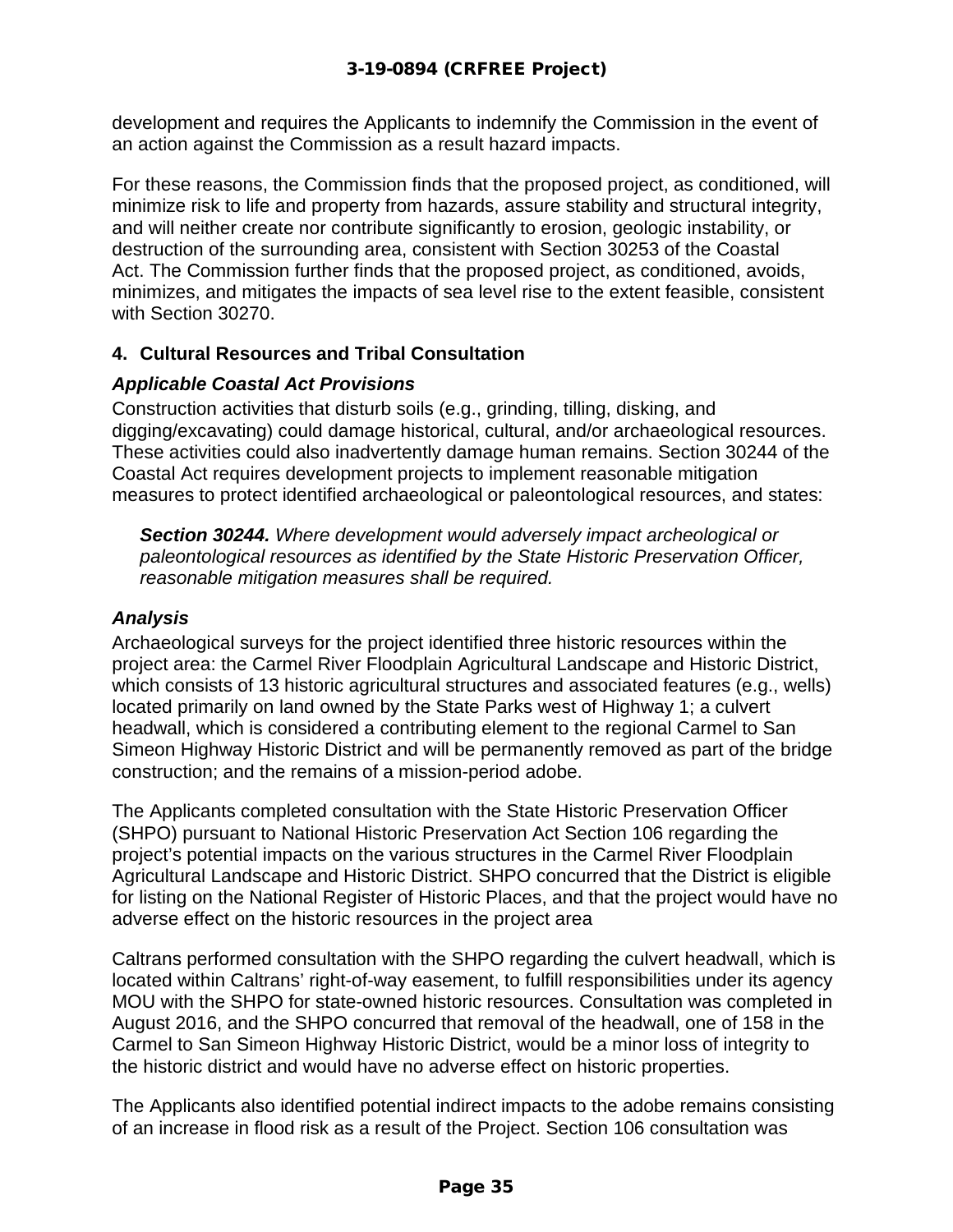completed in March 2017. Based on this consultation, the Applicants added a mitigation measure to the proposed project requiring installation of exclusionary fencing around the adobe under the supervision of the Project Archaeologist prior to the initiation of construction. Construction-phase monitoring would be conducted on weekly basis to ensure the exclusionary fencing is maintained during construction of the Project. SHPO concurred that with the implementation of this measure, the project will result in no adverse effect to the historic resource.

The County initiated Native American tribal consultation in December 2015. Initiation of consultation included sending memos to the cultural resources staff of the tribes and individuals identified by the Native American Heritage Council as having an interest in this area. Based on responses to this outreach, the County conducted additional consultation with the Ohlone/Costanoan-Esselen Nation (OCEN) and the Esselen Tribe of Monterey County to discuss potential project impacts to tribal cultural resources and feasible alternatives or mitigation measures to avoid or substantially lessen the impact. Specific details about the nature and content of consultation are not included in this report due to potential sensitivity of cultural resources. As a result of Native American tribal consultation, the County has incorporated mitigation measures into the proposed project, including the following:

- The final grading plan for activities will be prepared in consultation with a qualified archaeologist, an OCEN representative, and an ETMC representative. The Monterey District State Parks archaeologist will also review the final grading plan for activities on State Parks property.
- A professional archaeologist will be on call to quickly assess any potentially significant cultural materials, archaeological resources, or human remains that might be uncovered during project excavations. At least one Native American monitor, and up to one Native American monitor per excavation activity, shall be on site during excavation west of Highway 1. Additionally, at OCEN's and ETMC's discretion, up to one Native American monitor per excavation activity is optional east of Highway 1. The Project Archeologist will communicate and coordinate with the Native American monitors in regard to all data collection and the evaluation of all artifacts.
- If potentially significant cultural resources are encountered, work will cease within 50 feet of the find until the Project Archaeologist, Native American monitors, and the State Parks archeologist (for discoveries within State Parks property) can evaluate the discovery. If the find is determined to be significant, steps shall be taken to protect the find from further damage or disruption. Additionally, an appropriate mitigation plan will be developed and implemented with the concurrence of USFWS and Monterey County and in consultation with OCEN and ETMC representatives.
- The Project Archaeological and Native American monitors will closely coordinate the recovery of any significant cultural materials that may be found in the excavated soil. The property owner, in consultation with the County, will determine how best to proceed with all materials. Removal of any/all cultural deposits or features on State Parks property shall not occur unless the State Parks archaeologist has been contacted and has been on site to determine how best to proceed.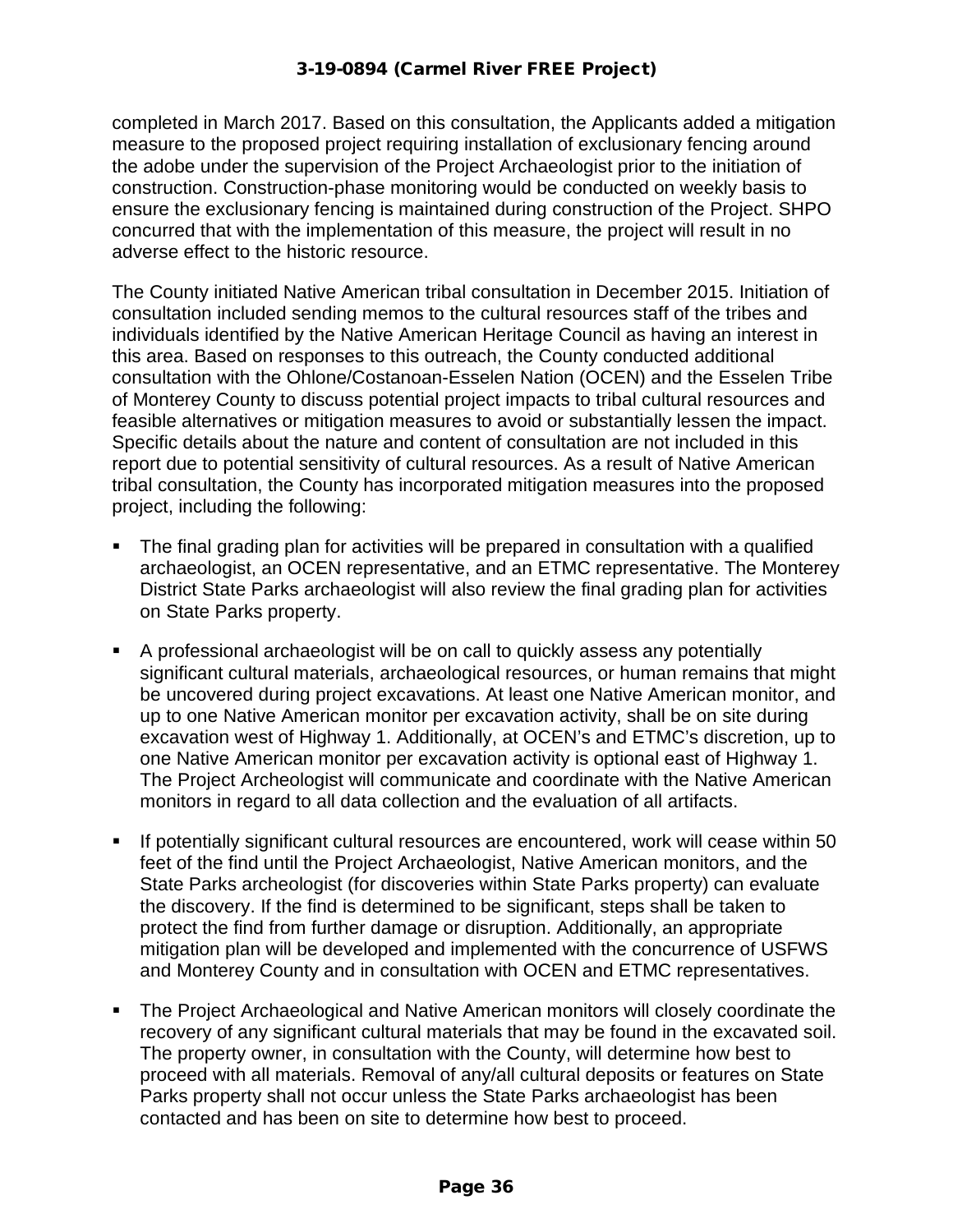Prior to issuance of the grading permit for the project, BSLT will enter into an agreement with the County that provides the following: (1) documented evidence that BSLT has offered a location on BSLT property to OCEN for reinternment of Native American human remains, should any be found during construction; (2) BSLT statement of intent to provide post-project construction access at the project site to OCEN members to collect native materials for cultural purposes, and a date certain by which BSLT will provide documented evidence that BSLT has offered a mechanism to provide said access to OCEN; (3) BSLT statement of intent to work with OCEN to collaboratively develop interpretive information and materials about the history of the OCEN people at the project site; and (4) a provision indicating that the BSLT will consider requests from OCEN, ETMC, and other tribes for cultural and educational activities at the project site.

In addition to the avoidance, minimization, and mitigation measures proposed by the Applicants, the Commission imposes **Special Condition 5**. This condition requires that, as part of the proposed protocol in the event of an unexpected discovery of potentially significant cultural resources, the Applicants must, before recommencing construction, submit a report to the Executive Director evaluating the find and describing any proposed changes to the project. The Executive Director will respond with a determination of whether the proposed changes are allowable under the CDP

Consistent with the Commission's Tribal Consultation Policy adopted in 2018, Commission staff reviewed the tribal consultation undertaken by Applicants. On May 2, 2022, Commission staff wrote to the tribal representatives and individuals identified by the NAHC to inform them of the project's CDP application and the Commission's upcoming hearing on the project, to offer consultation, and to advise them of the opportunity to provide comments for the CDP hearing. Commission staff did not receive responses to this outreach.

In conclusion, based on the findings of the Applicants' surveys, consultation with SHPO and Tribes, and proposed monitoring, avoidance, and mitigation protocols that will be implemented by the applicants as part of the project, the Commission finds that the development, as conditioned, is consistent with Coastal Act Section 30244.

# **5. Agricultural Resources**

# *Applicable Coastal Act Provisions*

The Coastal Act places a strong emphasis on the protection of coastal agriculture, including not only existing operations but agricultural soils. Applicable Coastal Act agricultural protection provisions include:

*Section 30241. The maximum amount of prime agricultural land shall be maintained in agricultural production to assure the protection of the areas' agricultural economy, and conflicts shall be minimized between agricultural and urban land uses through all of the following:*

*(a) By establishing stable boundaries separating urban and rural areas, including, where necessary, clearly defined buffer areas to minimize conflicts between agricultural and urban land uses.*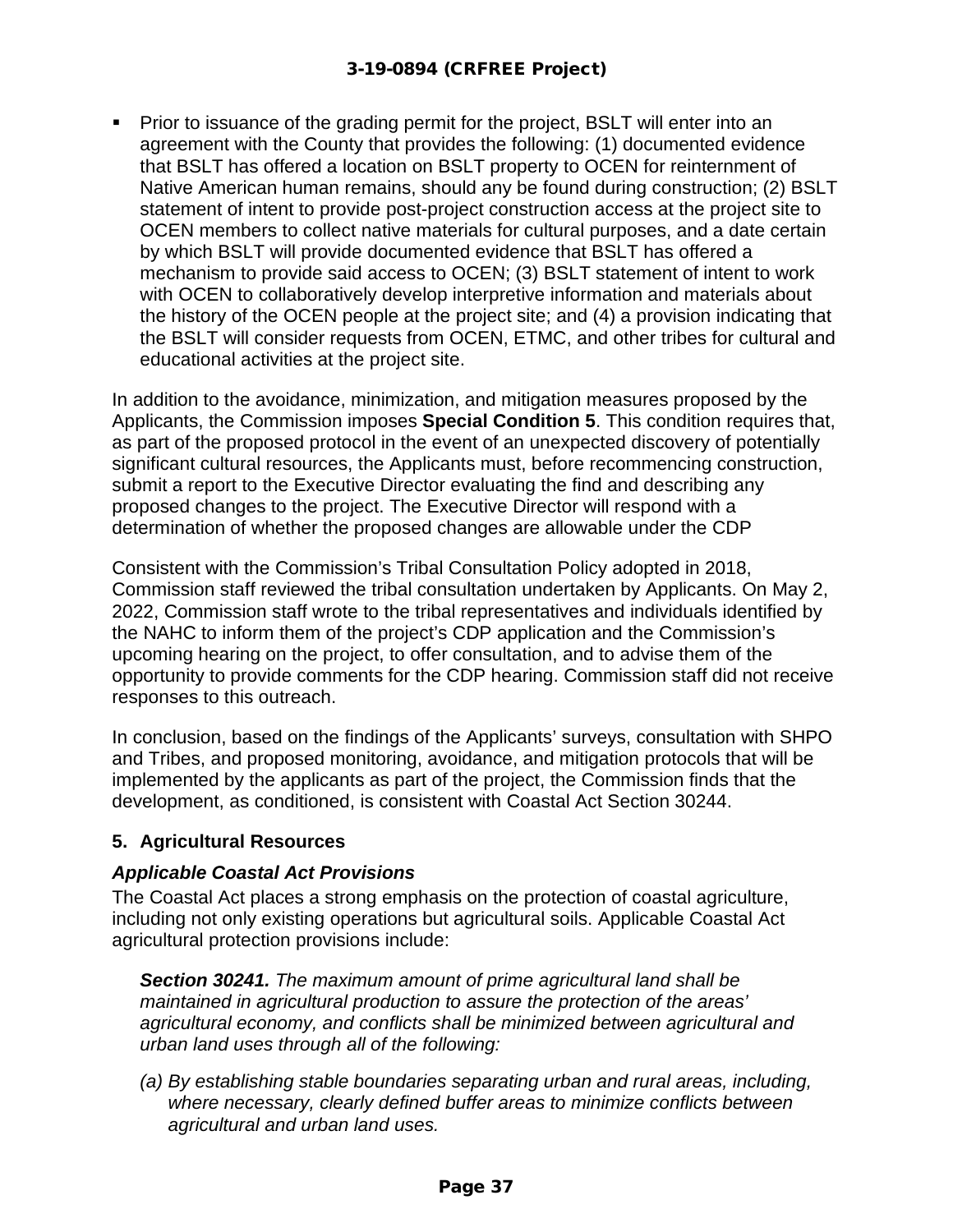- *(b) By limiting conversions of agricultural lands around the periphery of urban areas to the lands where the viability of existing agricultural use is already severely limited by conflicts with urban uses or where the conversion of the lands would complete a logical and viable neighborhood and contribute to the establishment of a stable limit to urban development.*
- *(c) By permitting the conversion of agricultural land surrounded by urban uses where the conversion of the land would be consistent with Section 30250.*
- *(d) By developing available lands not suited for agriculture prior to the conversion of agricultural lands.*
- *(e) By assuring that public service and facility expansions and nonagricultural development do not impair agricultural viability, either through increased assessment costs or degraded air and water quality.*
- *(f) By assuring that all divisions of prime agricultural lands, except those conversions approved pursuant to subdivision (b), and all development adjacent to prime agricultural lands shall not diminish the productivity of such prime agricultural lands.*

*Section 30242. All other lands suitable for agricultural use shall not be converted to nonagricultural uses unless (1) continued or renewed agricultural use is not feasible, or (2) such conversion would preserve prime agricultural land or concentrate development consistent with Section 30250. Any such permitted conversion shall be compatible with continued agricultural use on surrounding lands.* 

Section 30241 requires that the maximum amount of prime agricultural land be maintained in agricultural production, and that the conversion of agricultural land along the urban periphery be limited to instances where the viability of existing agricultural use is already limited by conflicts with urban uses or where the conversion of the lands would complete a logical and viable neighborhood and contribute to the establishment of a stable limit to urban development or would concentrate development in urban areas. In comparison to Section 30241 and its focus on conversions of agricultural lands around the urban periphery, Section 30242 addresses conversions of "all other lands" (i.e., rural locations without conflicts between agricultural and urban land uses) suitable for agricultural use.

#### *Analysis*

The project area is located on the periphery of the urbanized City of Carmel to the north and the Carmel Meadows residential community to the south. It is also bisected by Highway 1, which connects these communities and the Central Coast more broadly. The project area was historically an important part of the Carmel River system, providing critical floodplain for heavy river flows to travel to Carmel Lagoon and the Pacific Ocean. The construction of levees in the 1930s along the river's south bank prevented this natural lateral dispersal, confining flows to the river channel. This artificial constriction made it possible to farm on the former river floodplain, and it also imposed significant flood risk on the residential and commercial development north of the river as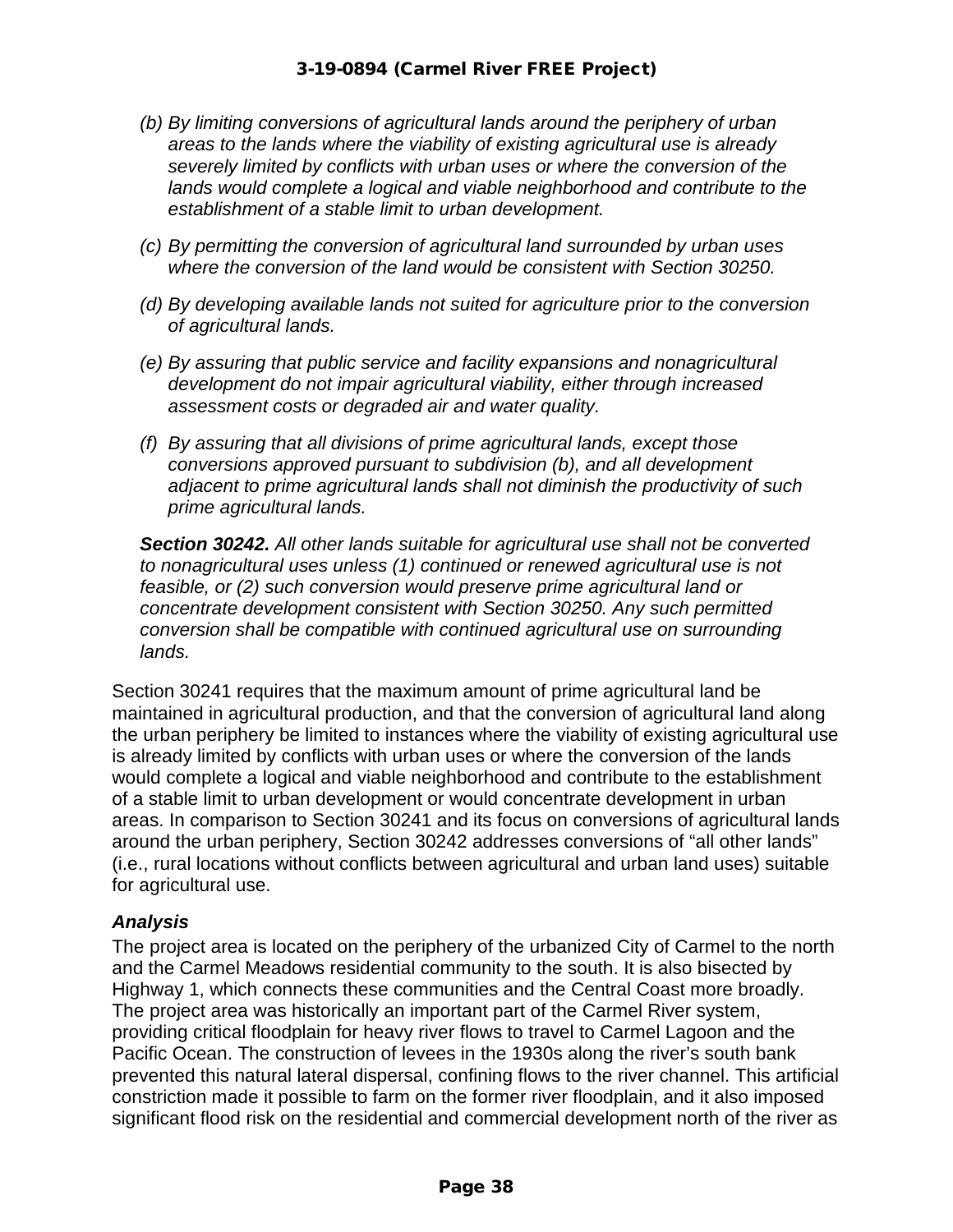well as Highway 1. Farming operations in the lower Carmel Valley watershed gradually diminished in the late 1990's and 2000s, and various parts of the watershed have been restored to their historic configurations and values. Such is the nature of the project currently before the Commission.

Here, although the site contains approximately 11 acres of prime soils (which are not uncommon for floodplain areas), there has been no crop cultivation on the property since 2010, and currently there is only limited grazing on a small portion of the property. In addition, 23 acres of the site are protected for agricultural use via easement, although the site is not under a Williamson Act contract. To maintain agricultural productivity and to ensure that the areas' agricultural economy is protected (as directed by Section 30241), the Applicants will maintain a 23-acre agricultural preserve along the southern boundary of the property. Given these facts and the fact that the proposed project is intended to put the floodplain back to its historic and naturally occurring (and preagricultural) use, the Commission finds that the Applicant's 23-acre agricultural preserve appropriately meets the objectives of Sections 30241 and 30242.

In addition, agricultural viability on the site will be further protected by raising the agricultural preserve above the 100-year flood elevation and by ensuring that it remains in permanent agricultural use going forward. "Wildlife friendly" fencing, which allows animals to jump over and crawl under easily without injury while also being highly visible for both ungulates (hoofed mammals) and birds, will be used to properly enclose livestock without impacting other wildlife. Moreover, the agricultural preserve will be graded to slope away from the floodplain and drain towards the southwest corner of the field, where runoff will be collected in an intermittent drainage channel that runs along the north side of the agricultural preserve access road. This design will ensure that agricultural runoff does not drain into the restored floodplain.

Collectively, these developments will return the majority of the project site to its natural function as a floodplain, thereby restoring its natural and previously occurring habitat and other values, while also leading to collective benefit for the urban, residential, agricultural, and public recreation uses of the surrounding area, and at the same time honoring the legacy of agriculture in the area by maintaining a protected agricultural preserve on the site. The project thus achieves multiple Coastal Act objectives, including agricultural objectives, including that it would also help minimize conflicts between urban and agricultural land uses by allowing the Carmel River system to function naturally as a stable boundary between these uses, as suggested by the Coastal Act and in furtherance of the long-held vision for the area. Thus, the project can be found consistent with the agricultural protection policies of the Coastal Act.

# **6. Public Views**

#### *Applicable Coastal Act Provisions*

The Coastal Act places a strong emphasis on the protection of visual resources, including not only known public viewpoints but scenic quality of coastal areas. Applicable Coastal Act visual protection provisions include:

*Section 30251. The scenic and visual qualities of coastal areas shall be considered and protected as a resource of public importance. Permitted*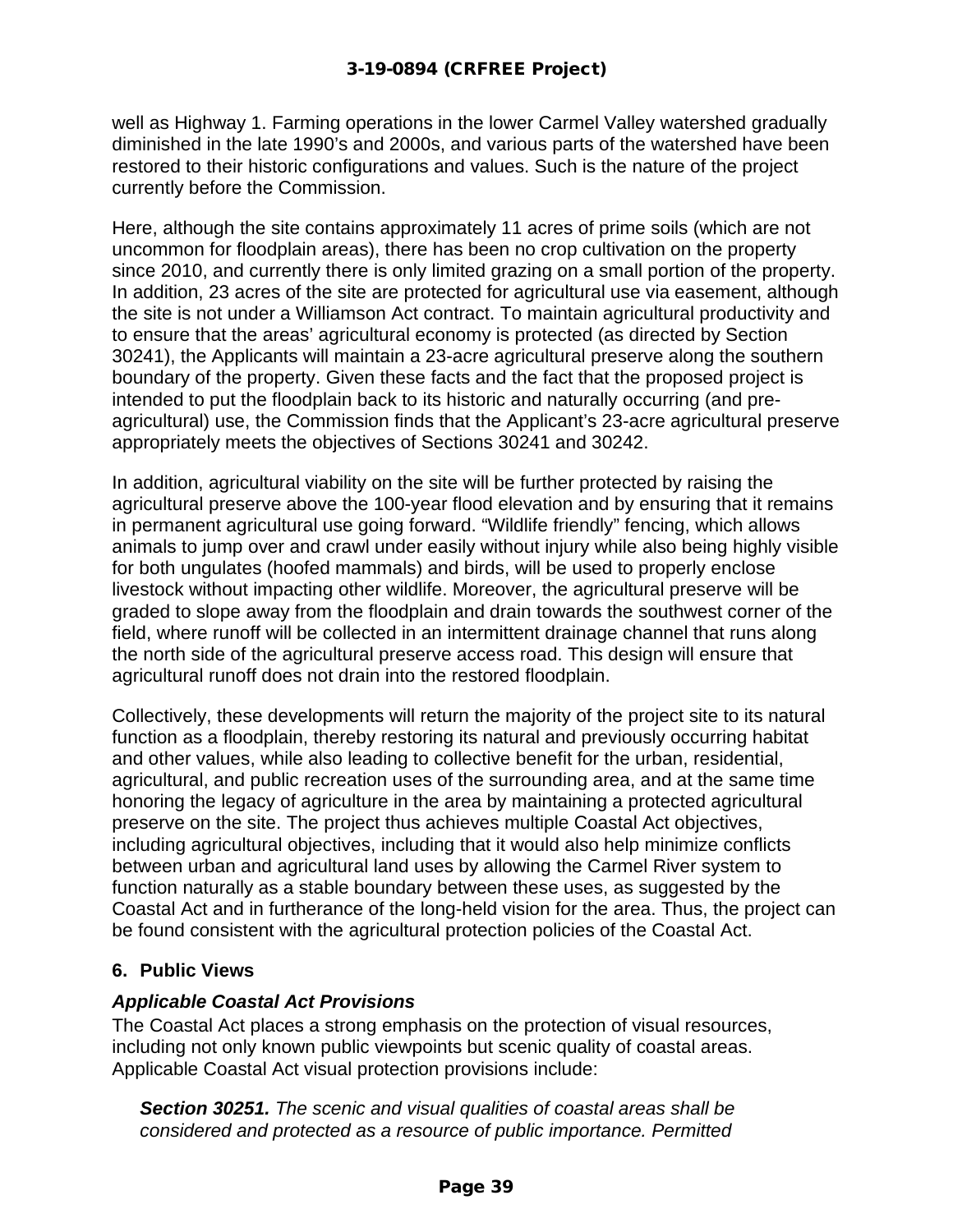*development shall be sited and designed to protect views to and along the ocean and scenic coastal areas, to minimize the alteration of natural land forms, to be visually compatible with the character of surrounding areas, and, where feasible, to restore and enhance visual quality in visually degraded areas. New development in highly scenic areas such as those designated in the California Coastline Preservation and Recreation Plan prepared by the Department of Parks and Recreation and by local government shall be subordinate to the character of its setting.*

#### *Analysis*

Highway 1 between Carmel and Cambria is informally referred to as the "Big Sur Coast Highway". The Carmel River separates the more urbanized Monterey Peninsula from the scenic open spaces to the south, with the Carmel River bridge marking the gateway to the Big Sur Coast Highway. The project site straddles the highway immediately south of the bridge making it a crucial public scenic area that will welcome those entering the highway heading south and say farewell to those heading north. The project site is also visible from frequently used Palo Corona Regional Park trail viewpoints located on the hill above the site, including that from Inspiration Point and the Rumsien Overlook. The site was a well-known artichoke farm owned by the Odello family that operated for over 70 years until such agricultural operations ceased in the early 1990's. The site maintains certain visual characteristics consistent with agricultural operations, such as a relatively flat landscape with access roads through the site and around the perimeter, but also now features native vegetation that has begun to reclaim the site.

The proposed project would temporarily and permanently impact the viewshed in the project site. Construction of the project, particularly soil disturbance associated with grading the site and constructing the causeway bridge, will temporarily impact views until construction is complete and vegetation is established. Construction of the bridge would also result in several permanent visual changes. The shoulders on the bridge would be 8 feet wide (as opposed to 4 feet along the existing highway) to provide space for vehicles to exit the travel lanes in case of emergency.<sup>[28](#page-39-0)</sup> Eight-foot-wide shoulders are consistent with Highway 1 bridges in the area, including Carmel River Bridge to the north. The bridge will have a concrete and metal railing safety barrier 42 inches high along the outside edges of the shoulder. These barriers are designed to meet modern safety standards while providing sufficient visual permeability to afford highway travelers visual access to the floodplain and surrounding landscape. The visible bridge soffit, piles, and RSP around the abutments also present permanent visual changes compared to the earthen berm currently supporting this segment of highway. While each of these changes would be minor, collectively they would result in a moderately more engineered appearance at this portion of the project site.

These visual impacts would be offset by significant permanent visual benefits provided by the project. Restoring the project site to functioning floodplain would greatly improve the viewshed in the area by returning a large swath of land to riparian, wetland, and estuarine habitat more closely resembling its natural state. **Exhibit 4** shows conceptual

<span id="page-39-0"></span><sup>&</sup>lt;sup>28</sup> Such widened shoulders are generally not necessary on the highway roadway where vehicles are able to pull off of the roadway in case of an emergency, unlike on a bridge.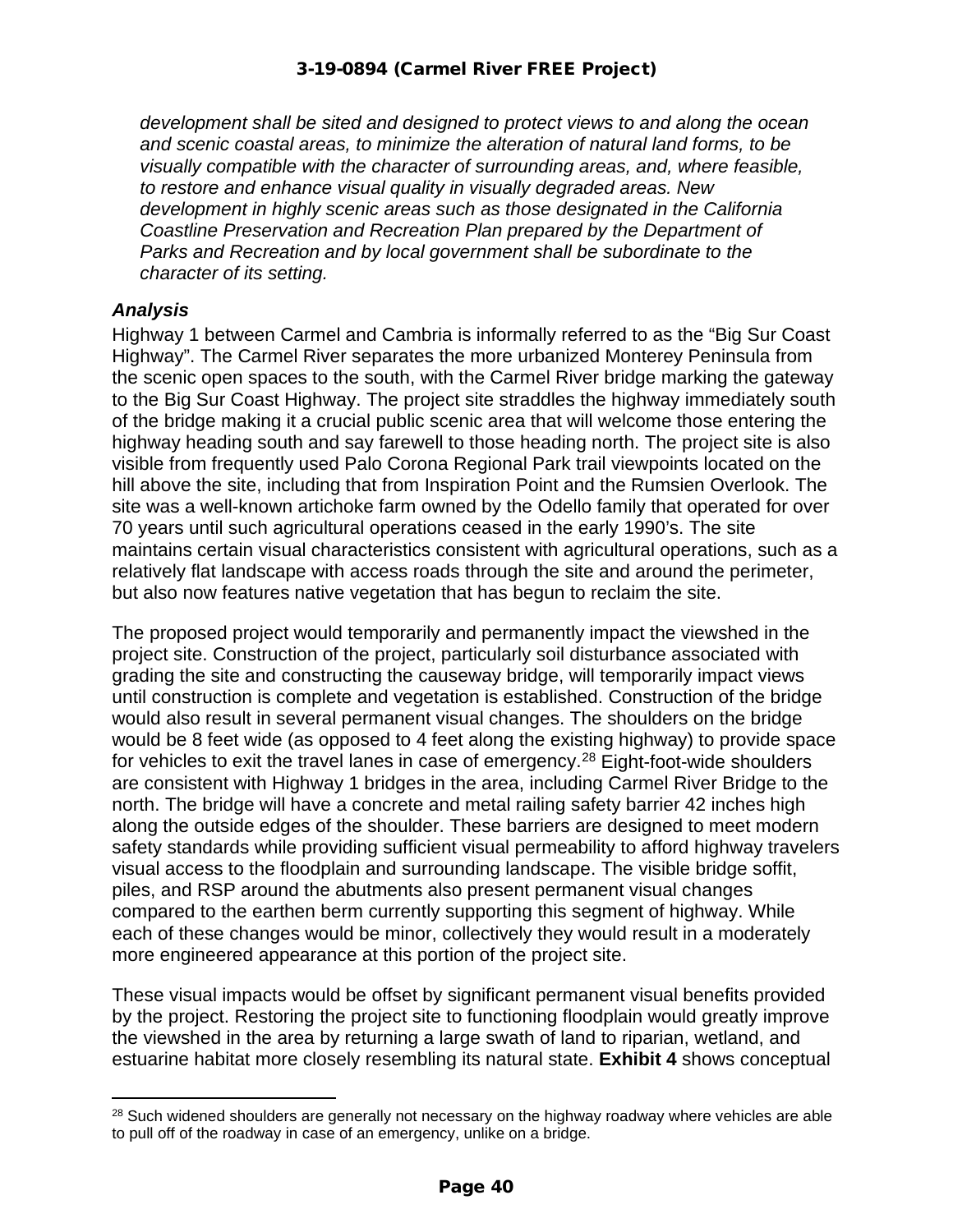plans for the restoration of the site that demonstrate how the project will restore and enhance scenic resources of the site from the important public viewpoints described above. The public will have significant new opportunities to experience these views using the proposed access trails. The bridge will also provide several visual benefits to further offset its visual impacts. Removing a 360-foot-long segment of the existing earthen berm supporting the highway will lessen the visual obstruction of the berm, which currently blocks views looking across the highway from either side. After project construction is complete, public trail users would be able to see across the entirety of the floodplain and seaward toward Carmel Lagoon, making the viewshed vaster and more continuous. Bicyclists along the highway would also have a more pleasurable viewing experience of the floodplain, as the Class II shoulders would provide a wider riding area from which to safely take in the viewshed while riding across the bridge.

In conclusion, the proposed project's overall visual impact would be minor and visually unobtrusive, and will be more than offset by the significant viewshed improvements provided by the floodplain restoration and enhanced public viewing experiences, particularly pedestrians on trails and bicyclists on the highway. As a result, the Commission finds that the project is consistent with Section 30251 of the Coastal Act.

# **7. Other Agency Approvals**

# U.S. Army Corps of Engineers (Army Corps)

The Army Corps has regulatory authority over the proposed project under Section 404 of the Clean Water Act, which regulates the discharge of dredge or fill material in waters of the United States. On November 14, 2019, the Army Corps concluded the project qualifies for authorization under Department of the Army Nationwide Permit (NWP) 27 (82 Fed. Reg. 1860, January 6, 2017).

# U.S. Fish and Wildlife Service (USFWS)

Under the Endangered Species Act, a Section 7 Consultation is required for incidental take of any federally listed fish and wildlife species. USFWS issued a Biological Opinion for California red-legged frog on November 7, 2018, and the requirements of that Opinion have been incorporated into the proposed project

# National Marine Fisheries Service (NMFS)

Under the Endangered Species Act, a Section 7 Consultation is required for incidental take of any federally listed anadromous fish species. NMFS issued a Biological Opinion for south-central California coast steelhead on July 27, 2018. An Erratum Letter was provided on October 22, 2018 that provides clarifications and editorial corrections to the original Biological Opinion. The requirements of that Opinion, as modified, have been incorporated into the proposed project

# California Department of Fish and Wildlife (CDFW)

Section 1602 of the State of California Fish and Game Code requires any person, state or local agency, or public utility proposing a project that may affect a river, stream, or lake to notify the CDFW before beginning the project. If activities will result in the diversion or obstruction of the natural flow of a stream; substantially alter its bed, channel, or bank; impact riparian vegetation; or, adversely affect existing fish and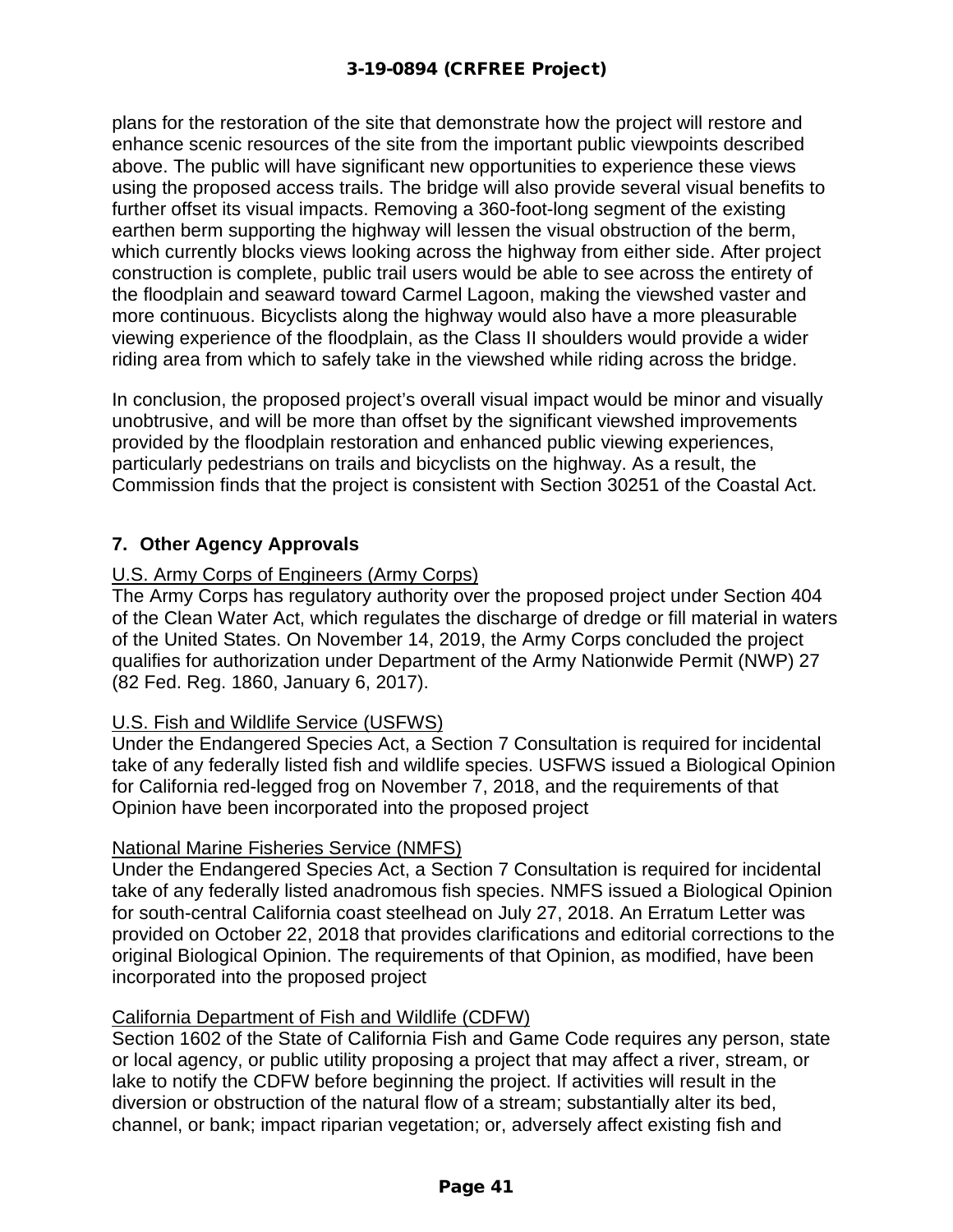wildlife resources, a Streambed Alteration Agreement is required from CDFW. **Special Condition 6** requires the Applicants to submit the final CDFW Streambed Alteration Agreement to the Executive Director prior to commencement of construction.

### California Department of Parks and Recreation (State Parks)

State Parks requires the Applicants to obtain a Right of Entry from State Parks prior to commencement of construction and restoration activities on State Parks land, which is west of Highway 1. **Special Condition 7** requires the Applicants to submit the approved Right of Entry to the Executive Director prior to commencement of construction of the relevant project phase.

#### California Department of Transportation (Caltrans)

Caltrans requires the Applicants to obtain a Project Report Approval and an Encroachment Permit from Caltrans prior to commencement of construction within Caltrans' highway right-of-way. **Special Condition 7** requires the Applicants to submit the final Project Report Approval and Encroachment Permit to the Executive Director prior to commencement of construction of the relevant project phase.

#### Regional Water Quality Control Board – Central Coast Region (RWQCB)

Section 401 of the Clean Water Act requires Caltrans to obtain a water quality certification from the RWQCB for projects involving dredging and/or filling activities. The Central Coast RQWCB issued a certification on March 25, 2022.

#### Monterey Peninsula Water Management District (MPWMD)

Monterey County Code requires issuance of a River Work Permit for specified construction actions within the Carmel River riparian corridor. MPWMD issued a River Work Permit for the proposed project on July 20, 2020.

#### Monterey County

Monterey County Code requires issuance of a Grading Permit for the proposed grading activities. **Special Condition 6** requires the Applicants to submit the approved Grading Permit to the Executive Director prior to commencement of construction.

# **8. California Environmental Quality Act (CEQA)**

CEQA Section 21080.5(d)(2)(a) prohibits a proposed development from being approved if there are feasible alternatives and/or feasible mitigation measures available that would substantially lessen any significant adverse effect that the development may have on the environment. Monterey County, acting as the CEQA lead agency, adopted a Final Environmental Impact Report for the proposed project on January 28, 2020.

The Commission's review, analysis, and decision-making process for CDPs and CDP amendments has been certified by the Secretary of the Natural Resources Agency as being the functional equivalent of the environmental review required by CEQA (CCR Section 15251(c)). Accordingly, in fulfilling that review, this report has analyzed the relevant coastal resource issues with the proposal and has identified appropriate and necessary modifications to address adverse impacts to such coastal resources. All significant comments received to date have been addressed, and all above findings are incorporated herein in their entirety by reference.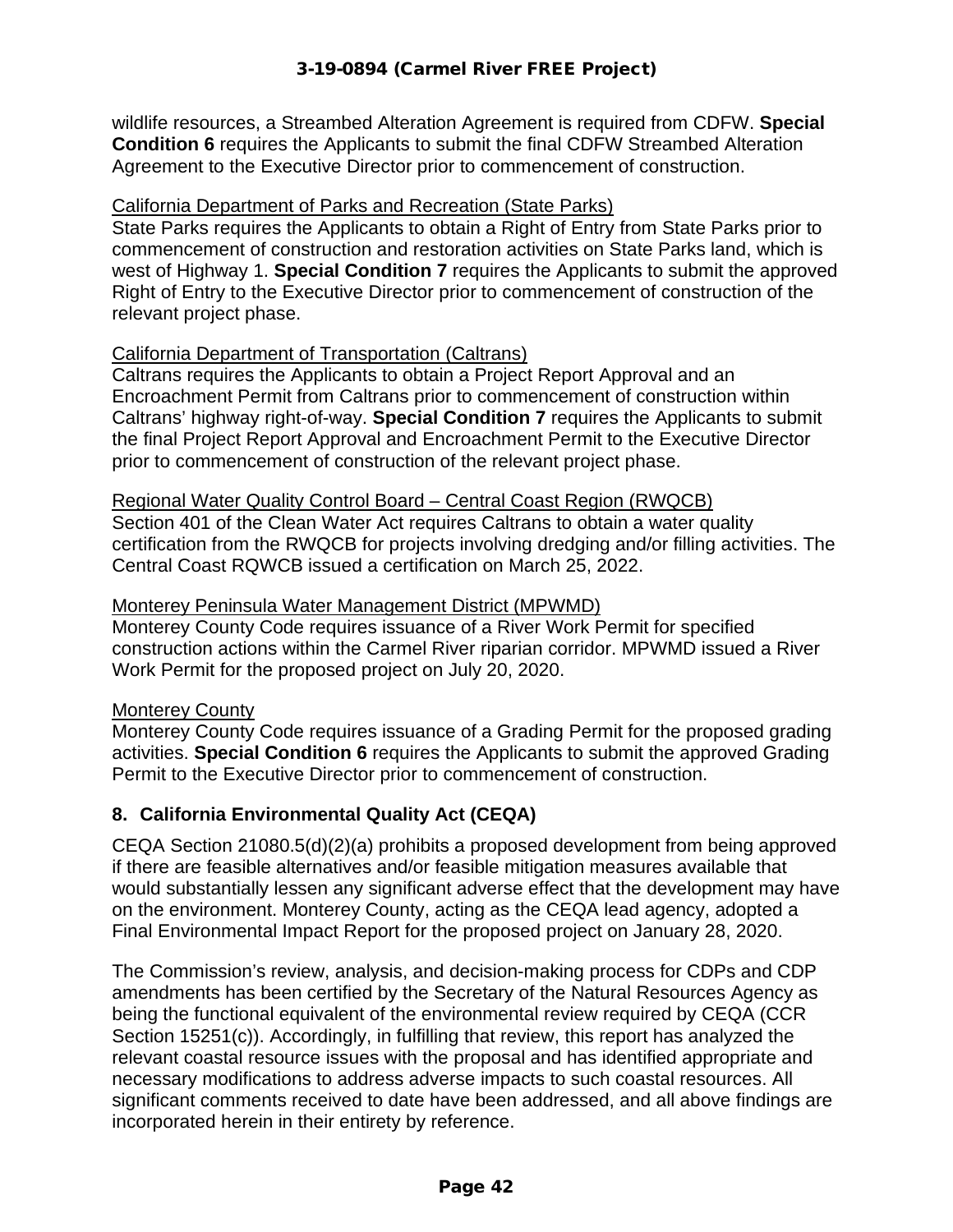Accordingly, the Commission finds that only as modified and conditioned herein will the proposed project avoid significant adverse effects on the environment within the meaning of CEQA. As such, there are no additional feasible alternatives or feasible mitigation measures available which would substantially lessen any significant adverse environmental effects that approval of the proposed project, as modified, would have on the environment within the meaning of CEQA. If so modified, the proposed project will not result in any significant environmental effects for which feasible mitigation measures have not been employed consistent with CEQA Section 21080.5(d)(2)(A).

# 5. APPENDICES

# **A. Appendix A – Substantive File Documents[29](#page-42-0)**

- 60% Project Plans for CRFREE project (November 18, 2016)
- 90% Project Plans for Phase 1 Construction of the CRFREE project (February 11, 2022)
- **Restoration and Management Plan for the CRFREE Project (November 16,** 2016), H.T. Harvey & Associates
- CRFREE Project Rationale for Riparian Mitigation Metrics in Riparian Mitigation Areas Memorandum (April 7, 2022), H. T. Harvey & Associates
- **FEIR for the CRFREE project (certified January 28, 2020)**
- **EXTENDITION Monitoring and Reporting Program Carmel River Floodplain** Restoration and Environmental Enhancement
- CDP File 3-95-038 (Carmel River Bridge Replacement)
- CDP File 3-19-0894 (Carmel River FREE)

# **B. Appendix B – Staff Contact with Agencies and Groups**

- **Big Sur Land Trust**
- Monterey County Housing and Community Development Department
- California Department of Transportation District 5
- **Amah Mutsun Tribal Band**
- Amah Mutsun Tribal Band of Mission San Juan Bautista
- Coastanoan Rumsen Carmel Tribe
- Esselen Tribe of Monterey County
- **Indian Canyon Mutsun Band of Costanoan**
- Ohlone/Costanoan Tribe
- Ohlone/Coastanoan Esselen Nation

<span id="page-42-0"></span> $29$  These documents are available for review in the Commission's Central Coast District office.